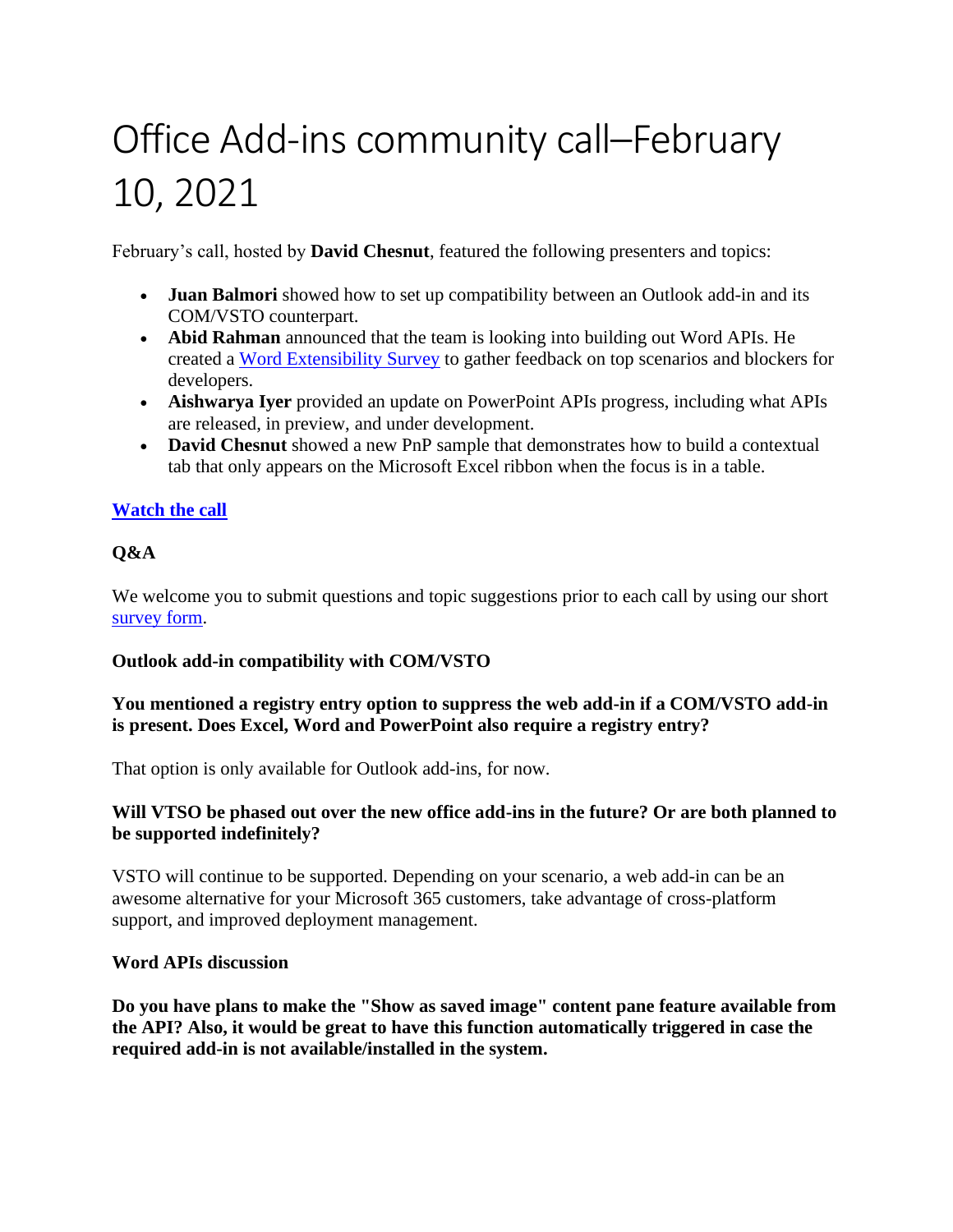If referring to the "show as saved image" capability for content add-ins, we haven't had an API ask for that specific capability. It would be great if you could log a request on [Office Developer](https://officespdev.uservoice.com/)  [Platform UserVoice.](https://officespdev.uservoice.com/) The second idea is a great suggestion, as it can make the experience better for users on the downstream version. Can you log a UserVoice request for that as well?

## **How long will the survey form for Word APIs be open?**

We can keep it open until the end of February. If you need additional time, please let us know during the March community call and we can follow up directly.

## **PowerPoint APIs Updates**

## **How do you get access to the beta channels for PowerPoint?**

You'll want to **become an Office Insider**. And we recommend that you get a tenant on the [Microsoft 365 Developer Program.](https://aka.ms/m365devprogram)

## **Contextual tab PnP sample**

## **Can the contextual tab get auto selected?**

Custom contextual tabs show or hide on demand based on an API call. They are hidden by default. The guiding principle we have is to provide an experience for custom contextual tabs that is similar to regular contextual tabs. For example, when you select a table in Excel, the "Table Design" tab shows but it does not have focus. Custom contextual tabs follow the same principle.

## **Can we localize the labels in contextual tabs?**

Yes, for more information, see the localization section in [Create custom contextual tabs in Office](https://docs.microsoft.com/office/dev/add-ins/design/contextual-tabs#localizing-the-json-blob)  [Add-ins \(preview\).](https://docs.microsoft.com/office/dev/add-ins/design/contextual-tabs#localizing-the-json-blob)

## **Can contextual tabs display info in the task pane?**

Yes. When your JavaScript function is called (such as in response to the user selecting a button on your contextual tab) it has access to the DOM of the task pane and can make updates.

## **Does the function called by the contextual tab run in the same process as the task pane?**

Yes. The add-in uses the shared runtime so that all code is sharing the same JavaScript runtime. For more information, see [Configure your Office Add-in to use a shared](https://docs.microsoft.com/en-us/office/dev/add-ins/develop/configure-your-add-in-to-use-a-shared-runtime) JavaScript runtime.

## **Miscellaneous questions**

**Is it possible for an Office Add-in to run Node.js processes, such as reading a database?**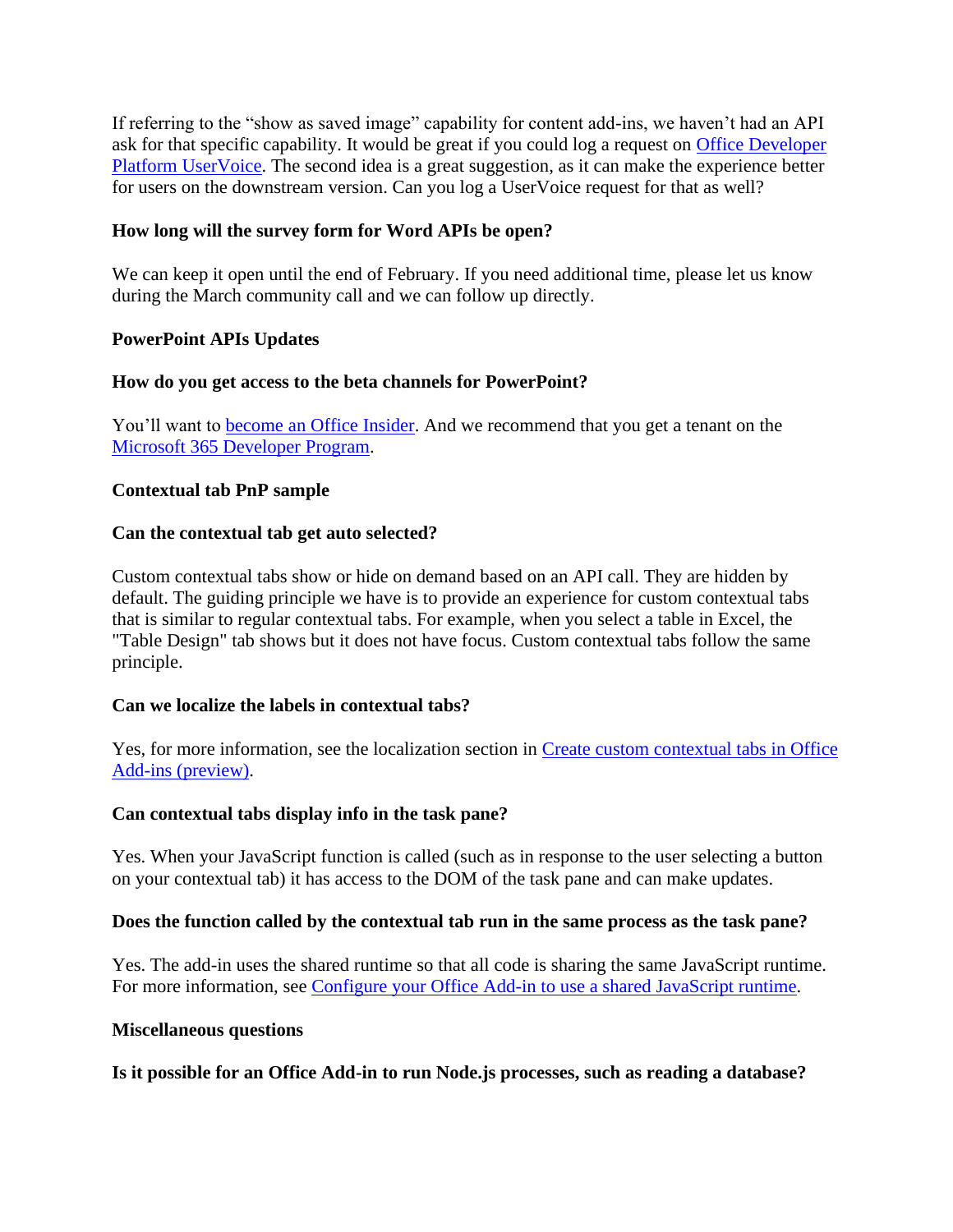You can have a web app/server side process running Node.js that can reach out to read the database. For example, see [Create a Node.js Office Add-in that uses single sign-on.](https://docs.microsoft.com/office/dev/add-ins/develop/create-sso-office-add-ins-nodejs)

## **In Excel there seems to be a data connection wizard. Would it be possible to reuse that wizard in an Excel add-in?**

No. We don't currently have data connection APIs. We are considering APIs that let you refresh existing models in Power Query, however. It would be great if you could log a request for this on [Office Developer Platform UserVoice.](https://officespdev.uservoice.com/)

**Our customers have a persistent ADD-IN ERROR that we think is caused by a corrupt legacy Microsoft Edge installation, and the only solution is to rebuild the user's Windows profile. Users are unable to upgrade to a newer Microsoft Office to enable WebView2, so they are stuck with the error. Please check for more details in [GitHub issues 1620,](https://github.com/OfficeDev/office-js/issues/1620) [1356,](https://github.com/OfficeDev/office-js/issues/1356) and also this [StackOverflow thread.](https://stackoverflow.com/questions/60656709/outlook-add-in-fails-to-load-on-o365-desktop-client)**

We are continuing to investigate the issue. The only current workaround is to update to Webview2. We understand this is not an ideal workaround and will share more once we have an update.

# **For the addFromBase64 API in Excel, what is the status of opening a collection of worksheets with the current workbook online? Is it going to be on production soon?**

Yes. The team is actively working on this feature and we are targeting it to launch with our next Excel 1.13 API requirement set, which will be in about a quarter.

# **Resources**

From February's call

- Outlook for Mac [Planned update for injection-based plugins](https://aka.ms/MacPlugins)
- [Word Extensibility Survey](https://aka.ms/WordExtensibilitySurvey)
- [PowerPoint JavaScript preview APIs](https://docs.microsoft.com/office/dev/add-ins/reference/requirement-sets/powerpoint-preview-apis)
- [What's new in PowerPoint JavaScript API 1.2](https://docs.microsoft.com/office/dev/add-ins/reference/requirement-sets/powerpoint-api-1-2-requirement-set)
- [PnP: Contextual tabs sample](https://github.com/OfficeDev/PnP-OfficeAddins/tree/master/Samples/office-contextual-tabs)
- Office Scripts  $AMA February 16, 2021, 9:00-10:00AM Pacific Time$  $AMA February 16, 2021, 9:00-10:00AM Pacific Time$

# Office Add-ins community call

- [Recurring, monthly community call calendar invite](https://aka.ms/officeaddinscommunitycall)
- [Community call topic requests and questions](https://aka.ms/officeaddinsform)
- Community call recordings on the [YouTube Office Dev channel](https://aka.ms/OfficeDevYouTube)

## Office Add-ins feedback

• Technical questions – [Stack Overflow](https://stackoverflow.com/questions/tagged/office-js)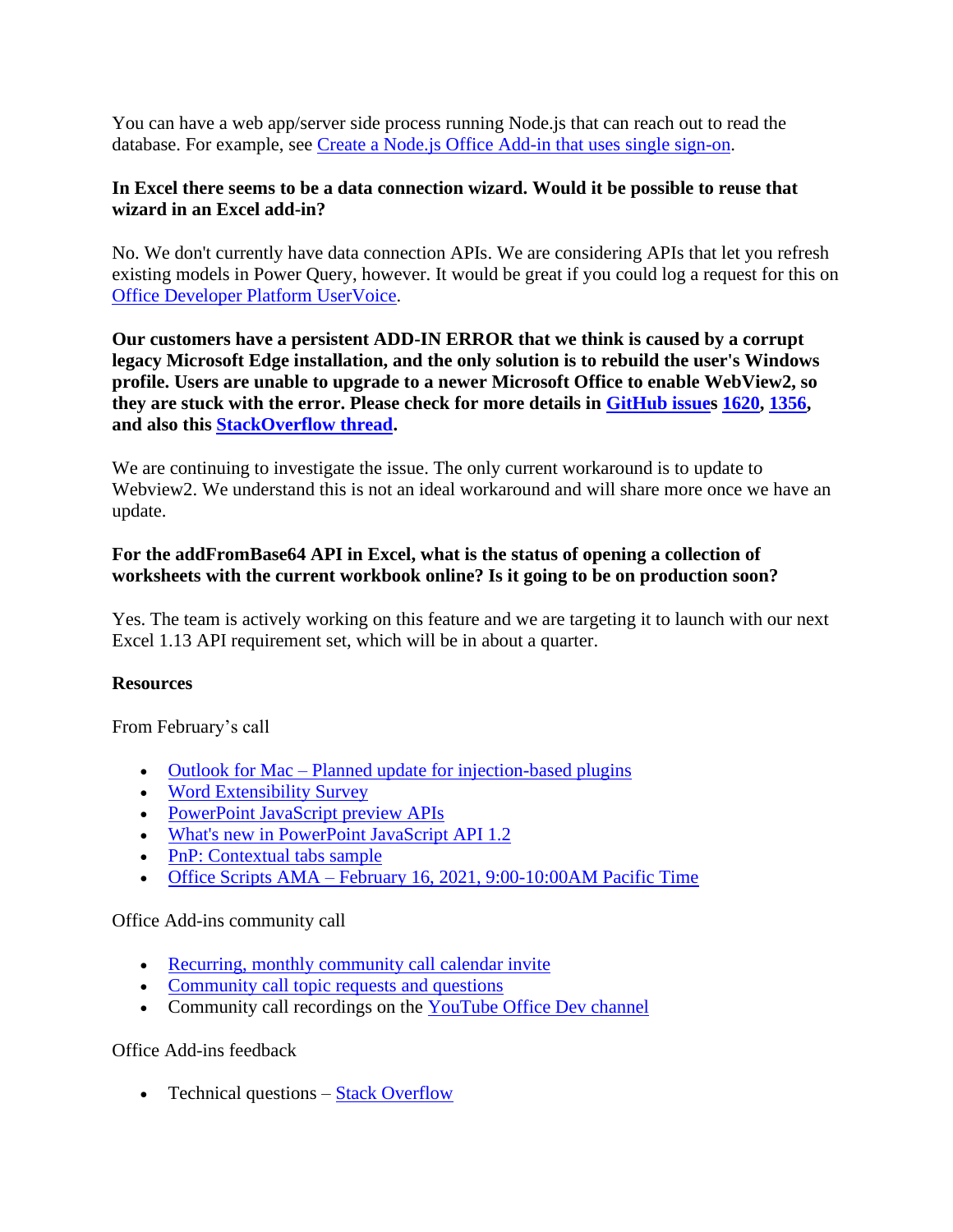- Issues [GitHub](https://github.com/OfficeDev/office-js/issues)
- Recommendations and suggestions [Office Developer Platform UserVoice](https://officespdev.uservoice.com/)

The next Office Add-ins community call is on **Wednesday, March 10, 2020** at 8:00AM PDT. You can download the calendar invite at [https://aka.ms/officeaddinscommunitycall.](https://aka.ms/officeaddinscommunitycall)

# **Engage with us**

Are you interested in delivering a presentation during an upcoming Office Add-ins community call? Or would you be willing to provide feedback aimed at helping to improve the [Office Add](https://docs.microsoft.com/office/dev/add-ins/)[ins documentation?](https://docs.microsoft.com/office/dev/add-ins/) If you answered yes to either (or both!) of these questions, please contact us by completing this short [survey form.](https://aka.ms/office-add-ins-engage)

David Chesnut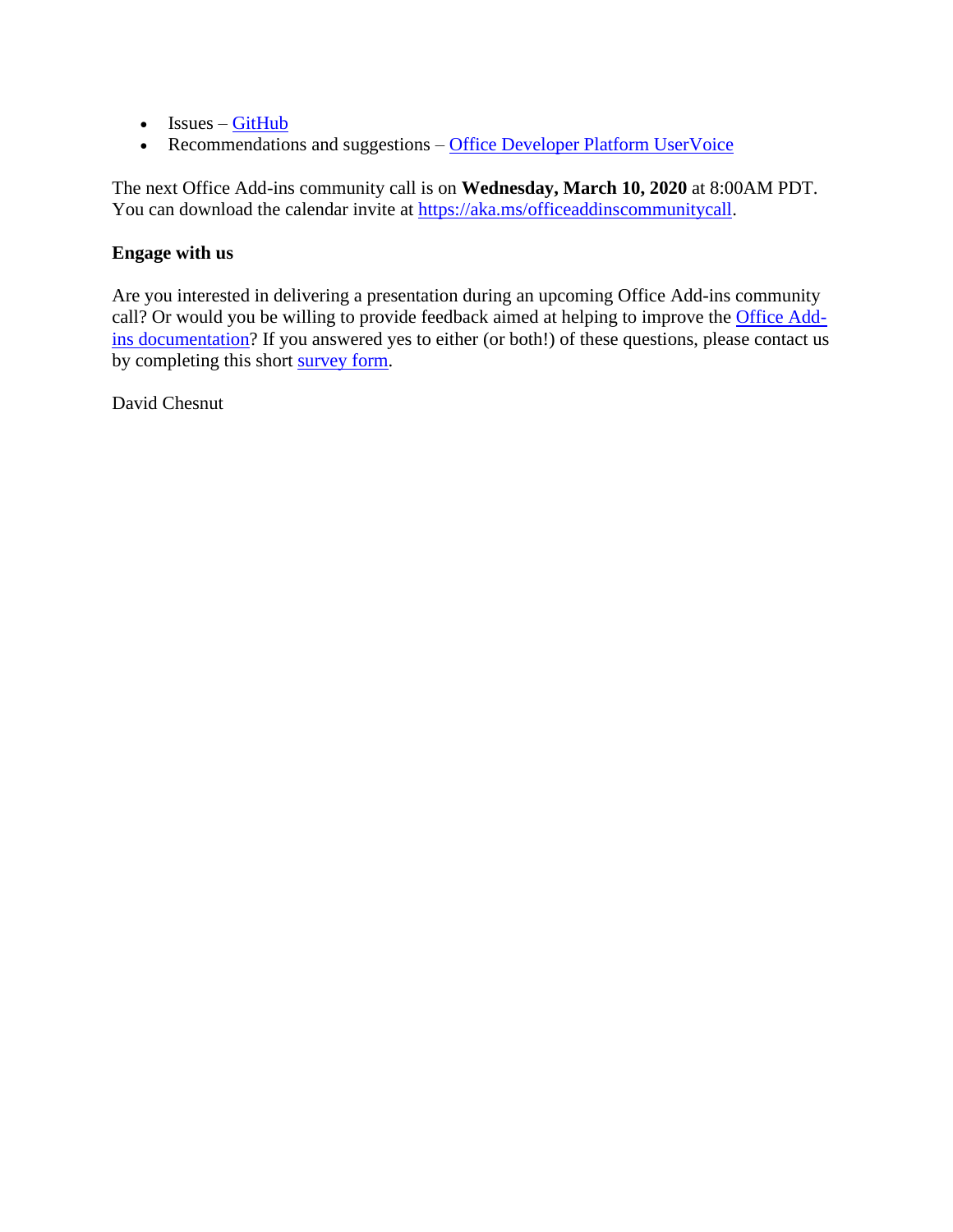# Office Add-ins community call–January 13, 2021

November's call, hosted by **David Chesnut**, featured the following presenters and topics:

**Michael Aldridge** and **Mairead Bushe** walked through best practices and guidelines for submitting your Office Add-in to the store.

**Juan Balmori** and **Kwame Ansong-Dwamena** shared a preview update and some demos of event-based activation for Outlook add-ins.

To watch the call on YouTube, click the following thumbnail



or tap the following link: [Office Add-ins community call January 13, 2021](https://youtu.be/rXqmGBrmdCw)

# **Q&A (Question & Answers)**

We welcome you to submit questions and topic suggestions prior to each call by using our short [survey form.](https://aka.ms/officeaddinsform)

## New Microsoft 365 app submission experience

**Regarding the availability date, is there a time limit? For example, "must go live within 3 months"?**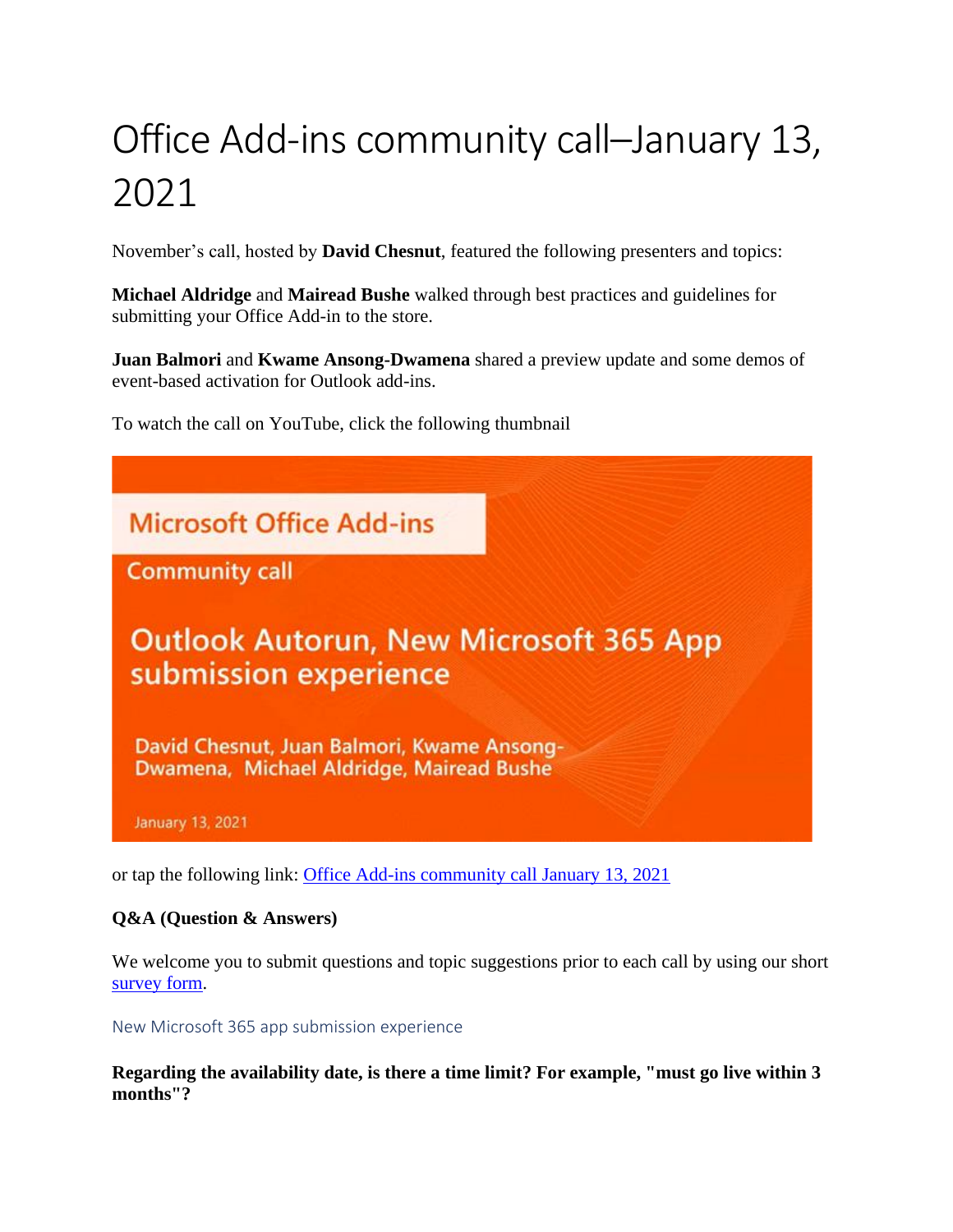No, there's no limit here. First time approvals can take multiple submission cycles, so we recommend that you leave yourself sufficient time if you are scheduling a specific launch date.

## **Is there a minimum character requirement for submission notes? I tried to update our app today, but I could not figure out how to get the 'publish' button enabled.**

If you have entered some notes for the certification team, there shouldn't be a minimum character limit. When you tap publish on the Notes for certification page, it should bring up a quick summary page which would show you if any other page is blocked. If you can't get unblocked, open a ticket with our support team and we'll be happy to help. <https://aka.ms/marketplacepublishersupport>

**Are there any specific steps to publish a trial mode add-in or do we follow the same steps for add-in submission? The sort** of sample add-in like the Contoso examples on the forum. This is for developers to verify and check.

Yes, we have beta release capability on the backlog with the Partner Center team.

## Outlook event-driven add-ins

## **Is there a way for the function to access data that could be generated by the task pane?**

We have an API for add-ins to communicate or share transient data during an item compose session by using a property bag. Once the item form is closed, the item session is also closed, and the data does **not** persist. To persist data beyond the session, use [roaming settings or custom](https://docs.microsoft.com/office/dev/add-ins/outlook/metadata-for-an-outlook-add-in)  [properties.](https://docs.microsoft.com/office/dev/add-ins/outlook/metadata-for-an-outlook-add-in)

## **Would the property bag be on a per mail basis like the existing itemProps**?

Yes. It is per item session. It is not persistent. We will purge the data once the item UI or form is closed. The in-memory property bag will be available only during the compose of the email; hence only relevant to the current item (in this case an email).

## **Is there an ETA for Event Driven support for Outlook for Mac?**

Our goal is the second half of CY2021.

## **Is there a list of all events you are planning to expose?**

We will start with the following two events:

- OnNewMessageCompose
- OnNewAppointmentOrganizer

Future events will include the following: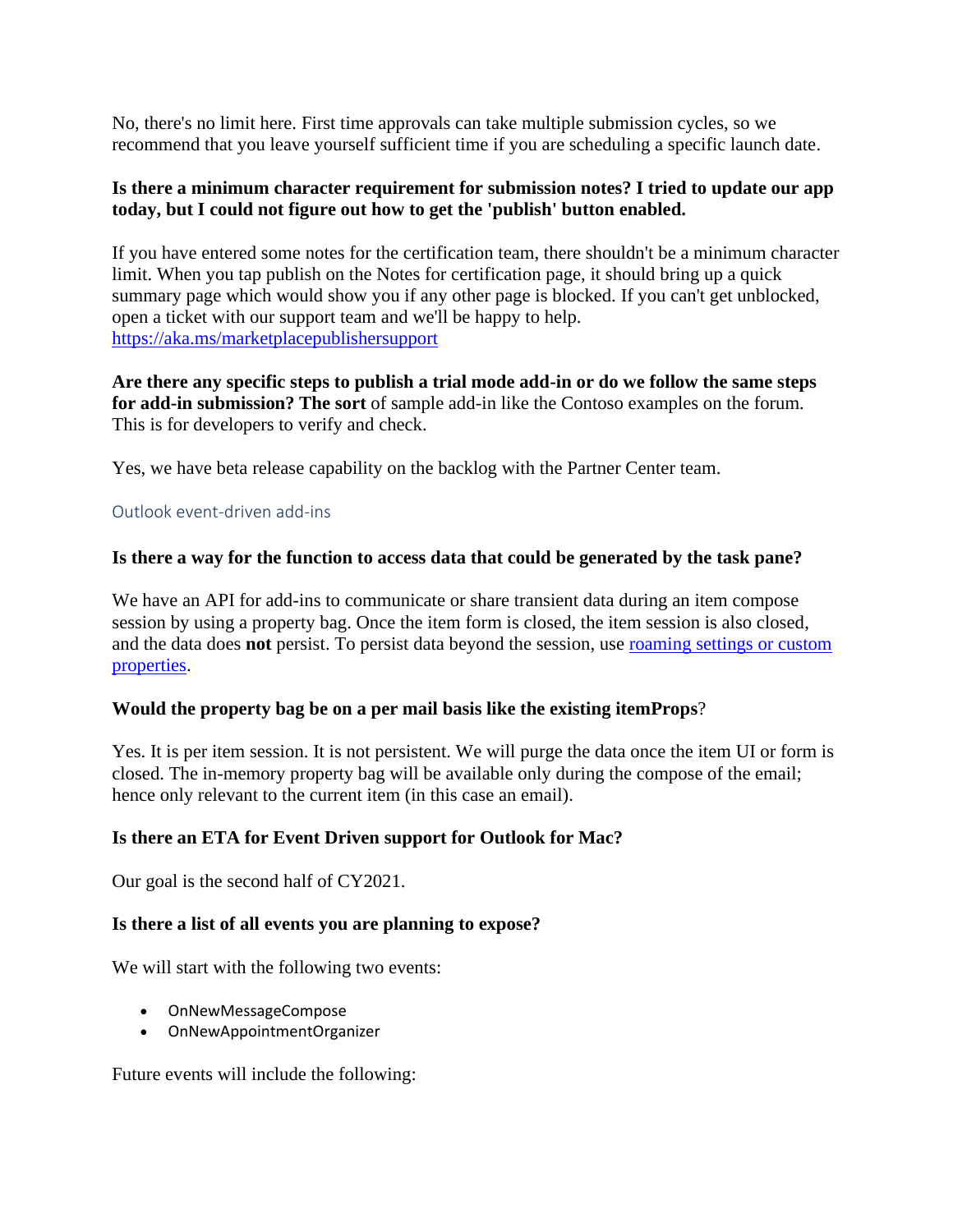- OnMessageAttachmentsChanged
- OnAppointmentAttachmentsChanged
- OnMessageRecipientsChanged
- OnAppointmentAttendeesChanged
- OnAppointmentTimeChanged
- OnAppointmentRecurrenceChanged
- OnInfobarDismissClicked

There are going to be two special events for the On-Send feature:

- OnMessageSend
- OnAppointmentSend

## **The demo showed accessing Office JS, and you explained where that came from. Usually, you add a reference to the Office.JS scripts yourself (being able to switch to beta and whatnot) but you said this was injected by the sandbox. Can I still shift between versions such as beta or other versions?**

Yes, it is injected into the sandbox. If you want to use beta APIs, we have a registry key that you can set to place Outlook in dev-mode. In dev-mode, you can use beta APIs.

## **Is there an onAttachmentAdded event?**

There's an event for attachment changed.

# **Is there any plan for an Outlook startup event and frequent event, for example every 30 minutes after startup?**

Thanks for this suggestion. At this point we don't have an Outlook started contemplated but we will be interested in learning more about the scenarios you have in mind. This is challenging as usually in that code path we don't want to have too much logic going on to let Outlook start fast.

# **Are you targeting Ignite 2021 for event-based add-ins?**

We are hoping to be earlier than that.

**We are enthusiastic about the new Event-based activation combined with the InsightMessage notification with a custom action you announced on [https://docs.microsoft.com/en-us/office/dev/add-ins/reference/objectmodel/preview](https://docs.microsoft.com/en-us/office/dev/add-ins/reference/objectmodel/preview-requirement-set/outlook-requirement-set-preview)[requirement-set/outlook-requirement-set-preview](https://docs.microsoft.com/en-us/office/dev/add-ins/reference/objectmodel/preview-requirement-set/outlook-requirement-set-preview) and presented in one of the latest community calls. This is currently available in preview in Outlook on the web and we are hoping to have it available in the new 2.0 requirement set. Could you please give an estimation when this is planned to be available for Outlook on Windows clients?**

We need your help to release it as soon as possible. We are finishing the feature and will be in win32 soon. Right now, we are feeling good about where the feature is at, but we need folks in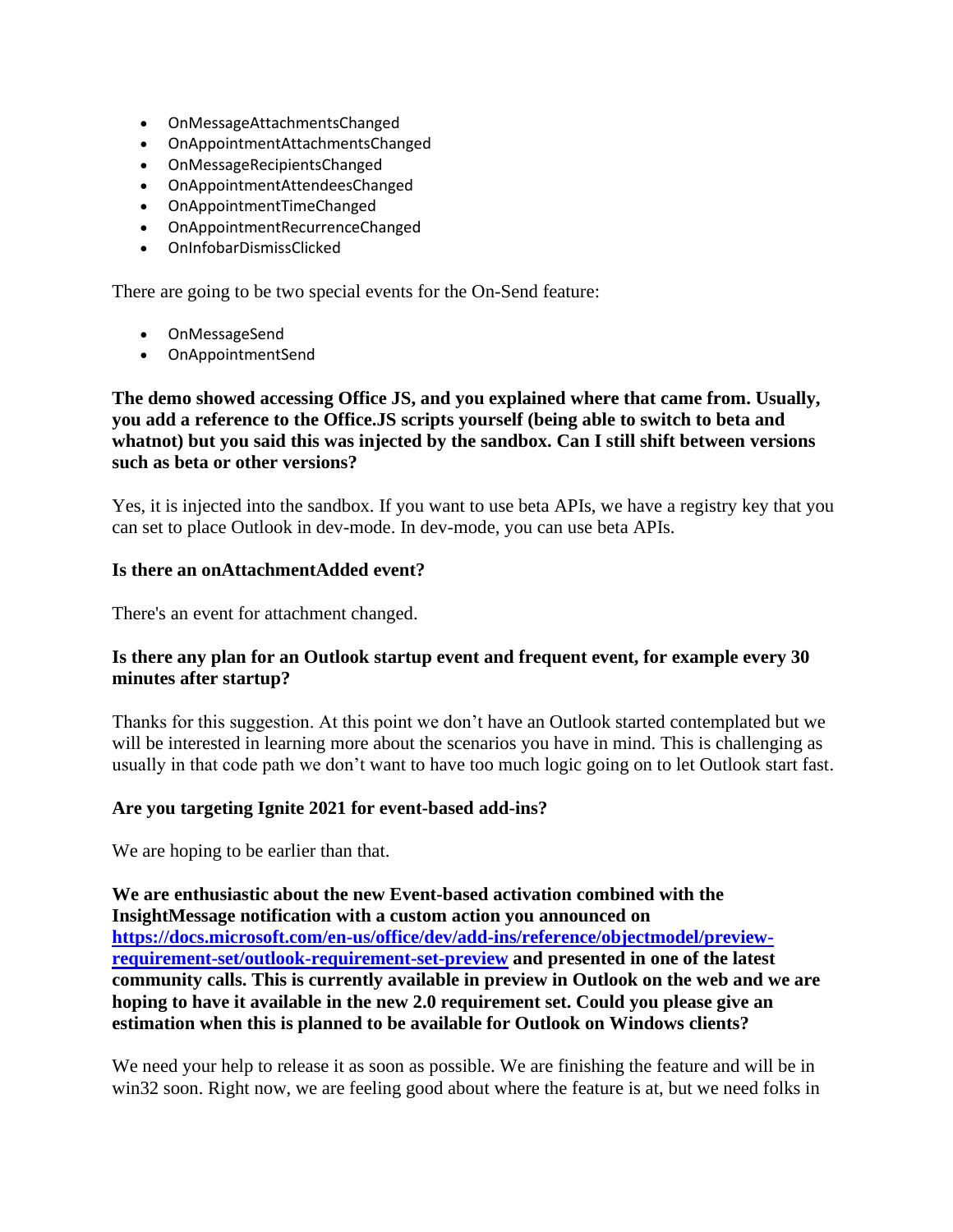the developer community to give feedback and help to drive quality. The goal is to release in the first quarter of this year.

Miscellaneous questions

**What is the most effective way to debug .exe Outlook add-ins? I saw a video that mentioned sideloading for Outlook was on the way (see [https://www.youtube.com/watch?v=qD6eTKjg4fE\)](https://www.youtube.com/watch?v=qD6eTKjg4fE) but I couldn't find the exact date or date range.**

This debug feature just went to GA, so you should see it appear any day.

# **When can we expect WebView2 with Edge Chromium to be generally available in our Office Add-Ins?**

We expect it to become widely available starting in early February 2021. The actual timelines may vary depending on your Microsoft 365 plan: consumer, education, enterprise, etc.

**For EWS and REST API usage, Office.js provided the getCallbackTokenAsync to get an authorized token for making EWS or REST API calls. With the push towards the Graph API, can you provide a version of this method to authenticate with Graph? i.e., that requires only to install the add-in and then perform this call through office.js, rather than needing to perform additional external setup. getAccessToken is not equivalent to this.**

Although it is a bit more complex, to ensure better security, we now use the OAuth flows for Outlook SSO and Microsoft Graph. There unfortunately isn't a way to get a token without registering your app with Azure Active Directory.

## **Is it possible to automatically pin an add-in (manifest enforcing pin) persistently across compose mode/read mode?**

Unfortunately, there isn't a way to achieve this now.

**We have an Excel add-in that functions correctly when running in a standalone browser like Chrome or on Excel Desktop. Whenever we run it in Excel (iframe) on the web we get CSRF validation errors, and this is because of the SameSite attribute in cookies not being set properly. Does the Office Add-in team have any workaround or solution regarding this that does not include disabling the two flags in Chrome and Edge? [We've logged this in UserVoice](https://officespdev.uservoice.com/forums/224641-feature-requests-and-feedback/suggestions/42382267-csrf-token-validation-failed-issue) as well.**

We need some more information. Can you please post this issue to [https://stackoverflow.com](https://stackoverflow.com/) using the tag **[office-js]**? UserVoice is for feature suggestions so it will be hard to answer there.

**Is there an official date set for the release of the latest version of PowerPoint API which is currently in preview?**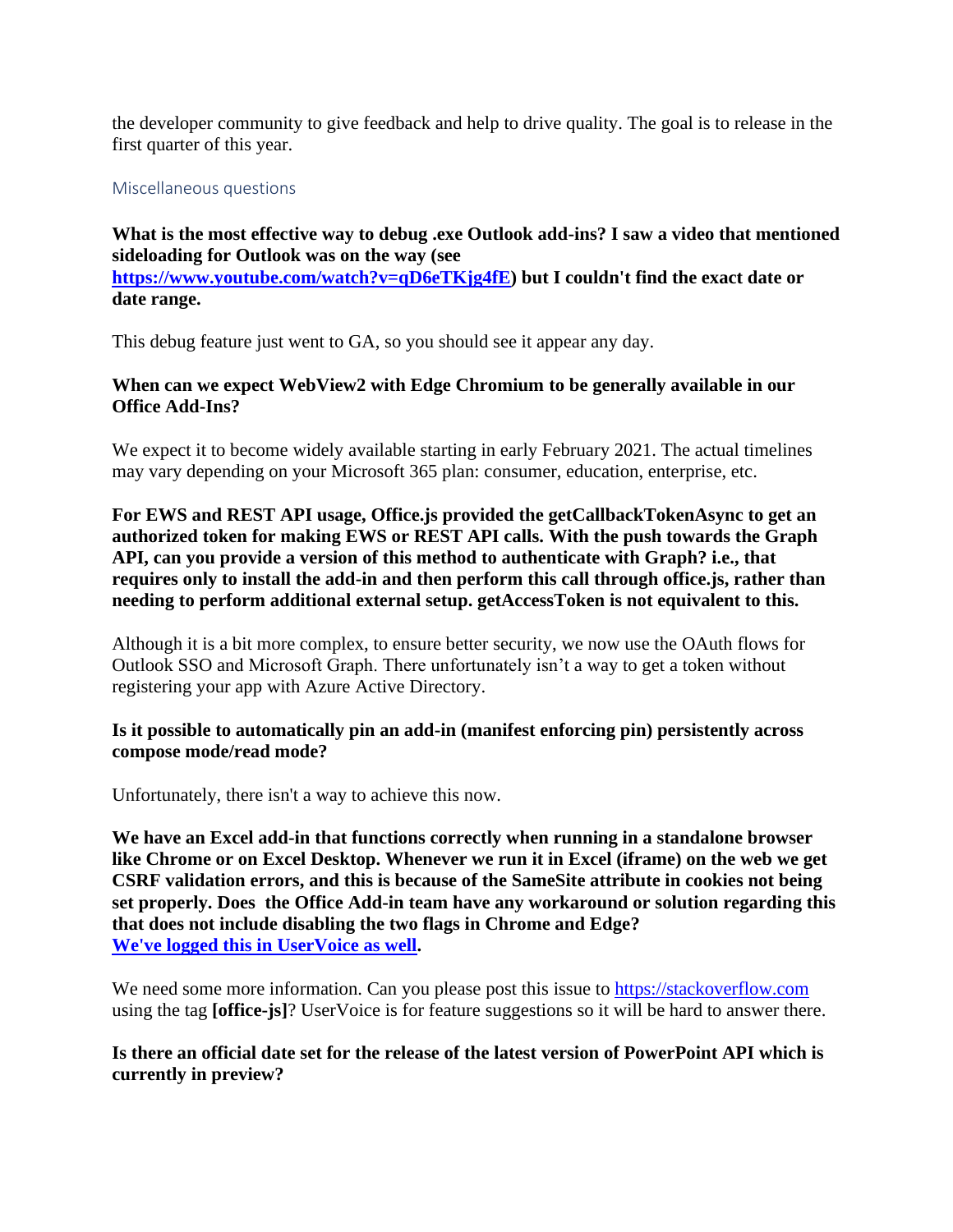The PowerPoint team doesn't have a specific date yet, but they are actively working hard on getting APIs ready for GA this quarter. Keep providing feedback and stay tuned to this community call for future updates.

## **Is there any information regarding the 13012 error when establishing SSO with our enterprise AAD?**

We have troubleshooting information about this error code and others at the following link: [Troubleshoot error messages for single sign-on \(SSO\) -](https://docs.microsoft.com/en-us/office/dev/add-ins/develop/troubleshoot-sso-in-office-add-ins) Office Add-ins | Microsoft Docs. If you are still stuck please post a question on [https://stackoverflow.com](https://stackoverflow.com/) using the tag [office-js] or [outlook-web-addins].

### Resources

From January's call

- [Microsoft AppSource](https://appsource.microsoft.com/)
- [App validation documentation](https://docs.microsoft.com/office/dev/store/) with "Am I ready to publish?" checklist.
- [Microsoft Partner Network](https://partner.microsoft.com/)
- [Craft effective Microsoft AppSource store images](https://docs.microsoft.com/office/dev/store/craft-effective-appsource-store-images)
- [Configure your Outlook add-in for event-based activation \(preview\)](https://docs.microsoft.com/office/dev/add-ins/outlook/autolaunch)

## Office Add-ins community call

- [Recurring, monthly community call calendar invite](https://aka.ms/officeaddinscommunitycall)
- [Community call topic requests and questions](https://aka.ms/officeaddinsform)
- Community call recordings on the [YouTube Office Dev channel](https://aka.ms/OfficeDevYouTube)

Office Add-ins feedback

- Technical questions [Stack Overflow](https://stackoverflow.com/questions/tagged/office-js)
- Issues [GitHub](https://github.com/OfficeDev/office-js/issues)
- Recommendations and suggestions [Office Developer Platform UserVoice](https://officespdev.uservoice.com/)

The next Office Add-ins community call is on **Wednesday,** February 10, 2020 at 8:00AM PDT. You can download the calendar invite at [https://aka.ms/officeaddinscommunitycall.](https://aka.ms/officeaddinscommunitycall)

### Engage with us

**Are you interested in delivering a presentation during an upcoming Office Add-ins community call?** Or would you be willing to provide feedback aimed at helping to improve the [Office Add-ins documentation?](https://docs.microsoft.com/office/dev/add-ins/) If you answered yes to either (or both!) of these questions, please contact us by completing this short [survey form.](https://aka.ms/office-add-ins-engage)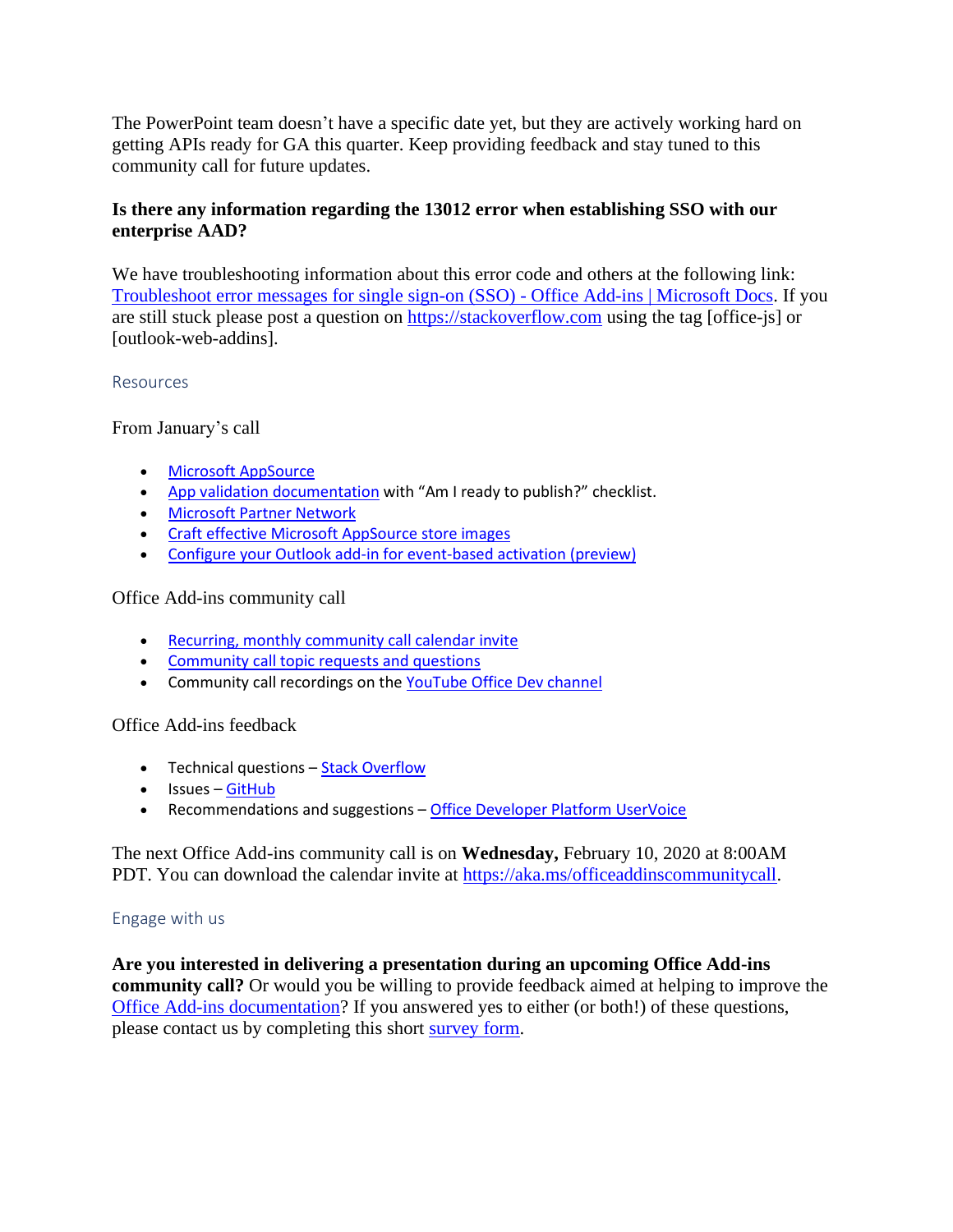# Office Add-ins community call–December 9, 2020

November's call, hosted by **David Chesnut**, featured the following presenters and topics:

- **Raymond Lu** shared updates on the addFromBase64 AP, and some additional Excel APIs.
- **Nisarg Kinariwala** showed how to use Office Add-in usage reports to check usage data about your Office Add-in.
- **David Chesnut** demonstrated a new PnP sample showing how you can use web workers in custom functions to keep you task pane UI from being blocked.

Watch the call [here.](https://www.youtube.com/embed/5KenAQ50264)

Q&A

We welcome you to submit questions and topic suggestions in advance of each call by using our short [survey form.](https://aka.ms/officeaddinsform)

### AddFromBase64 API updates

### • **Are there plans to update the base64 APIs for Word soon?**

This update is focused on the Excel API which was in beta. We don't have any current plans to update this one but if you have issues with it, please log a bug on our office-js Github repo, or create a new feature request on UserVoice (https://officespdev.uservoice.com).

• **Will the insertFromBase64 API be kept?**

If referring to the old API, addFromBase64, then, yes. We don't have plans to deprecate the addFromBase64 beta API. But we recommend to use the new insertFromBase64 API after it releases to GA.

### Miscellaneous questions

• **Are there plans to update the JavaScript API for PowerPoint to broaden access? Example: allow access to interact with the presentation directly.**

Yes, we are starting back up on the PowerPoint APIs. We covered this in the September community call where you can find more info: [Office Add-ins community call–September 9,](https://developer.microsoft.com/office/blogs/office-add-ins-community-call-september-9-2020/)  2020 - [Microsoft 365 Developer Blog.](https://developer.microsoft.com/office/blogs/office-add-ins-community-call-september-9-2020/)

• **Any plans for insert slide in PPT?**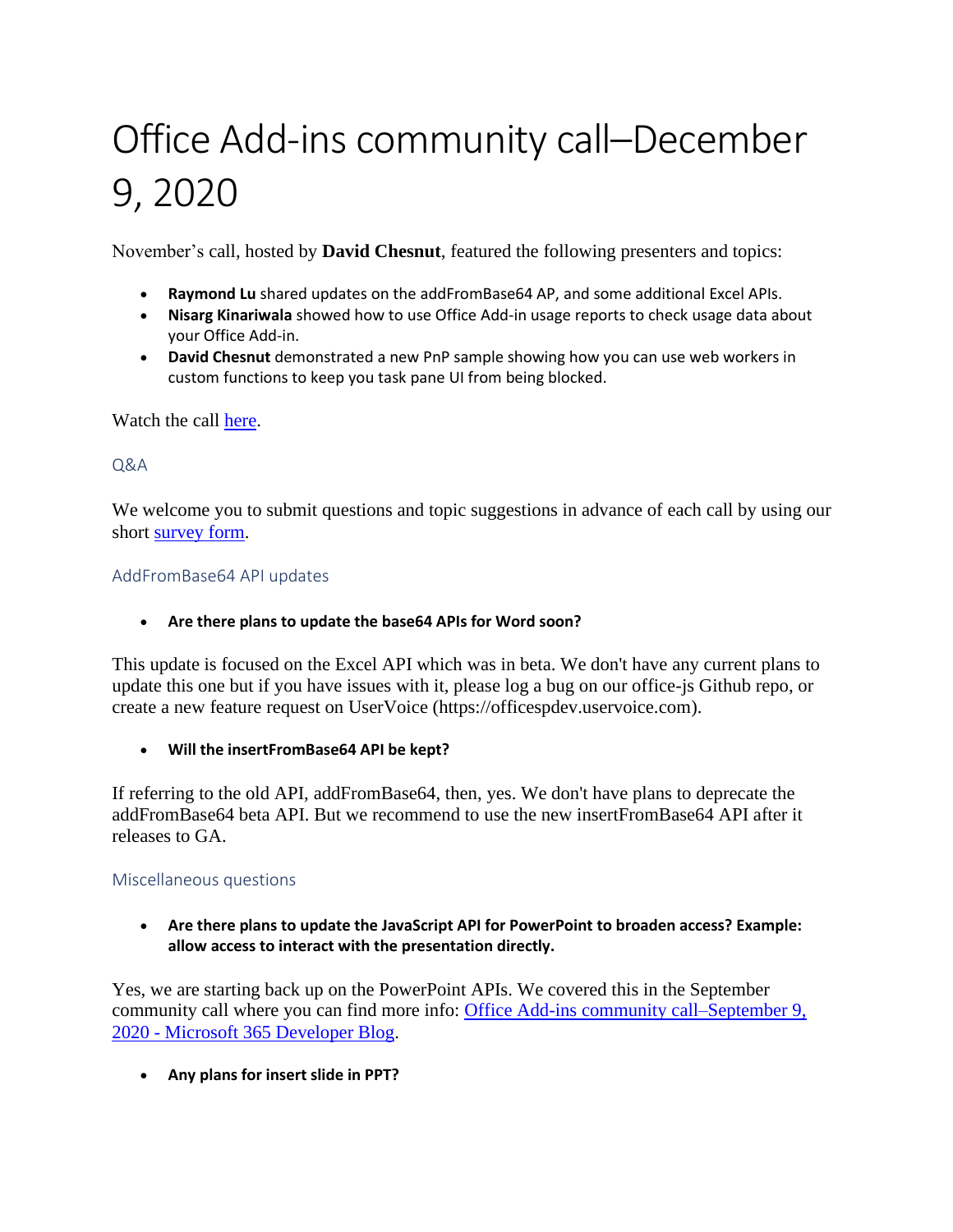Yes, this is in preview. See [Insert and delete slides in a PowerPoint presentation.](https://docs.microsoft.com/office/dev/add-ins/powerpoint/insert-slides-into-presentation)

• **Is the open workbook like in Word also available in Excel? context.application.createDocument(mybase64).open();**

Yes it's available in Excel. See [Excel.createWorkbook.](https://docs.microsoft.com/office/dev/add-ins/excel/excel-add-ins-workbooks#create-a-workbook)

• **Do you have any plans to move the shared runtime from IE 11 to EdgeView2?**

Yes, as covered in the November call, Sudheer talked about this capability that is rolling out in our November fork. If all goes well, you should be able to try it in the monthly channel in midlate January. For more info, see [Office Add-ins community call–November 11, 2020 -](https://developer.microsoft.com/office/blogs/office-add-ins-community-call-november-11-2020/) Microsoft [365 Developer Blog.](https://developer.microsoft.com/office/blogs/office-add-ins-community-call-november-11-2020/)

• **What's the expected timeline for resolving add-in instability on the Android platform as seen in backlog issue [https://github.com/OfficeDev/office-js/issues/1027?](https://github.com/OfficeDev/office-js/issues/1027)**

Unfortunately, we still don't have a timeline around this issue. It's still on the backlog, and we'll post an update to the GitHub issue once we have more information.

• **There are two open entries on UserVoice asking for a solution to sending an email in Outlook compose view using the office.js API. Specifically, to handle Outlook on Window's cached mode causing delays (of more than 60+ seconds in some cases) when trying to use EWS or REST to send the email. Are there any plans or advised workarounds to help developers improve this scenario for end-users?**

Can you provide us links to the UserVoice requests, or more details? Or please post the details to StackOverflow and tag it [office-js][outlook-web-addins]. Thanks!

• **With the deprecation of the Outlook REST API v2.0 (to be decommissioned in November 2022) are there plans to provide a similar seamless usage API option in the add-in API? Seamless as in requires no user interaction e.g. via pop-up, to obtain a usable token client-side as there is today with getCallbackTokenAsync.**

We recommend moving from Outlook REST API to Microsoft Graph. A good starting point would be SSO getAccessTokenAsync and use the Graph API. This recommendation is documented here: [\[DEPRECATED\] Outlook Mail REST API reference \(version 2.0\) | Microsoft](https://nam06.safelinks.protection.outlook.com/?url=https%3A%2F%2Fdocs.microsoft.com%2Fen-us%2Fprevious-versions%2Foffice%2Foffice-365-api%2Fapi%2Fversion-2.0%2Fmail-rest-operations&data=04%7C01%7Cdavech%40microsoft.com%7C6a55842aeaf1495d9d4808d898117a5d%7C72f988bf86f141af91ab2d7cd011db47%7C0%7C1%7C637426548165093859%7CUnknown%7CTWFpbGZsb3d8eyJWIjoiMC4wLjAwMDAiLCJQIjoiV2luMzIiLCJBTiI6Ik1haWwiLCJXVCI6Mn0%3D%7C1000&sdata=NAGj2Wf323eWEmmdJhPVgTlInAgxIWHLIBmijgSCScM%3D&reserved=0)  [Docs](https://nam06.safelinks.protection.outlook.com/?url=https%3A%2F%2Fdocs.microsoft.com%2Fen-us%2Fprevious-versions%2Foffice%2Foffice-365-api%2Fapi%2Fversion-2.0%2Fmail-rest-operations&data=04%7C01%7Cdavech%40microsoft.com%7C6a55842aeaf1495d9d4808d898117a5d%7C72f988bf86f141af91ab2d7cd011db47%7C0%7C1%7C637426548165093859%7CUnknown%7CTWFpbGZsb3d8eyJWIjoiMC4wLjAwMDAiLCJQIjoiV2luMzIiLCJBTiI6Ik1haWwiLCJXVCI6Mn0%3D%7C1000&sdata=NAGj2Wf323eWEmmdJhPVgTlInAgxIWHLIBmijgSCScM%3D&reserved=0)

### Resources

From December's call

- [Create an account in the Partner Center](https://docs.microsoft.com/azure/marketplace/partner-center-portal/create-account)
- [Publish your app to Microsoft AppSource via Partner Center](https://docs.microsoft.com/office/dev/store/use-partner-center-to-submit-to-appsource)
- [Analyze the usage of your app](https://docs.microsoft.com/office/dev/store/view-usage-report)
- [Analyze the acquisition of your app](https://docs.microsoft.com/office/dev/store/view-acquisitions-report#acquisitions)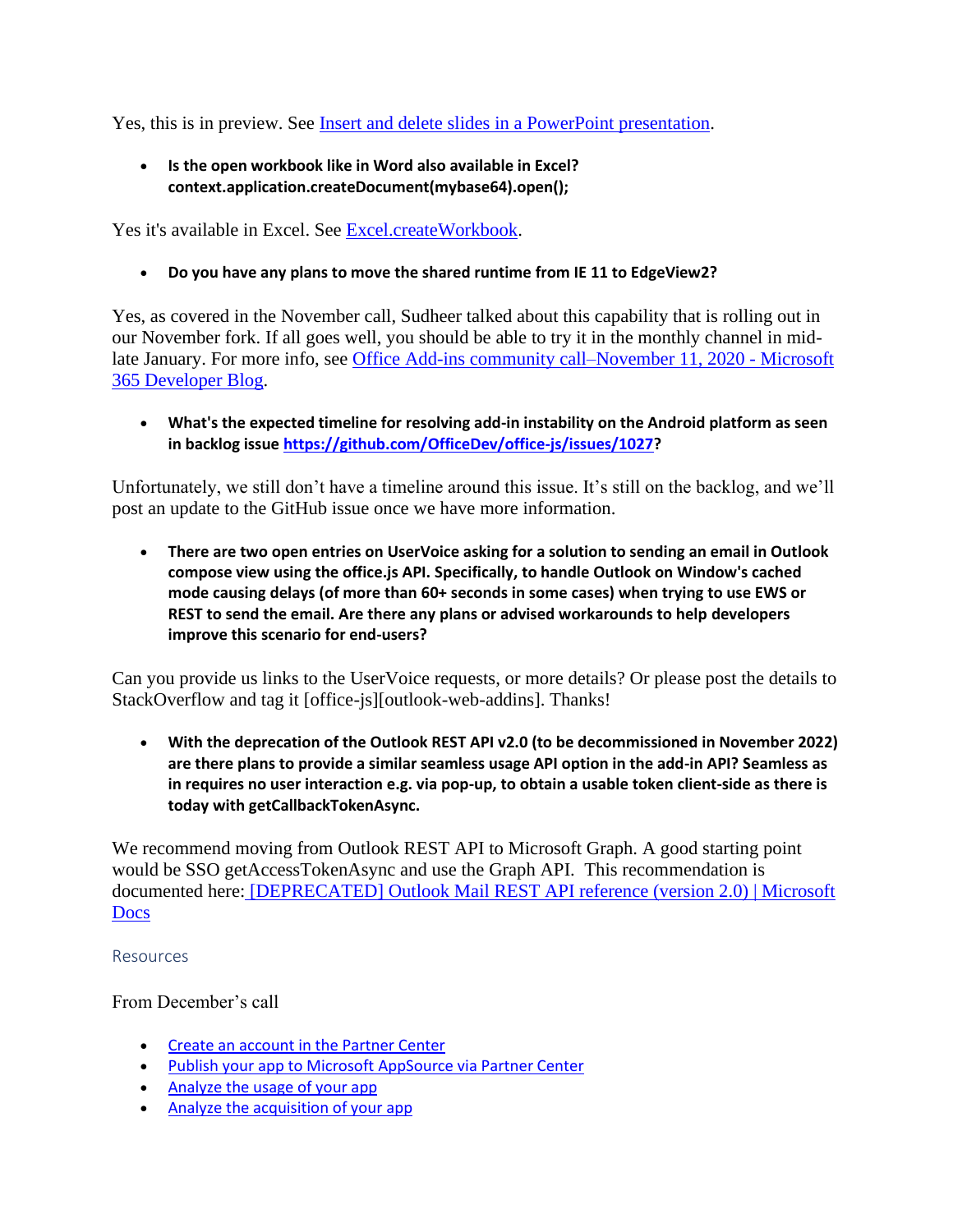- Feedback on Office Add-in usage report[: nisark@microsoft.com](mailto:nisark@microsoft.com)
- [PnP: web workers in custom functions PR](https://github.com/OfficeDev/PnP-OfficeAddins/pull/96)
- [Lance Austins's web worker, IndexedDB, web socket, service worker sample from May 2019](https://github.com/LanceEa/office-addin-cc)  [community call](https://github.com/LanceEa/office-addin-cc)

Office Add-ins community call

- [Recurring, monthly community call calendar invite](https://aka.ms/officeaddinscommunitycall)
- [Community call topic requests and questions](https://aka.ms/officeaddinsform)
- Community call recordings on the [YouTube Office Dev channel](https://aka.ms/OfficeDevYouTube)

Office Add-ins feedback

- Technical questions **[Stack Overflow](https://stackoverflow.com/questions/tagged/office-js)**
- Issues [GitHub](https://github.com/OfficeDev/office-js/issues)
- Recommendations and suggestions [Office Developer Platform UserVoice](https://officespdev.uservoice.com/)

The next Office Add-ins community call is on **Wednesday, December 9, 2020** at 8:00AM PDT. You can download the calendar invite at [https://aka.ms/officeaddinscommunitycall.](https://aka.ms/officeaddinscommunitycall)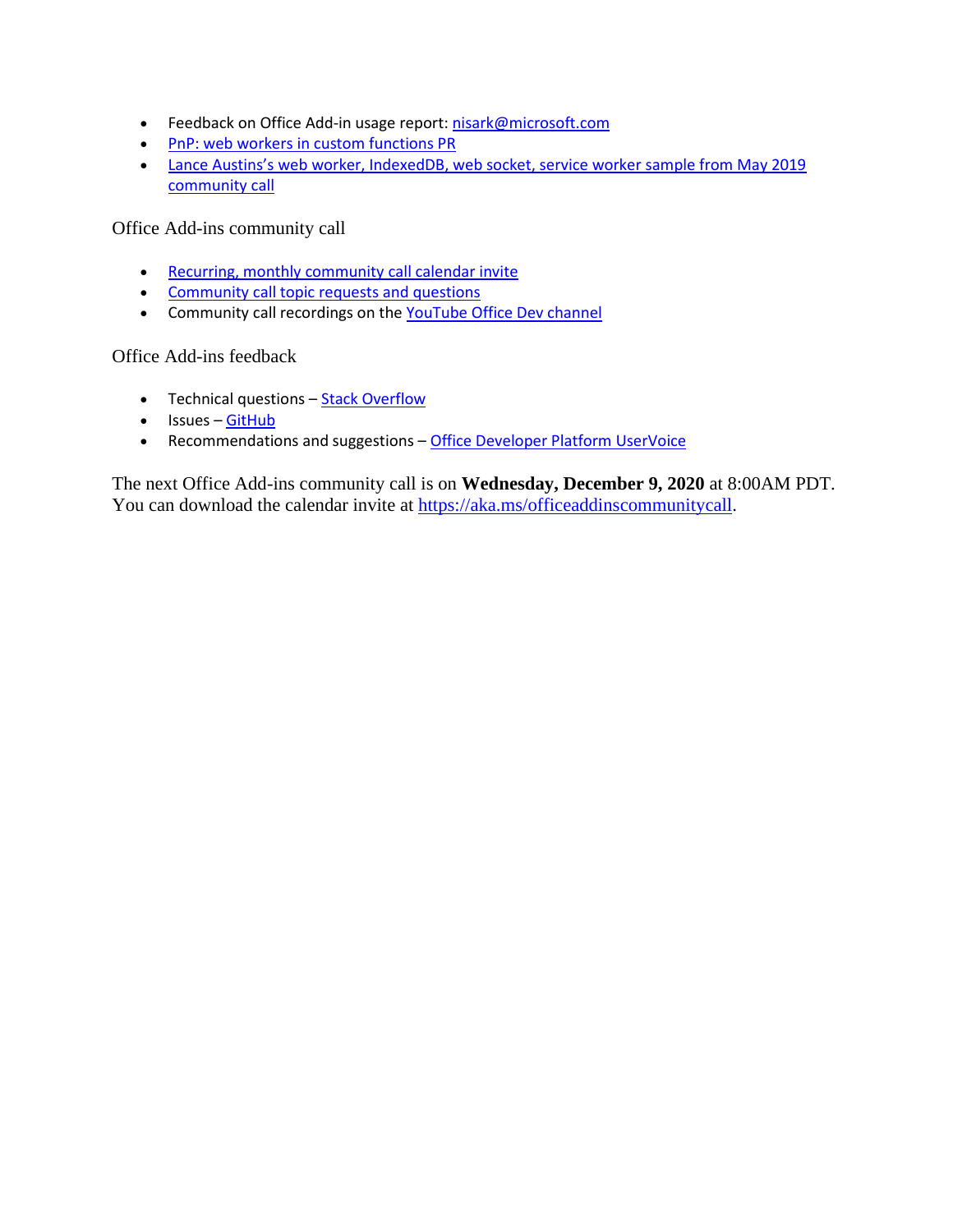# Office Add-ins community call–November 11, 2020

November's call, hosted by **David Chesnut**, featured the following presenters and topics:

- **Sudheer Maremanda** talked about our Webview2 plans going forward.
- **Matt Geimer** introduced the new Microsoft 365 certification for Office Add-ins.
- **Abid Rahman** showed the new shortcut keys and contextual tabs features that are now in public preview.
- **Courtney Owen** showed a demonstration of how to debug Outlook add-ins with Visual Studio Code.

Watch the call [here.](https://www.youtube.com/embed/cr5Xv-ihqr8)

 $O&A$ 

We welcome you to submit questions and topic suggestions in advance of each call by using our short [survey form.](https://aka.ms/officeaddinsform)

### Shortcut keys and contextual tabs

## **Can shortcut keystrokes be customized by the end user? This is an important feature for users.**

Customization of shortcuts are currently not supported, but we are working on it! We may have an update around customizations sometime later in 2021.

## **Would you be able to assign a keyboard shortcut to a ribbon command that currently does not have one? For example, assign a keyboard shortcut to Insert->Add-Ins->Admin Managed->Refresh.**

Unfortunately not. Keyboard shortcuts can only invoke add-in related actions (from within the add-in's runtime). We currently do not support custom shortcuts for native application actions.

## **Can keyboard shortcuts invoke functionality in the task pane or only invoke commands defined in the manifest? My add-in currently implements its own keyboard event handler. Will the new keyboard shortcuts provide another way to handle keyboard events?**

You can invoke any JavaScript functions you have, including the Office.js API. The actions invoked by shortcuts all require callback functions (defined in the task pane/add-in runtime). The pattern is similar to ExecuteFunction commands for add-in commands. The actions must be defined in the JSON, but their corresponding JS code is in your task pane/runtime.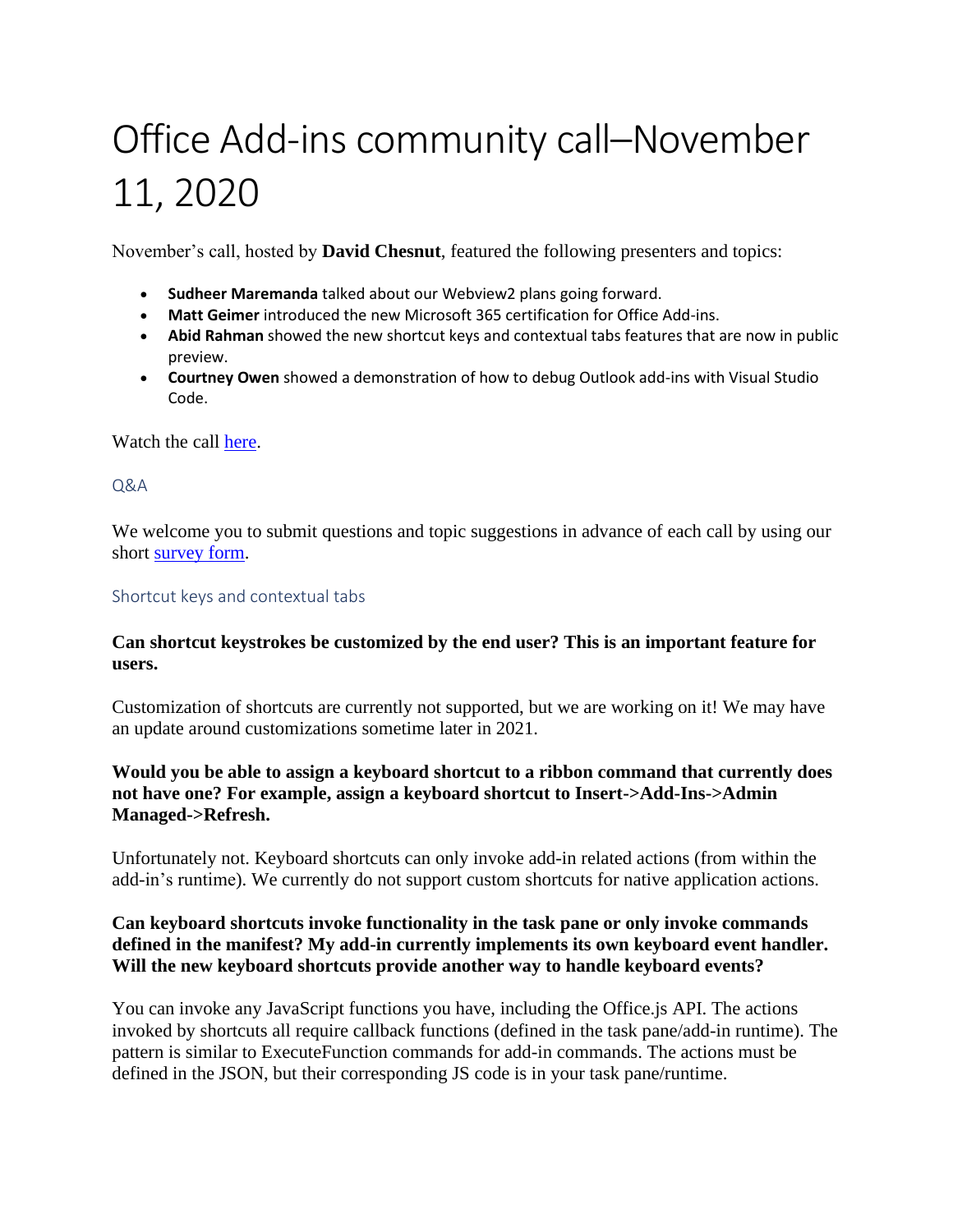For your add-in's keyboard event handler, we're assuming it is only able to handle keystrokes done while the keyboard focus is within the task pane. For add-in shortcuts, you'll be able to expand that functionality so users can use shortcuts when the keyboard focus is also within the worksheet.

## **What happens in the case where multiple add-ins have the same shortcuts?**

Currently, this behavior is undefined for public preview. For GA, we will provide a modal dialog to the user the first time they use a conflicting shortcut, which will allow them to select which add-in action to invoke with that shortcut.

## **Is there a way to programmatically set focus to the worksheet from the task pane?**

We currently do not have a focus API.

## **Does the keyboard focus control keyboard shortcut availability, or the mouse location?**

The keyboard focus must be in the worksheet. It's, not the mouse location, however, if as a user you click inside the task pane with the mouse, the keyboard focus will switch to the task pane.

## **For keyboard shortcuts... Is this limitation (task pane focus) going to be improved?**

We are currently investigating ways to improve this limitation. As a workaround, add-ins can currently make key handlers inside their add-ins that can handle key presses when the keyboard focus is inside the add-in's UI.

## **Are there any plans to remove ribbon commands xml from the versionoverrides section of the manifest.xml and replace it with a standalone json file - similar to how the contextual tabs are working?**

We have been experimenting with that idea and are investigating if that is possible in the future. We are taking small steps towards that goal by introducing contextual tabs APIs. The contextual tabs APIs require a JS object that defines the ribbon.

# **For contextual tabs, will it be possible to have a "super/grouping" tab? For example, "Chart Tools" groups the native "Design" and "Format" tabs.**

Unfortunately, it is not possible to change the existing native tabs. For example, you cannot combine native tabs into a super tab/show or hide native tabs, etc.… These functionalities are only available for custom tabs created by the add-in.

## **What if I want to group my custom tabs under a "super" tab similar to the way that those two native tabs group.**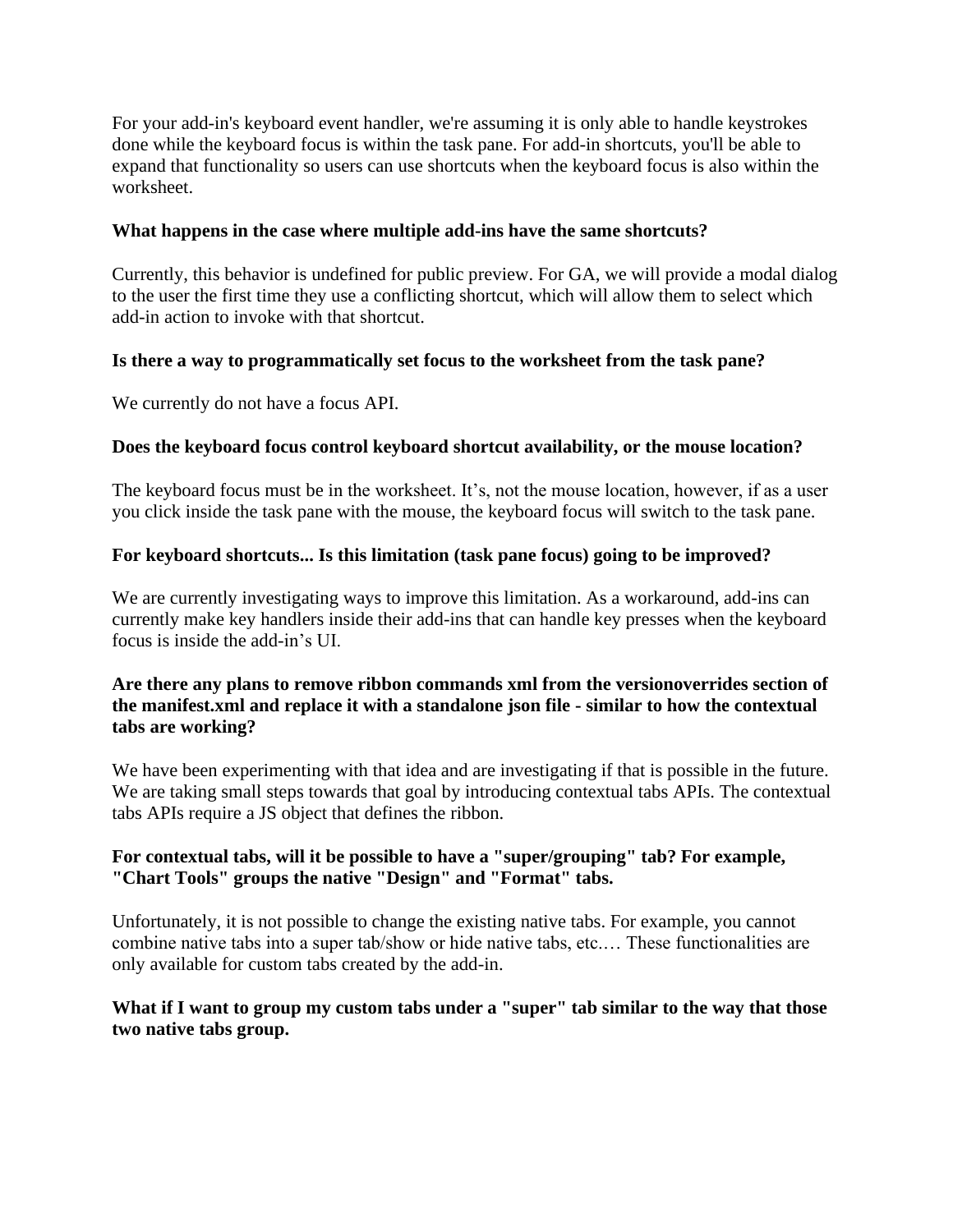You can definitely do that. You can create three custom tabs, for example, Tab 1, Tab 2, and Tab 3. Tab 3 can be a "super" tab that includes all your add-in commands. You'd be able to show/hide tabs 1, 2, and 3 depending on the user's context.

## M365 add-in certification

## **What is the value of doing the M365 app certification, that differs from the self-attestation?**

Self-attestation is a great step for providing documentation, but it doesn't go as deep into the various security domains and doesn't include a 3rd party assessment on that. The different areas that are considered for both are available at<https://aka.ms/appcertification>

## **Will the Microsoft Certification program Certification hold more power than the "preferred solution" ribbon or would they be shown side by side?**

Please take a look at the [Microsoft 365 App Compliance program blog post](https://developer.microsoft.com/office/blogs/microsoft-365-app-compliance-program-is-now-integrated-into-partner-center) for more information.

### Visual Studio Code debug

## **Does the debug of OnSend only work on the beta channel version?**

Debug of OnSend will be available soon in production/GA.

### Roadmap and PowerPoint API questions

**I'd love to follow-up on one of the questions from the October community call: "***In Word we have 'context.document.save()' and in Excel we have 'context.workbook.save()' – so question is, when will this be implemented in PowerPoint? We are missing a method to close the active document – is this planned and if yes, when will it be released? This is related to both Word, Excel and PowerPoint.* **" The response, as always, was to post on user voice.... Please any chance you can follow-up on this and help the community with any info / estimate?**

Unfortunately, we don't have specific ETAs yet, but here are some updates from the team to the PowerPoint API questions asked in the October community call:

## **In Word we have 'context.document.save()' and in Excel we have 'context.workbook.save()' – so question is, when will this be implemented in PowerPoint?**

context.presentation.save() API is on the roadmap but we do not have an ETA that we can share at this stage. We are prioritizing the API's based on customer feedback, so make sure to create a request in [Office Developer Platform UserVoice](https://officespdev.uservoice.com/) or upvote if there is an existing request already.

## **We are missing a method to close the active document – is this planned and if yes, when will it be released? This is related to both Word, Excel and PowerPoint.**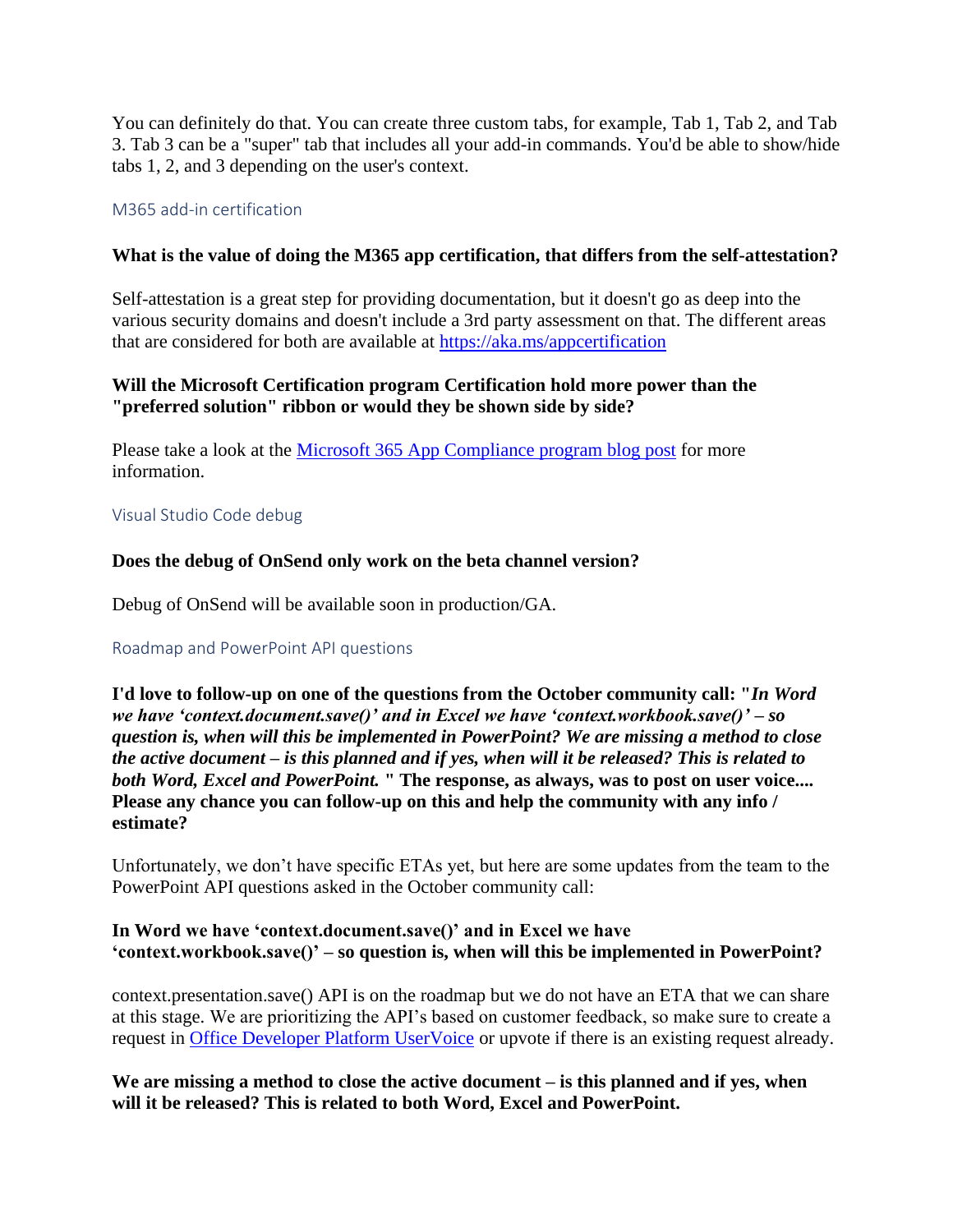We have added PowerPoint, presentation.close() API to the roadmap but we do not have an ETA that we can share at this stage. We are prioritizing the API's based on customer feedback, so make sure to create a request in [Office Developer Platform UserVoice](https://officespdev.uservoice.com/) or upvote if there is an existing request already.

**We'd like to see better parity between the specific host PowerPoint API with the control that was available in VSTO add-ins for PowerPoint. We have an add-in we want to build out in the new web add-in platform, but can't due to the extremely limited capabilities of the current Office.js API.** 

We have recently started focusing on reducing the PowerPoint's OfficeJS surface gap. The first set of PowerPoint OfficeJS API's are available in the preview channel and more will be coming soon.

**Is there an accessible updated roadmap for where the office-js api is heading and what features are being developed on what timescale for which office applications? This would be really helpful. I have seen several requests for this in the past. Also, is there a plan to follow up on this request? [https://officespdev.uservoice.com/forums/224641-feature](https://officespdev.uservoice.com/forums/224641-feature-requests-and-feedback/suggestions/33200554-powerpoint-api)[requests-and-feedback/suggestions/33200554-powerpoint-api](https://officespdev.uservoice.com/forums/224641-feature-requests-and-feedback/suggestions/33200554-powerpoint-api)**

We definitely hear you that we need a better roadmap and communication around API plans. This is something we're working on and hope to share more information soon.

For now, the best way to track new features and updates coming out for preview or general availability is to keep an eye on the [Microsoft 365 developer blog.](https://developer.microsoft.com/office/blogs/) We of course also cover upcoming schedule and plans in this community call.

We also have host specific preview APIs that are in development which you can participate and provide feedback on.

- [Excel JavaScript preview APIs](https://docs.microsoft.com/en-us/office/dev/add-ins/reference/requirement-sets/excel-preview-apis)
- [Outlook preview API reference](https://docs.microsoft.com/en-us/javascript/api/outlook?view=outlook-js-preview)
- [PowerPoint JavaScript preview APIs](https://docs.microsoft.com/en-us/office/dev/add-ins/reference/requirement-sets/powerpoint-preview-apis?view=outlook-js-preview)

## Miscellaneous questions

**The only way I have been able to successfully debug and step through code is by using Visual Studio 2019. I am currently running into an issue with debugging if I use create document because it loads in a new Word context. Any advice?**

There's a section in our [docs on debugging](https://docs.microsoft.com/office/dev/add-ins/testing/test-debug-office-add-ins) that may help. Otherwise please post a question on Stack Overflow tagged [office-js] with more details so folks can take a look and help.

**We have developed an Office Add-in for Excel, when an updated manifest is uploaded, the next time Excel is opened, the add-in should be updated. While this holds true for the addin panel, the command ribbon is not showing the latest changes for all users. Some see it**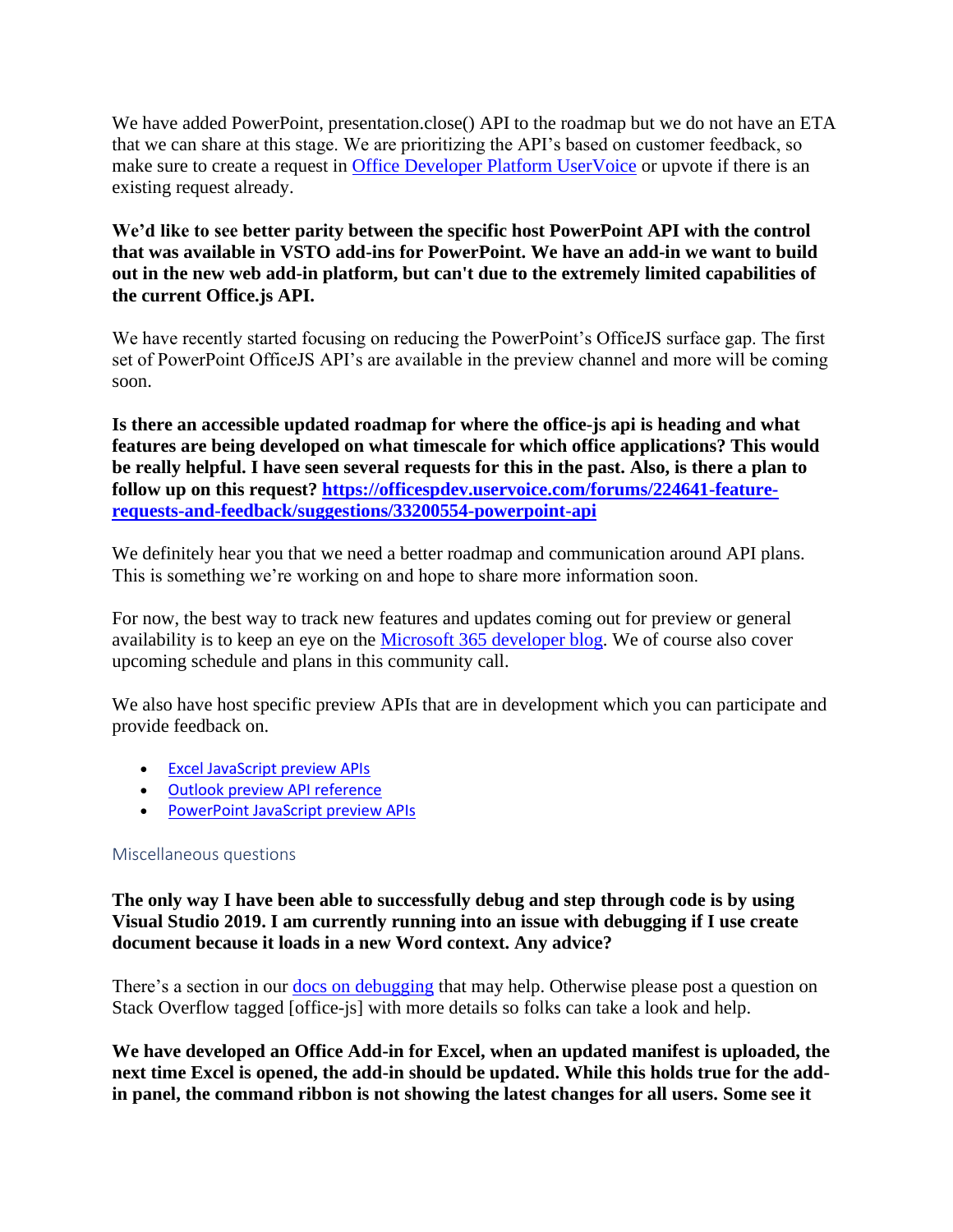**right away, but others have to go into Admin Managed and do a refresh to get the latest, or clear the cache in %LOCALAPPDATA%\Microsoft\Office\16.0\Wef\. Is there a way to force an update command ribbon without the end user having to do a Admin Managed-Refresh or clear the cache manually?**

Can you please log an issue on GitHub at:<https://github.com/officedev/office-js/issues> please? This sounds like a bug, as commands should refresh when the store add-in is updated.

## **Can the yeoman scaffolding use a .NET server instead of starting its own?**

Yes, it can use any server. You would need to update the yo office project start script to not call the dev-server script.

**I'm running the following code from the [getRestApiId\(\) documentation:](https://docs.microsoft.com/javascript/api/onenote/onenote.page?view=onenote-js-1.1#getrestapiid--)**

```
OneNote.run(function(ctx){
     // Get the current page. 
    var page = ctx.application.getActivePage();
     var restApiId = page.getRestApiId();
     return ctx.sync().
        then(function(){
             console.log("The REST API ID is " + restApiId.value);
             // Note that the REST API ID isn't all you need to interact with 
the OneNote REST API.
             // This is only required for SharePoint notebooks. baseUrl will 
be null for OneDrive notebooks.
            // For SharePoint notebooks, the notebook baseUrl should be used 
to talk to the OneNote REST API
            // according to the OneNote Development Blog.
             // https://blogs.msdn.microsoft.com/onenotedev/2015/06/11/and-
sharepoint-makes-three/
        });
});
```
## **However, the result is always empty. If I change to getActiveNotebook() everything seems to work fine. The OneNote file is stored on personal OneDrive. Is this a bug? I'm blocked.**

Sorry that you are running into this. This does look like a bug, so we are investigating. Can you post an issue on GitHub at [https://github.com/officedev/office-js/issues?](https://github.com/officedev/office-js/issues) We'll post any updates to the issue.

**In the new Outlook for Mac experience, can support be added for add-in individual buttons to be displayed on the ribbon rather than grouped under an add-in icon? For multi-button add-ins the grouping is going to impact our user-uptake if sensible button labels are not seen in the ribbon by default.**

Thank you for the feedback. We are evaluating this request currently and will let folks know in the near future if we plan to add this support.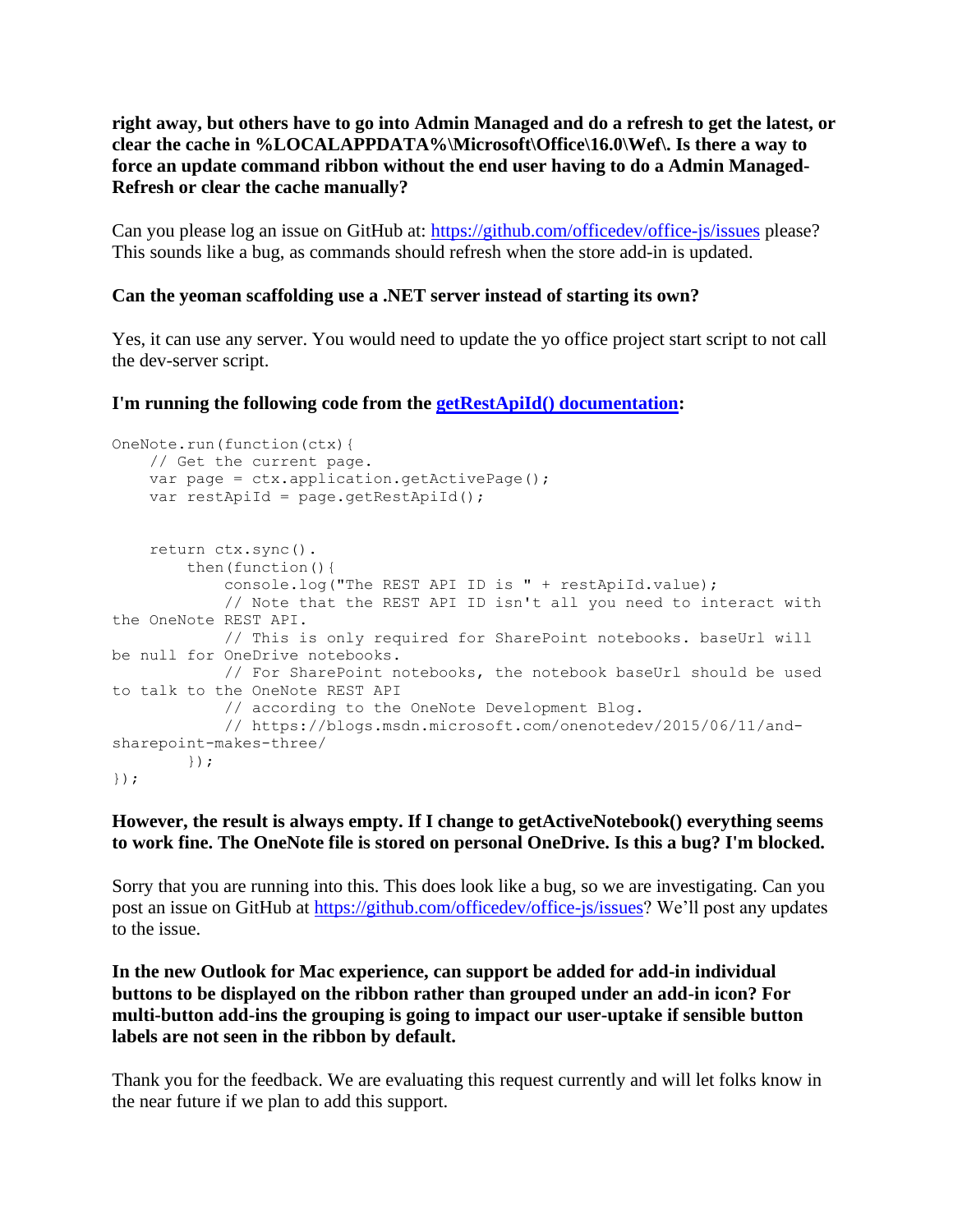## **Will there be support for admins automatically pin add-ins to the taskbar in the new Outlook for Mac UI? By default, the add-in is not visible on screen and hidden under the '...' menu.**

We do not have a capability for add-ins to be pinned by Admins; however, users can customize their own toolbar and pin add-ins. We are exploring various measures such as a first-run experience and pinning frequently used add-ins to improve add-in discoverability.

## **Regarding the recent change to Exchange on-premise OWA where if a security update had not been installed on the server within two days add-ins stopped working, can the add-in team do something to improve communication of such changes so that developers are aware beforehand and can prepare steps for customers who encounter issues when a new version of the office.js scripts are deployed?**

The [security update](https://nam06.safelinks.protection.outlook.com/?url=https%3A%2F%2Fsupport.microsoft.com%2Fen-us%2Fhelp%2F4581424%2Fdescription-of-the-security-update-for-exchange-server-october-2020&data=04%7C01%7Cdavech%40microsoft.com%7C89c8f76ffb5d4e61f79908d87f24ce52%7C72f988bf86f141af91ab2d7cd011db47%7C0%7C0%7C637399143387914368%7CUnknown%7CTWFpbGZsb3d8eyJWIjoiMC4wLjAwMDAiLCJQIjoiV2luMzIiLCJBTiI6Ik1haWwiLCJXVCI6Mn0%3D%7C1000&sdata=9krq%2FiRZlTOqiAPAQv0Ju06HijVpoTQ02csC3PHhfMQ%3D&reserved=0) was essential to improve the security around add-ins across all Office products. The nature of the vulnerability required customers to update to the latest security update and prevented us from sharing information around it. However, we appreciate your feedback on providing additional documentation around these types of releases and will work towards better communication in the future.

# **My understanding is that other than on the iPad (where Word and Excel are supported as**  well), the only mobile app that allows JS add-ins is Outlook. Are there plans to add add-in **support to Word and Excel on iOS and Android? Will Outlook support add-ins for Gmail accounts (currently I understand only Exchange supported?)**

Currently we don't have plans this year to do more on iPad for Word, Excel, or PowerPoint.

Outlook Add-ins have client and server requirements, and therefore not supported elsewhere but Exchange. There's more information in the article, [Outlook JavaScript API requirement sets.](https://docs.microsoft.com/office/dev/add-ins/reference/requirement-sets/outlook-api-requirement-sets)

**When required to use EWS with on-premises Exchange, my Outlook add-in gets a bearer token with getCallbackTokenAsync() and the endpoint from the property Office.Context.Mailbox.ewsUrl. When the external and internal EWS URL differ, the token correctly target the external EWS URL (confirmed by its audience claim), but the ewsUrl is almost always the internal EWS URL, so the endpoint can't be called from a third party service (like my server) and even if it could, the token would be invalid. Is there an additional requirement to get or set the external EWS URL when running on an onpremises mailbox?**

We need more information to help answer. Can you post this question as an issue on [https://github.com/officedev/office-js?](https://github.com/officedev/office-js) It would help to know the client version, server version, and repro steps. We can follow up from there.

## Resources

From November's call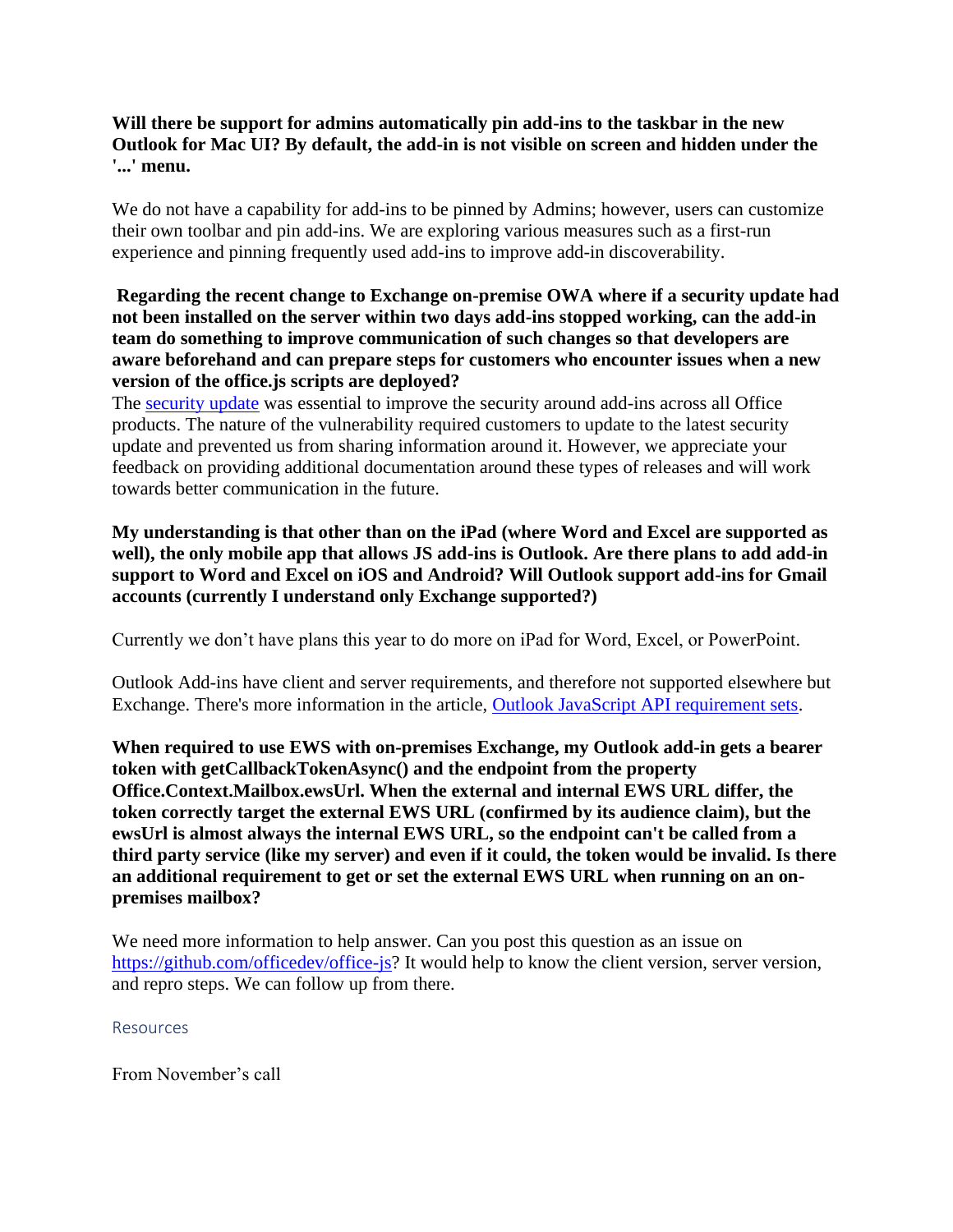- WebView2: [Announcing WebView2 for Office Add-ins platform](https://developer.microsoft.com/office/blogs/announcing-webview2-for-office-add-ins-platform/)  preview
- Keyboard shortcuts: [Add Custom keyboard shortcuts to your Office Add-ins \(preview\)](https://docs.microsoft.com/office/dev/add-ins/design/keyboard-shortcuts)
- Keyboard shortcuts (PnP sample): [Use keyboard shortcuts for Office add-in actions](https://github.com/OfficeDev/PnP-OfficeAddins/tree/master/Samples/excel-keyboard-shortcuts)
- Microsoft 365 certification: [Partner Center](https://partner.microsoft.com/)
- Microsoft 365 certification: [Microsoft 365 App Compliance Program](https://aka.ms/appcertification)

Office Add-ins community call

- [Recurring, monthly community call calendar invite](https://aka.ms/officeaddinscommunitycall)
- [Community call topic requests and questions](https://aka.ms/officeaddinsform)
- Community call recordings on the [YouTube Office Dev channel](https://aka.ms/OfficeDevYouTube)

Office Add-ins feedback

- Technical questions [Stack Overflow](https://stackoverflow.com/questions/tagged/office-js)
- Issues [GitHub](https://github.com/OfficeDev/office-js/issues)
- Recommendations and suggestions [Office Developer Platform UserVoice](https://officespdev.uservoice.com/)

The next Office Add-ins community call is on **Wednesday, December 9, 2020** at 8:00AM PDT. You can download the calendar invite at [https://aka.ms/officeaddinscommunitycall.](https://aka.ms/officeaddinscommunitycall)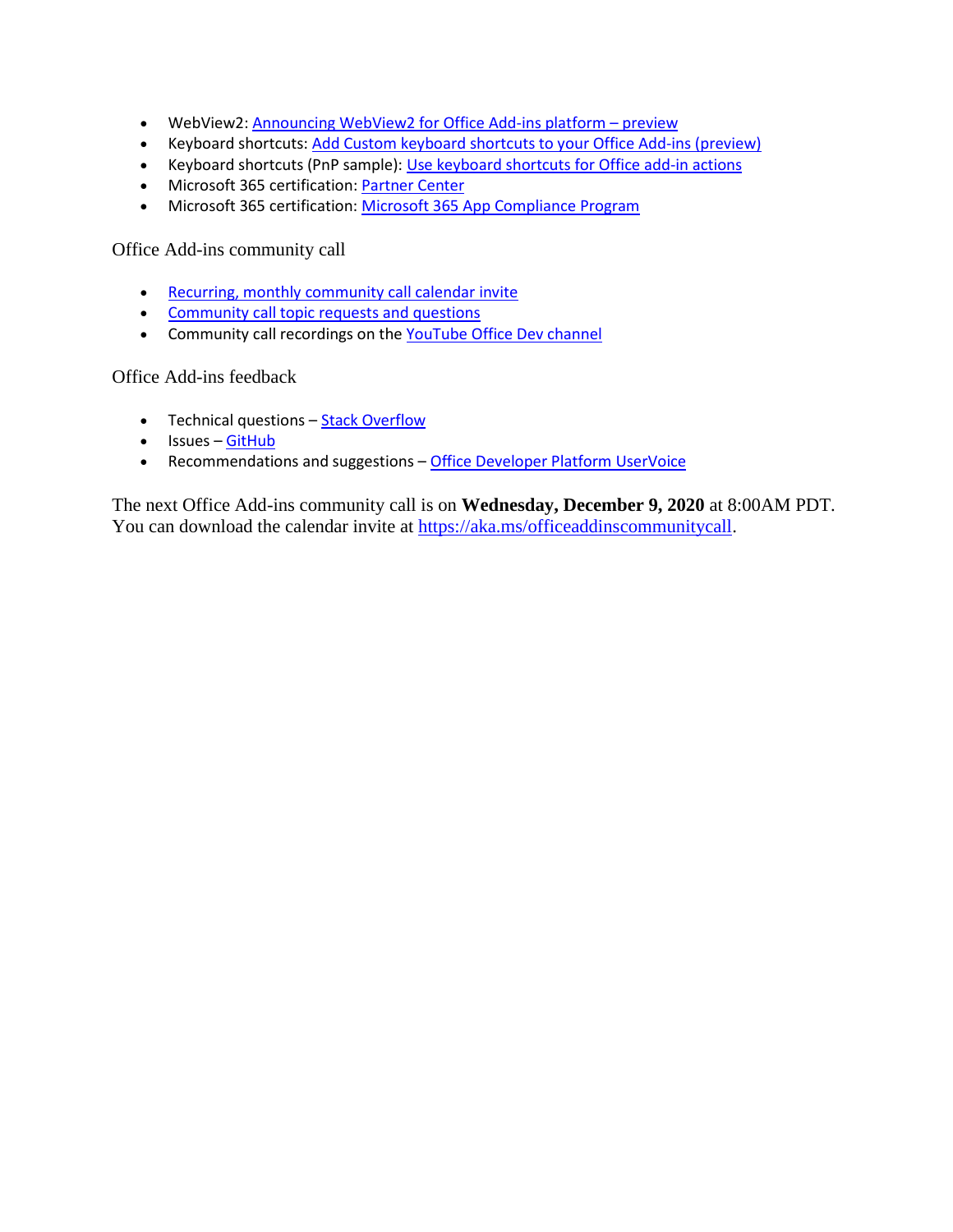# Office Add-ins community call–October 14, 2020

October's call, hosted by **David Chesnut**, featured the following presenters and topics:

- **Courtney Owen** showed a demonstration of how to register Office Add-ins in Office on the web using URL query parameters. You can effectively sideload add-ins to Office on the web.
- **Juan Balmori Labra** presented recent updates and announcements for Outlook add-ins. He also talked about optional connected experiences.
- **Keyur Patel** presented recent updates and announcements for Excel add-ins.
- **David Chesnut** demonstrated a new PnP article and sample code showing how to open your add-in in Excel from your SaaS web application.

Watch the call [here.](https://www.youtube.com/embed/ab2QrLNosdk)

## Q&A

We welcome you to submit questions and topic suggestions in advance of each call by using our short [survey form.](https://aka.ms/officeaddinsform)

**We'd like to see better parity between the specific host PowerPoint API with the control that was available in VSTO add-ins for PowerPoint. We have an add-in we want to build out in the new web add-in platform, but can't due to the extremely limited capabilities of the current Office.js API.**

# **What's the status on the limited capabilities of the current Office.js API?**

We are building the OfficeJS API surface area for PowerPoint based on the scenarios that we can enable. For example, in the [Office Add-ins community call \(September 2020\)](https://developer.microsoft.com/office/blogs/office-add-ins-community-call-september-9-2020/) we announced a few new scenarios we will support with new APIs.

VSTO is a huge API surface, which is why we approach building out the Office JS API based on prioritized scenarios. It is tremendously helpful to understand the scenarios you are trying to unlock and what API's are needed. That helps us prioritize. Let us know which scenarios you need enabled on our UserVoice page at [https://officespdev.uservoice.com/.](https://officespdev.uservoice.com/) We are planning to deliver increased API surface area for PowerPoint going forward.

**In Word we have 'context.document.save()' and in Excel we have 'context.workbook.save()' - so question is, when will this be implemented in PowerPoint? We are missing a method to close the active document - is this planned and if yes, when will it be released? This is related to both Word, Excel and PowerPoint.**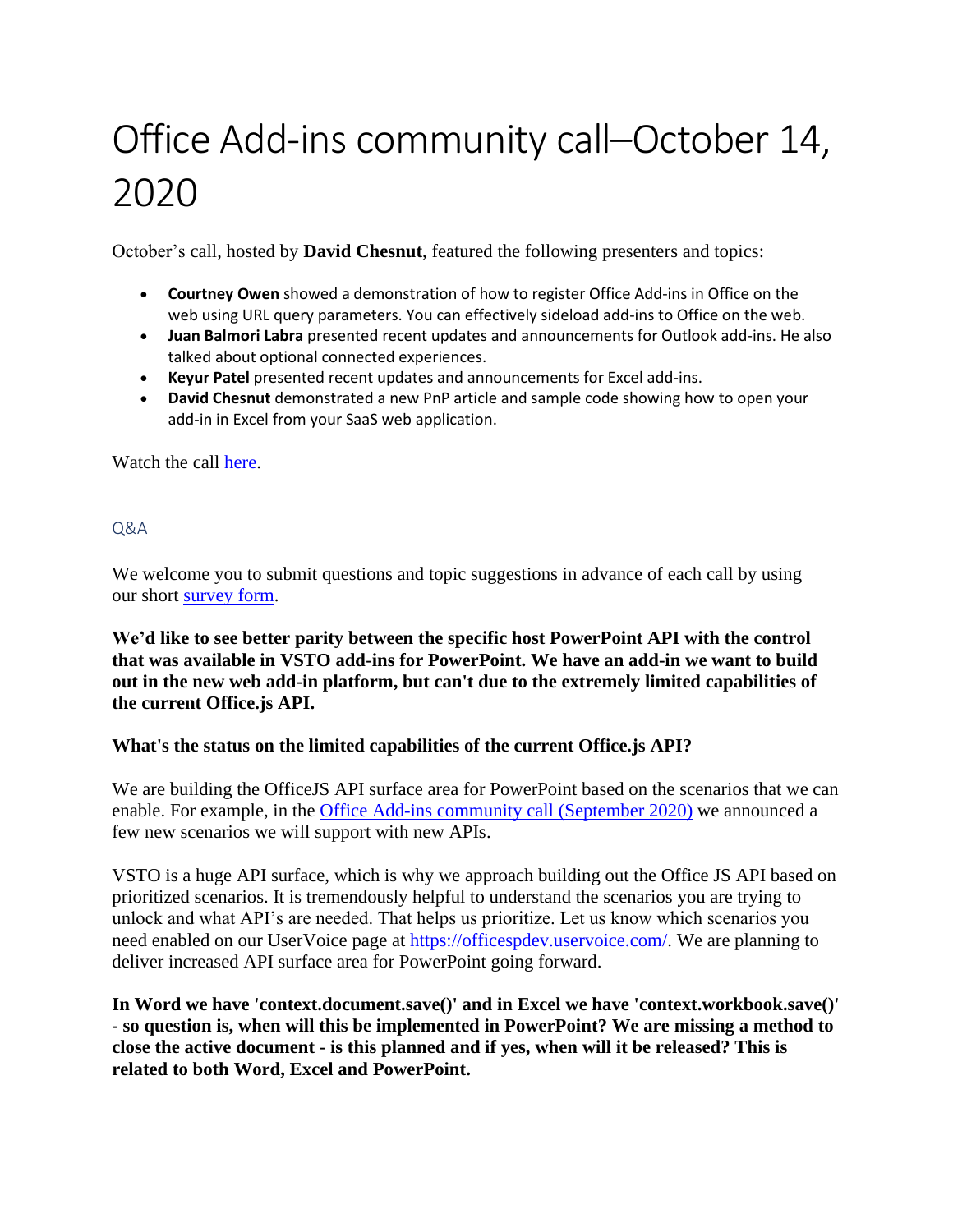Please let us know which scenarios you need enabled on our UserVoice page at [https://officespdev.uservoice.com/.](https://officespdev.uservoice.com/) It helps us prioritize as we plan API development going forward. There are several save and close related requests there you might want to take a look at or upvote.

BTW: In Excel you can close the workbook using the following code:

```
async function run() {
  return Excel.run(function (context) {
     context.workbook.close(Excel.CloseBehavior.save);
     return context.sync();
 });
}
```
**Are there plans to make it possible to develop Office add-ins using C#? Using Blazor, for example? Blazor runs in a browser and supports JavaScript** 

**interop. (**[https://dotnet.microsoft.com/apps/aspnet/web](https://dotnet.microsoft.com/apps/aspnet/web-apps/blazor)[apps/blazor](https://dotnet.microsoft.com/apps/aspnet/web-apps/blazor) [https://docs.microsoft.com/en-us/aspnet/core/blazor/call-javascript-from-dotnet](https://docs.microsoft.com/en-us/aspnet/core/blazor/call-javascript-from-dotnett)**)**

We don't have support for Blazor today as we're currently focused on JavaScript. Please let us know more about this scenario on our UserVoice page at <https://officespdev.uservoice.com/> (There's actually already a [Blazor request](https://officespdev.uservoice.com/forums/224641-feature-requests-and-feedback/suggestions/39203794-blazor-development-support) there you can upvote.)

## **Do we have a list of the benefits of WebView2 vs WebView?**

A couple things are:

- It is available to all versions of Windows.
- It uses the Chromium runtime and provides more consistency across browsers.
- And one of our favorites is that it brings right-click > Inspect Element to the context menu.

For more information see the blog, [Announcing WebView2 for Office Add-ins Platform](https://developer.microsoft.com/office/blogs/announcing-webview2-for-office-add-ins-platform/)

**I'd like to make sure I understand the essence of [this blog](https://developer.microsoft.com/en-us/office/blogs/outlook-add-ins-and-optional-connected-experiences/) around the optional connected services and add-ins. Is it the case that with the right Office version now, one can just use centralized deployment and everything works? Is there anything else they need to know or configure?**

The short answer is yes. The feature is currently released for the monthly channel. Semi Annual is in preview on the Semi Annual Channel Insiders Fast, and will be included in the January 2021 Semi Annual Release.

## **When can we try out registering Office Add-ins in Office on the web using URL query parameters?**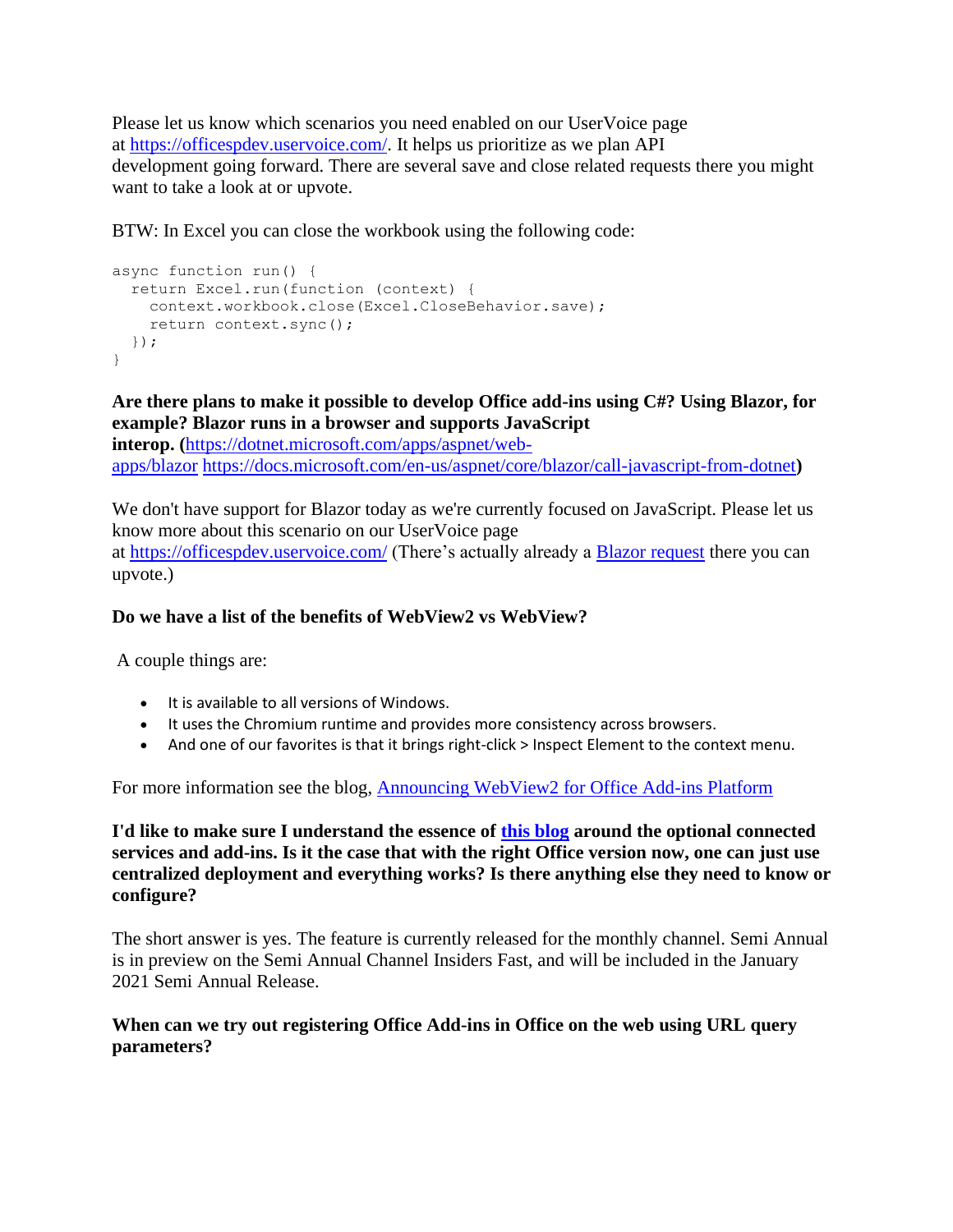Please note, that you must have a dev-server running and your project manifest must be served up by the dev-server. You can try this feature in preview on PowerPoint, OneNote, and Word by joining [Office insiders.](https://insider.office.com/)

## **How do you unregister an add-in?**

You can unregister them through the add-in UI or by clearing your Application cache in the browser. You can also right-click > remove the add-in command.

## **I am experiencing an issue getting the VS Code extension to step into code at a breakpoint. Any advice on troubleshooting that?**

Debugging can be tricky. Often it is a combination of using the right WebView, used OfficeJS version, used Office versions and more. See [Test and debug Office Add-ins](https://docs.microsoft.com/office/dev/add-ins/testing/test-debug-office-add-ins) for more help with various debugging scenarios.

## **What is Fast Food version and could you explain a bit more about Inner rings and Outer rings for identifying which version you have installed?**

Courtney meant Insiders Fast. Just go to **File > Account** and there should be a button to select the channel you need. Look for insiders fast, and then just update Office. You can find more information on the Office insider program at [https://insider.office.com/.](https://insider.office.com/en-us/)

# **My organization is in a GCC High Tenant. This limits the plugins and features available to me as a developer when using the web hosted versions of the Apps. How can I get access to Script Lab/ Edge DevTools without them being available in our tenant?**

You can get your own developer subscription of Microsoft 365 by joining our developer program: [https://aka.ms/m365devprogram.](https://aka.ms/m365devprogram) We recommend everyone building add-ins join that. It gives you a free, renewable account for development purposes with 25 users.

Also, add-ins are actually supported in GCC High environments. But, what might not be enabled is the communication that the add-in needs to do with external services. In house developed addins should be doable.

## **How do I debug event add-ins in Outlook ?**

We are actually adding a feature in the tooling to do this for Outlook on Windows.

## **When will you support compose mode in mobile add-ins?**

This is something that is in our backlog and we expect to tackle this soon.

## **What is Preview - does that mean available to Office insiders ?**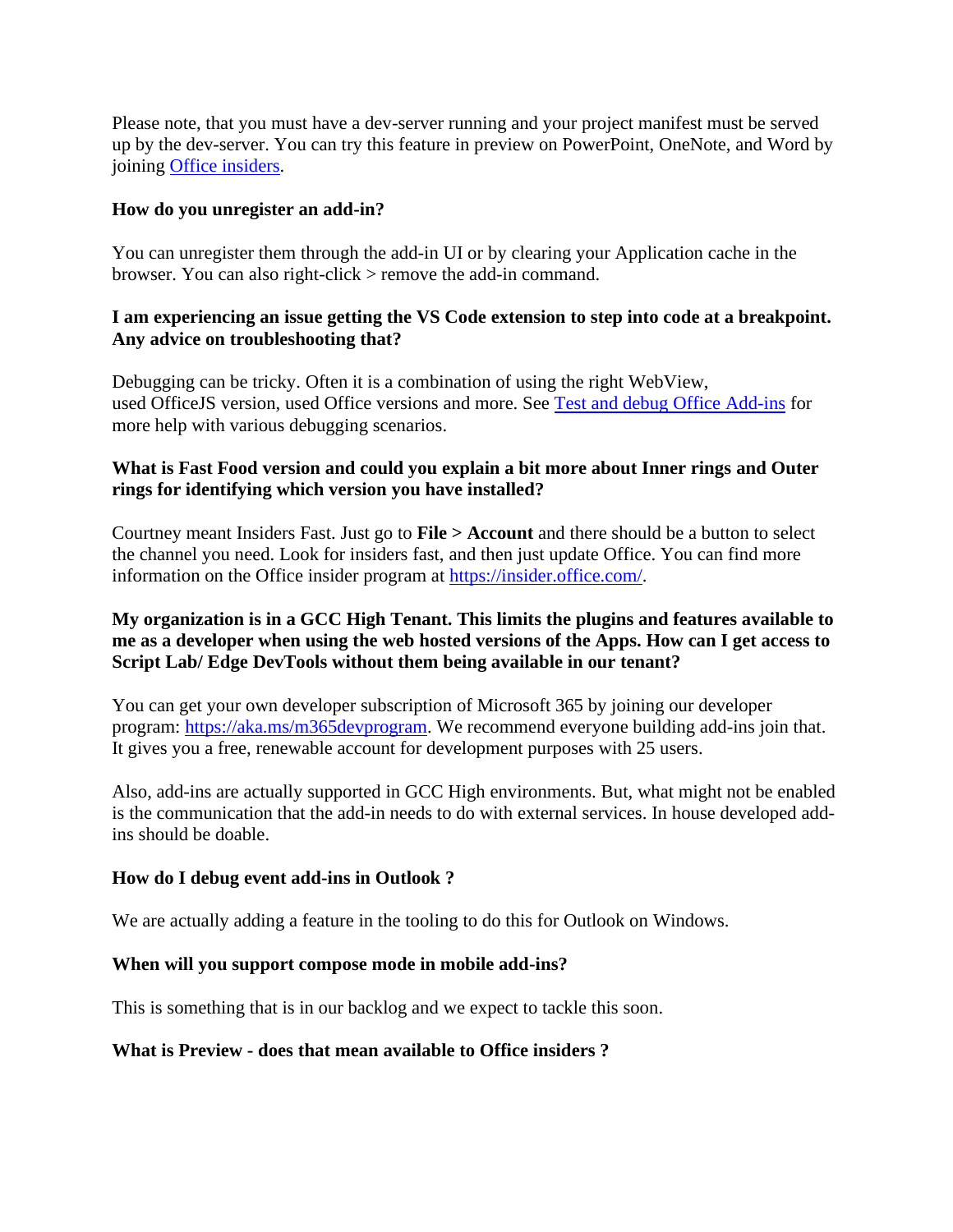Yes it's Office Insiders Fast. There is an Insiders for Semi Annual Channel. Actually the demo was using the Preview for Semi Annual.

## **Where can you submit a request for an addition to the JavaScript Excel API (for example, for a feature that was in the C# API)?**

We use UserVoice for this. check out of there is an existing Idea or create a new one at <https://officespdev.uservoice.com/>

**Regarding the contextual ribbon tabs, one of the things that we've always wanted was the ability to "group" customized tabs the way that Excel does. For example, if you click into an Excel table/ListObject, there are two grouped contextual tabs (Design and Layout).**

Yes! That's exactly what the contextual ribbon tab APIs are about. We'll have guidence on how you can try this out in a future community call.

## **What's needed in addition to Contextual Ribbon Tabs is the ability to create checkboxes, radio buttons, separators, and active/inactive elements. in a custom ribbon tab.**

Yes, additional UX controls are also on the backlog. We haven't started on that specifically, but we hope to bring more flexibility to the commands space.

If there are any specific controls you're interested in, please upvote or log a new request on UserVoice as it will help our user experience team prioritize: [https://officespdev.uservoice.com](https://officespdev.uservoice.com/)

# **Are there any plans to update the templates for creating Office add-ins using Visual Studio (as opposed to Visual Studio Code / Yeoman)**

We aren't able to update those templates as frequently. However, there is a new template for Office UI Fabric React for Visual Studio 2019 available here: [https://github.com/OfficeDev/PnP-](https://github.com/OfficeDev/PnP-OfficeAddins/tree/master/Samples/Office.ASP.NETCoreReactAddins)[OfficeAddins/tree/master/Samples/Office.ASP.NETCoreReactAddins.](https://github.com/OfficeDev/PnP-OfficeAddins/tree/master/Samples/Office.ASP.NETCoreReactAddins)

## **Is there similar functionality like the PnP Open in Excel sample available for PowerPoint also?**

Yes, the same principles to open in Excel also apply to Word and PowerPoint. We wanted to drive focus on Excel in particular because we're seeing a lot of "Export to CSV" file capabilities, which would definitely benefit from this "Open in Excel" pattern.

# **Is there an example of how to launch a distinct task pane from each ribbon button?**

From your add-in commands, you can use the ShowTaskpane action and point to different URLs to show different task panes.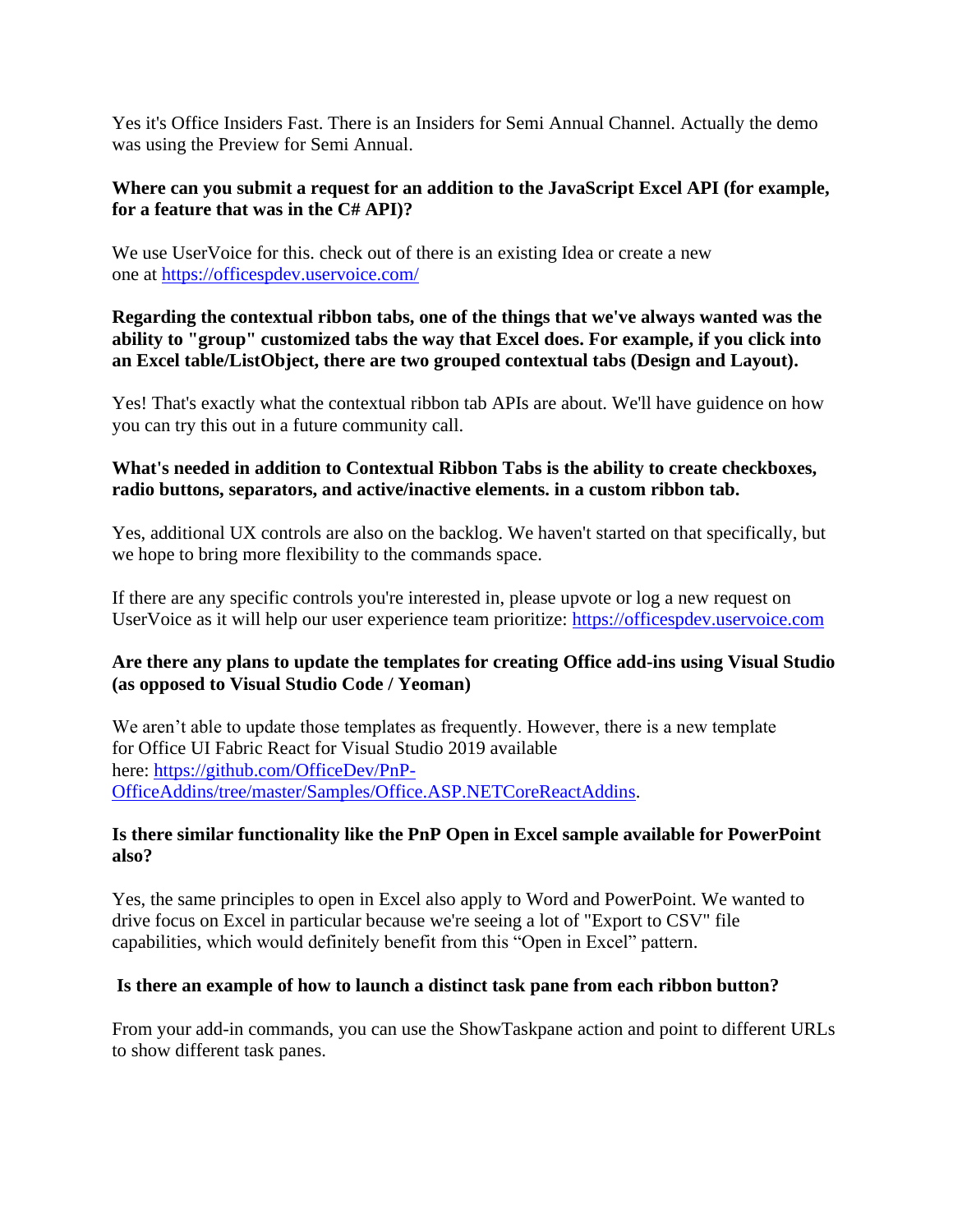### Resources

From October's call

- Outlook add-in resources
	- o As Juan mentions in the call, we highly recommend the <https://aka.ms/officeaddinsignite2020> to end users/IT admins who are interested in Office add-ins. Would also love your feedback on that video to see if it resonates with your customers to help your add-ins get deployed or not.
	- $\circ$  For more information about the Optional Connected Experiences announcement please see [Outlook add-ins and optional connected experiences -](https://developer.microsoft.com/en-us/office/blogs/outlook-add-ins-and-optional-connected-experiences/) Microsoft 365 Developer [Blog](https://developer.microsoft.com/en-us/office/blogs/outlook-add-ins-and-optional-connected-experiences/)
	- o Seamlessly integrating your solution into Outlook: <https://aka.ms/OutlookIgnite2020>
	- o Build Outlook Add-ins <https://aka.ms/OutlookAddinOverview>
	- o New preview capabilities for Outlook add-ins <https://aka.ms/PreviewOutlookAddin>
	- o Configure Event-activated add-ins for Outlook <https://aka.ms/EventActivatedAddins>
	- o Suggest new Outlook add-in features: <https://aka.ms/OutlookUserVoice>
- Microsoft Ignite 2020
	- o A detailed blog on Ignite can be found here: [https://developer.microsoft.com/office/blogs/office-at-ignite-2020/](https://developer.microsoft.com/en-us/office/blogs/office-at-ignite-2020/)
	- $\circ$  The main ignite blog can be found here: [https://developer.microsoft.com/microsoft-](https://developer.microsoft.com/en-us/microsoft-365/blogs/microsoft-teams-microsoft-graph-dev-platform-ignite-2020/)[365/blogs/microsoft-teams-microsoft-graph-dev-platform-ignite-2020/](https://developer.microsoft.com/en-us/microsoft-365/blogs/microsoft-teams-microsoft-graph-dev-platform-ignite-2020/)
- **PnP [Open in Excel](https://docs.microsoft.com/office/dev/add-ins/excel/pnp-open-in-excel)**

Office Add-ins community call

- [Recurring, monthly community call calendar invite](https://aka.ms/officeaddinscommunitycall)
- [Community call topic requests and questions](https://aka.ms/officeaddinsform)
- Community call recordings on the [YouTube Office Dev channel](https://aka.ms/OfficeDevYouTube)

Office Add-ins feedback

- Technical questions [Stack Overflow](https://stackoverflow.com/questions/tagged/office-js)
- Issues [GitHub](https://github.com/OfficeDev/office-js/issues)
- Recommendations and suggestions [Office Developer Platform UserVoice](https://officespdev.uservoice.com/)

The next Office Add-ins community call is on **Wednesday, November 11, 2020** at 8:00AM PDT. You can download the calendar invite at [https://aka.ms/officeaddinscommunitycall.](https://aka.ms/officeaddinscommunitycall)

### **Engage with us**

**Are you interested in delivering a presentation during an upcoming Office Add-ins community call? Or** would you be willing to provide feedback aimed at helping to improve the [Office Add-ins documentation?](https://docs.microsoft.com/office/dev/add-ins/) If you answered yes to either (or both!) of these questions, please connect with us by completing this short [survey form.](https://aka.ms/office-add-ins-engage)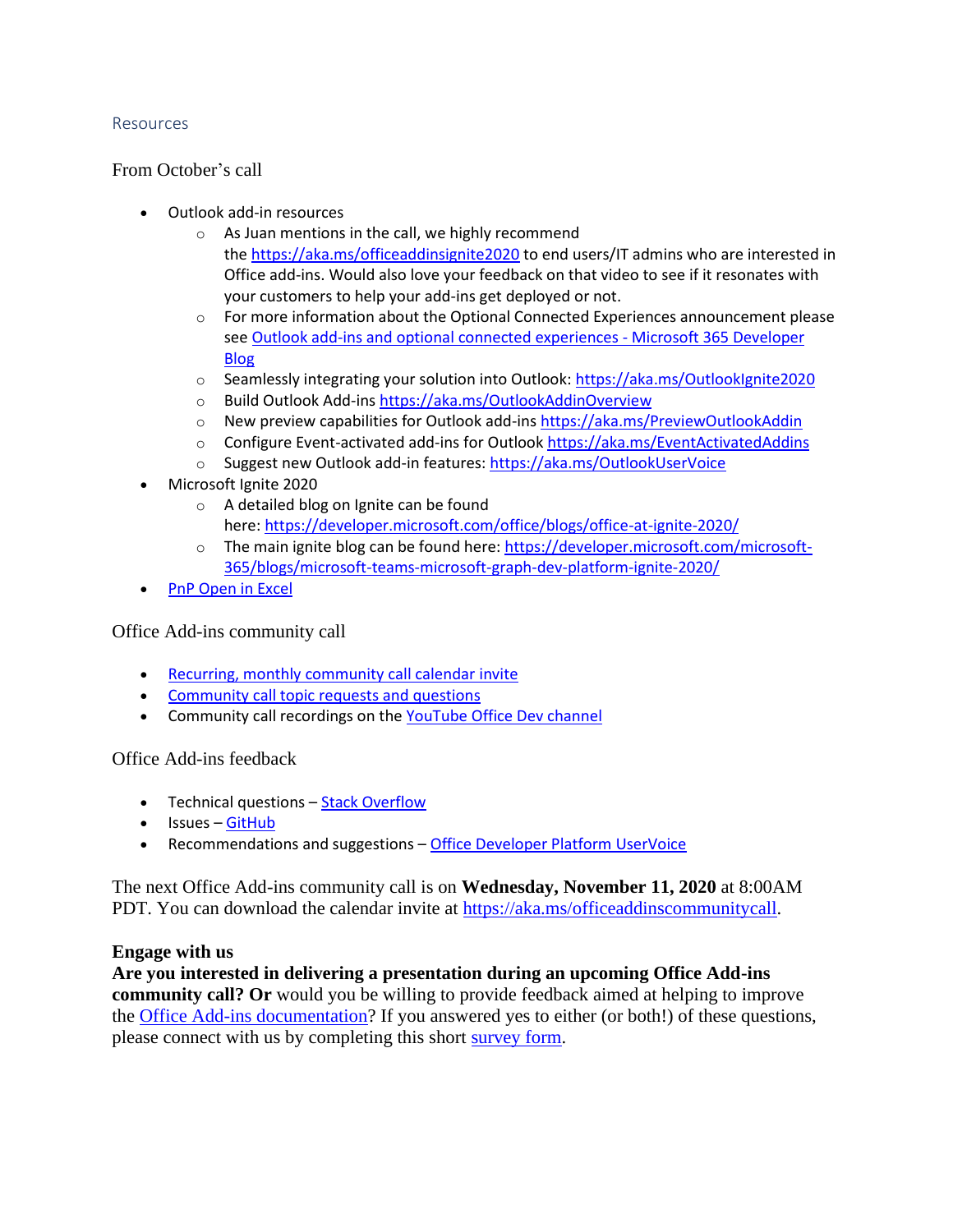# Office Add-ins community call–September 9, 2020

September's call, hosted by **Alex Jerabek**, featured the following presenters and topics:

- Lillian Liu and Amit Mohindra presented how to do two-way messaging with dialogs in addition to some new PowerPoint APIs and the PowerPoint API roadmap.
- Nick Gladkov, Vit Holy, and Volodymyr Onyshchuk shared Infor d\EPM's Office add-in features and their experience building on the Office add-in platform.

Watch the call [here.](https://www.youtube.com/embed/VZD3bXLX1ts)

## Developer Survey

We want to hear about your experiences building on the Office Platform. Head over to <https://aka.ms/officedevsatisfaction> to take a quick survey.

## Q&A

We welcome you to submit questions and topic suggestions in advance of each call by using our short [survey form.](https://aka.ms/officeaddinsform)

# **Are there any plans for a PowerPoint API call to save a presentation?**

Since we are focusing on PowerPoint Online right now, the save operations are done automatically. So not in the near future.

# **Can I use a WebView2 control in a PowerPoint task pane add-in?**

Per the last community call, we are targeting Webview2 this fall (based on quality). It is currently on insiders and would be available across Word, Excel, PowerPoint and Outlook. You can find more details [here.](https://developer.microsoft.com/office/blogs/announcing-webview2-for-office-add-ins-platform/)

# **I noticed you are using an undo function. In Excel it is not possible to use the undo action when there is a write operation done using the office.js API. Is there some chance that it would get into Excel as well?**

Undo support is on the backlog, but no ETA yet when we'll be able to get started on this effort. It would be great to consider partner scenarios when we get to planning. It will be a very large effort, so we're focusing engineering on other places where we can move the platform.

# **Are the PowerPoint APIs only available as an online beta?**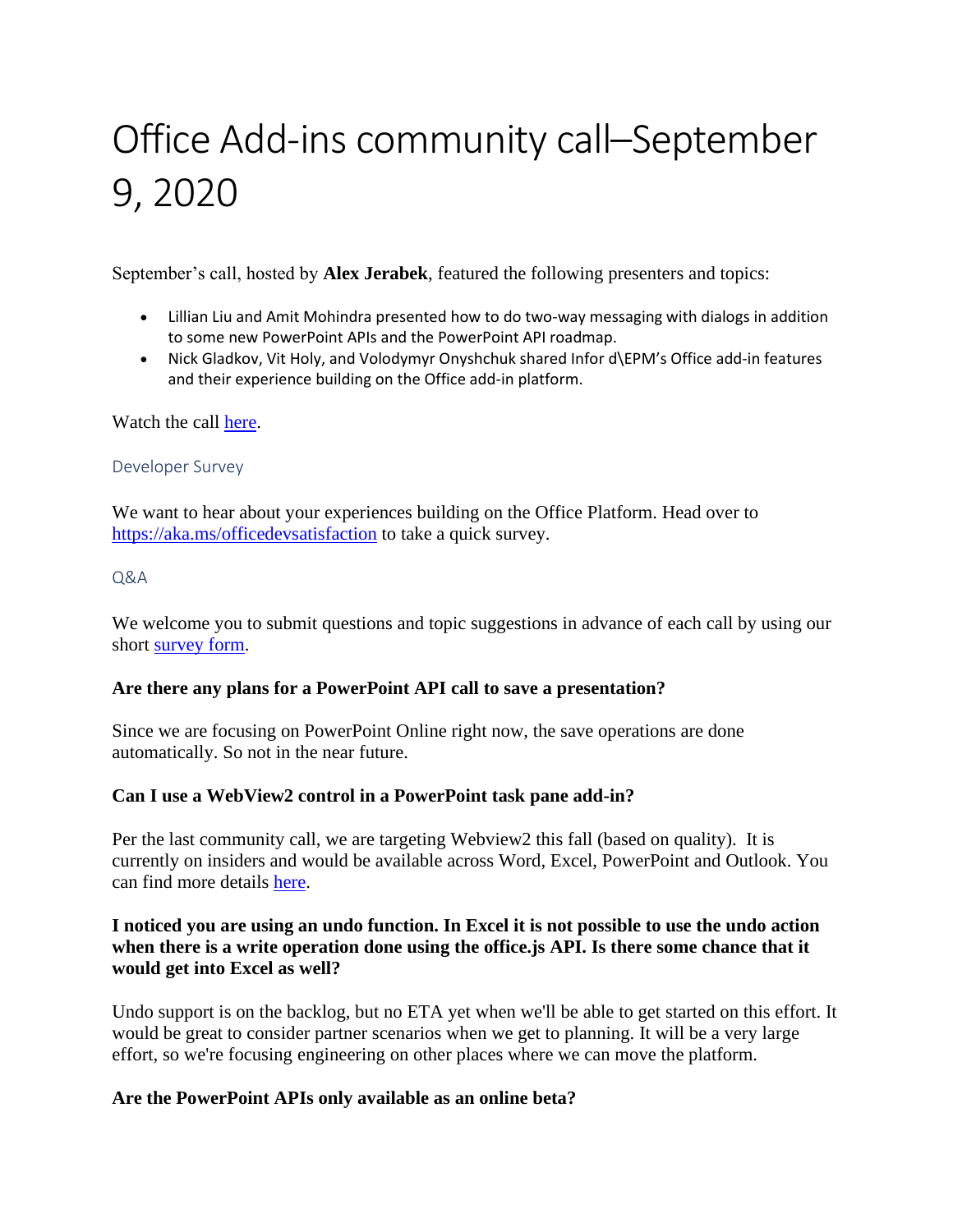Currently, the PowerPoint APIs are in private preview, but moving to public preview soon. Once the APIs have been in preview long enough and get some public usage, we'll move them into GA (general availability).

## **Are there any plans to roll out custom functions to iPads.**

Yes, richer mobile support is in our plans (delivering the great capabilities such as shared runtime, add-in commands, centralized deployment, and custom functions). Right now, we don't have an ETA, as we've been first focused on unblocking partner scenarios first on Mac, Web, and Windows. When we start investing back into iPad, we want to do so in a holistic way to deliver the same experience we have on the other platforms.

### Resources

From September's call

- Learn how to use **messageChild()** [Use the Office dialog API in Office Add-ins](https://docs.microsoft.com/office/dev/add-ins/develop/dialog-api-in-office-add-ins#pass-information-to-the-dialog-box)
- Availability of DialogAPI 1.2 requirement set [Dialog API requirement sets](https://docs.microsoft.com/office/dev/add-ins/reference/requirement-sets/dialog-api-requirement-sets)

Office Add-ins community call

- [Recurring, monthly community call calendar invite](https://aka.ms/officeaddinscommunitycall)
- [Community call topic requests and questions](https://aka.ms/officeaddinsform)
- Community call recordings on the [YouTube Office Dev channel](https://aka.ms/OfficeDevYouTube)

## Office Add-ins feedback

- Technical questions [Stack Overflow](https://stackoverflow.com/questions/tagged/office-js)
- Issues [GitHub](https://github.com/OfficeDev/office-js/issues)
- Recommendations and suggestions [Office Developer Platform UserVoice](https://officespdev.uservoice.com/)

The next Office Add-ins community call is on **Wednesday, October 14, 2020** at 8:00AM PDT. You can download the calendar invite at [https://aka.ms/officeaddinscommunitycall.](https://aka.ms/officeaddinscommunitycall)

## Engage with us

**Are you interested in delivering a presentation during an upcoming Office Add-ins community call? Or** would you be willing to provide feedback aimed at helping to improve the [Office Add-ins documentation?](https://docs.microsoft.com/office/dev/add-ins/) If you answered yes to either (or both!) of these questions, please connect with us by completing this short [survey form.](https://aka.ms/office-add-ins-engage)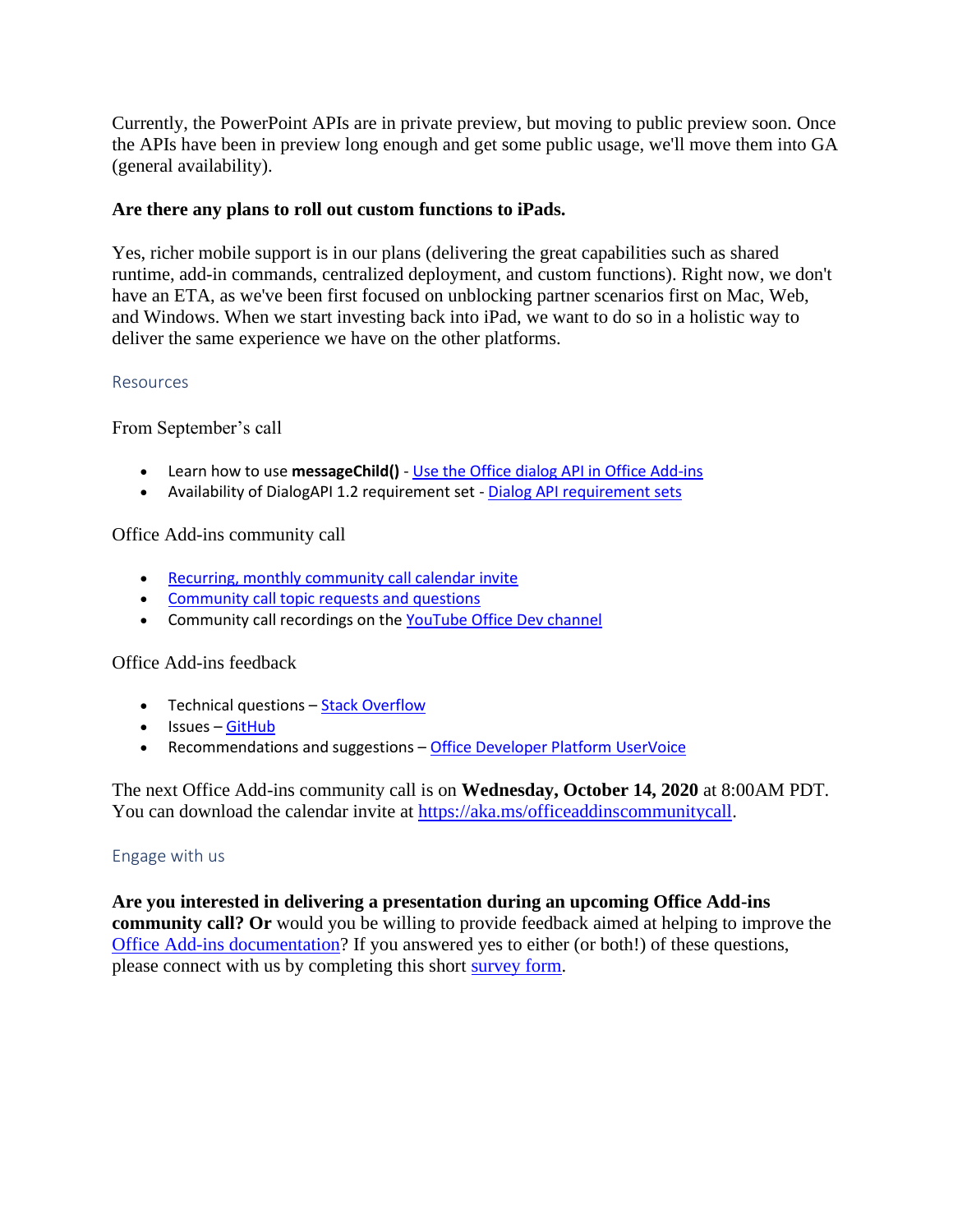# Office Add-ins community call–August 12, 2020

August's call, hosted by **Alex Jerabek**, featured the following presenters and topics:

- Juan Balmori Labra showcased the Outlook JavaScript APIs coming to the next version of office.js.
- Matt Geimer demoed the new single sign-on support in Office Add-ins.
- Chris Mentor shared Jedox's add-in solutions and talked with their team about the experience of building on the platform.

Watch the call [here.](https://www.youtube.com/embed/3FXjhkC7TOY)

## **Developer Survey**

We want to hear about your experiences building on the Office Platform. Head over to <https://aka.ms/officedevsatisfaction> to take a quick survey.

## $O&A$

We welcome you to submit questions and topic suggestions in advance of each call by using our short [survey form.](https://aka.ms/officeaddinsform)

# **How can I add a shortcut key to a Word Add-in Command?**

Custom keyboard shortcuts are currently not supported for Office Add-ins on Word.

However, for ribbon buttons (add-in commands) you can use the auto-generated [KeyTips](https://support.microsoft.com/en-gb/office/use-the-keyboard-to-work-with-the-ribbon-954cd3f7-2f77-4983-978d-c09b20e31f0e) by pressing Alt and using the appropriate keys that pop up in the KeyTips for that specific ribbon tab and buttons.

# **How can an action (menu item, button) on the Word side execute a JavaScript function in the Add-in?**

[Add-in commands](https://docs.microsoft.com/en-us/office/dev/add-ins/design/add-in-commands) can be used to invoke add-in related actions such as showing a task pane or executing a JavaScript function in the add-in.

# **Would love to hear more about timelines for Webview2 rolling out with Office and any news about improved debugging support from VS Code.**

Edge WebView2 is now available in Office Insiders. Here are the steps to try out the preview version:

• Join the Office Insiders, if you aren't already part of it [\[https://insider.office.com/en-us/\]](https://insider.office.com/en-us/)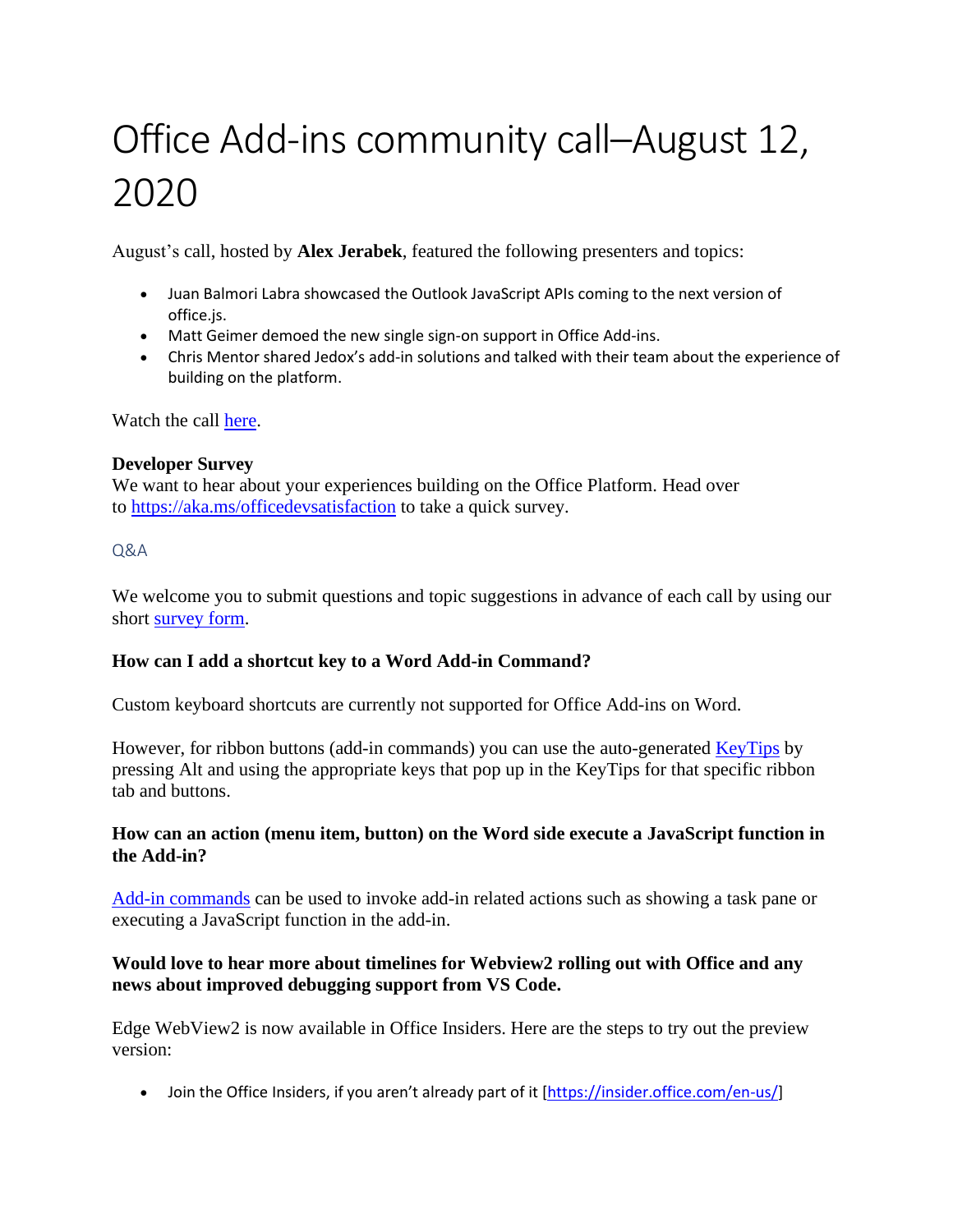- Get Office 365 version **16.0.13127.20082** [or later]
- Get the Edge WebView2 runtime from [aka.ms/webview2installer](http://aka.ms/webview2installer)
- Launch your add-in, right click and you should see an option to "Debug". Selecting this option should launch the new Edge Webview2 debugger.
- Test your add-in and give us feedback on github [\[https://github.com/officedev\]](https://github.com/officedev).

As for debugging support, we would hope to have great debugging capabilities including VS Code debugging. One of the really nice things about the Webview2 control is you'll also be able to simply right click and inspect like you can do in the web apps.

## **Does this SSO use MSAL, if so does it use Implicit Flow or PKCE ?**

It depends on the client as to the library it uses. As of now, it's using Implicit flow

## **With the new SSO features, if we want to limit our add-ins to Office 365 users (disallow Live accounts), is that possible?**

It's something we are looking in to, but don't have it as part of the GA. Would love to know if there are other options you need around account types. You can limit the service app registration to work only for organizational accounts.

### **Is there an SSO-related event that fires when user switches accounts?**

Currently, there isn't an event that lets you know a user switch happened around SSO, but it's something we are looking in to.

## **Is this SSO capability only limited to AzureAD? What if customers use other iDPs?**

Yes, SSO support is limited to AzureAD services. at current time. Other identity providers would still need to be handled via the same method we handle fallback - primarily the dialog API.

### **Any update on connecting custom functions to asp.net servers?**

For your CORS/Preflight, we'd recommend checking the shared runtime: [https://docs.microsoft.com/en-us/office/dev/add-ins/excel/configure-your-add-in-to-use](https://docs.microsoft.com/en-us/office/dev/add-ins/excel/configure-your-add-in-to-use-a-shared-runtime)[a-shared-runtime.](https://docs.microsoft.com/en-us/office/dev/add-ins/excel/configure-your-add-in-to-use-a-shared-runtime) This will support Full CORS for custom functions.

## **Is there a plan to add more than one function (createPresentation) to Powerpoint JavaScript API?**

Our team is investigating new APIs right now, if you have specific asks on APIs, please log issues on our UserVoice site: [https://officespdev.uservoice.com.](https://officespdev.uservoice.com/)

**Is there or will there be an onSave or beforeSave event as in VSTO, allowing process to be implemented before a document is save? Same for onClose or beforeClose.**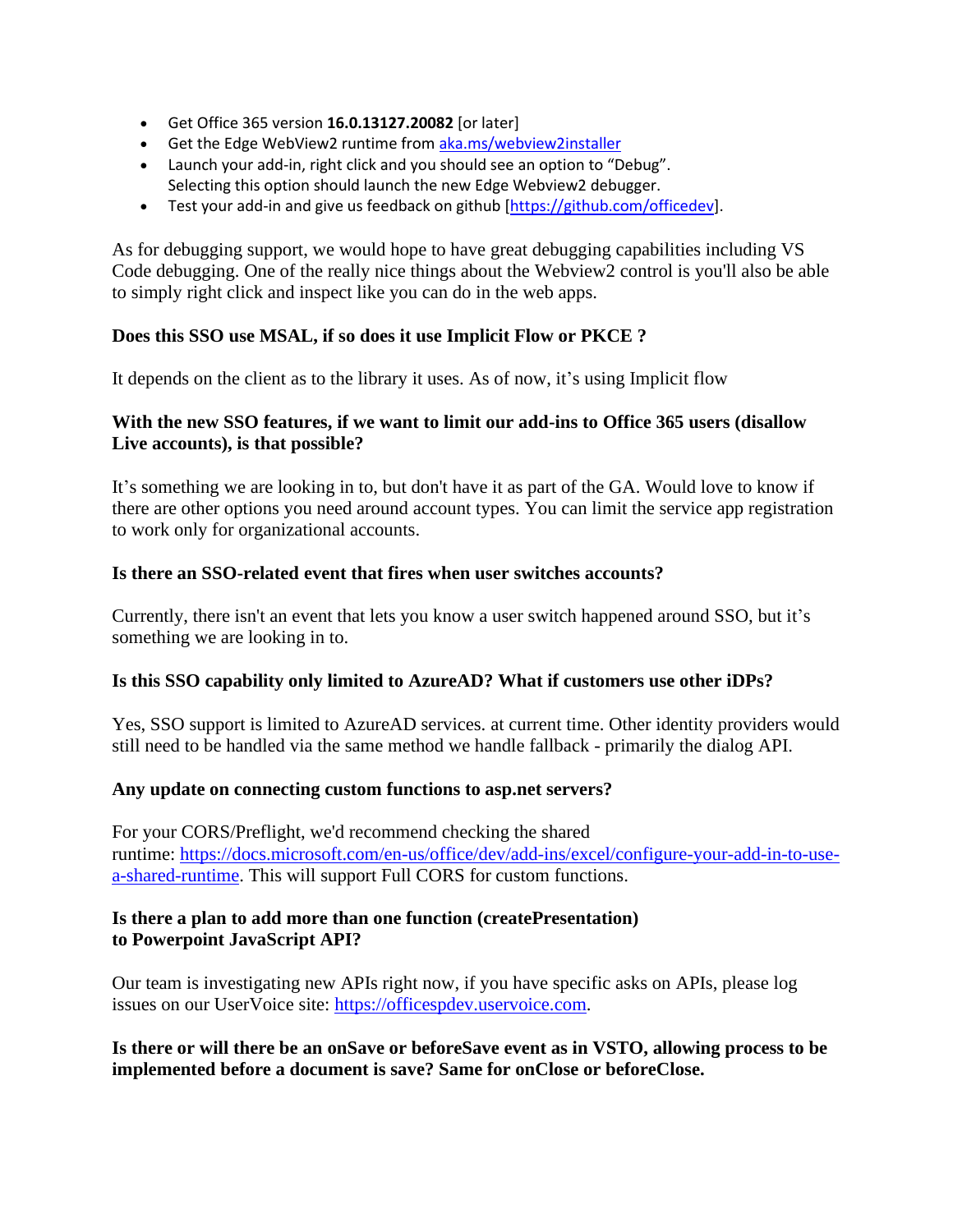It's something we're thinking about. Currently this is a challenge as our model for Office.js runs code asynchronously. This gives users greater control, but makes it difficult to catch events before they happen. So, we're thinking of different ways to unblock these scenarios.

# **When are you likely to get feature parity between VBA and Office.js APIs?**

This is both a great aspirational and inspirational question. Strictly speaking, we might never reach parity, because the Web Add-in Model is intended to be used across the platforms where Office is supported, and in VBA there are hundreds of members that are not multiplatform compatible (e.g., Application level stuff, multi window hosts, COM interoperability, among many others). So, from that perspective its possible they will never be identical. On the other hand, the team is doing a very bold investment to enable as much as possible the most common development scenarios. In Excel, this is close to 70% of the functional capabilities of VBA (that can be multiplatform). That is literally thousands of APIs that have been added in the last years. It's our aspiration to be growing the API set as needed and for each application using this approach. Right now, the focus is on Excel and Outlook.

## **Do you have any plans to extend the Word API so that you can make pages landscape/portrait or programmatically change the margins? It seems you cannot go this even using OOXML. This can be done in the COM API and is blocking our migration to Office.js.**

This is a great question. Effectively, this is a gap in the Word.js API, but I have seen many customers implementing it is using OOXML, so it should not be a blocker in your case. Margins, and ultimately orientation of pages are defined within sections of a document, and sections are defined on the last paragraph of it. So, the basic strategy is to insert an OOXML that defines a section with the desired margins, and then the content that is expected to be accommodated in the boundaries of the defined section (in the right margins). This requires the insertion of at least 2 OOXMLs one with the margin definitions, and another one with the actual content.

Here is how the margins OOXML needs to be defined and the JS code to make the magic. Note that if you have more sections (i.e., a document with different margin definitions) you will have to repeat as needed

1. The OOXML the defines the margins should look like the one below; I will call this one margins.xml. Please note the trick here is that there are 2 paragraphs, the idea is that after insertion we will delete the first paragraph so that it keeps the last paragraph includes the section definition including margins.

```
<?mso-application progid="Word.Document"?>
<w:wordDocument xmlns:w="http://schemas.microsoft.com/office/word/2003/wordml
" w:macrosPresent="no" w:embeddedObjPresent="no" w:ocxPresent="no" xml:space=
"preserve">
     <w:body>
```
 $\langle w:p \rangle$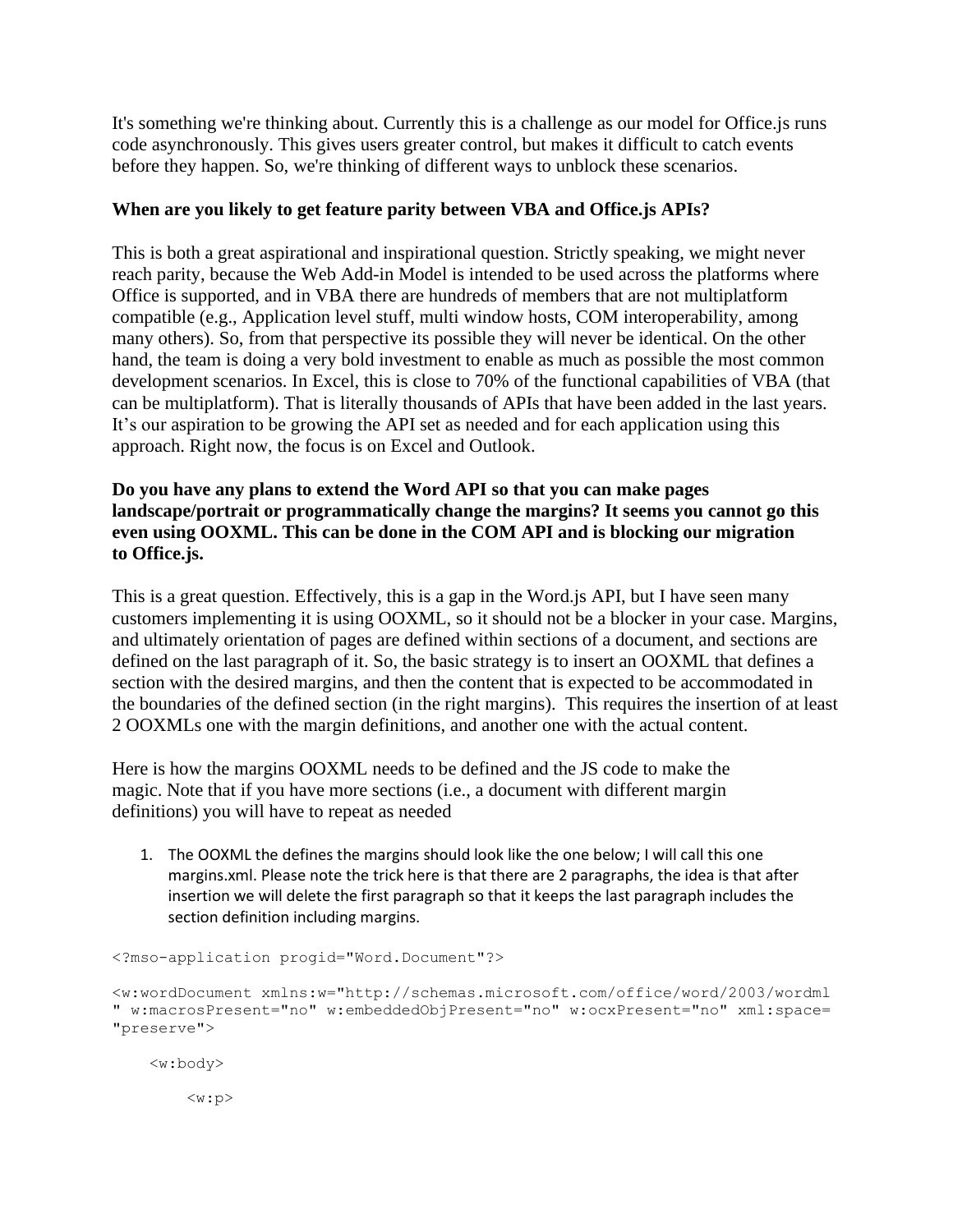```
 <w:pPr>
```
<w:sectPr>

</w:sectPr>

<w:pgSz w:w="12240" w:h="15840"/>

 <w:pgMar w:top="1440" w:right="1440" w:bottom="1440" w:le ft="1440" w:header="720" w:footer="720" w:gutter="0"/>

<w:cols w:space="720"/>

<w:docGrid w:line-pitch="360"/>

<w:t xml:space="preserve"></w:t>

 $\langle$ /w:r>

 $\langle$ /w:pPr>

 $\langle w : r \rangle$ 

 $\langle$ /w:p>

 $\langle w:p \rangle$ 

 $\langle w:p \rangle$ 

<w:p>

<w:pPr>

<w:sectPr>

<w:type w:val="continuous"/>

<w:pgSz w:w="12240" w:h="20160"/>

<w:pgMar w:top="1418" w:right="1701" w:bottom="1418" w:le

ft="3402" w:header="709" w:footer="709" w:gutter="0"/>

<w:cols w:space="708"/>

<w:docGrid w:line-pitch="360"/>

</w:sectPr>

 $\langle$ /w:pPr>

 $\langle$ /w:p>

<w:sectPr>

<w:type w:val="continuous"/>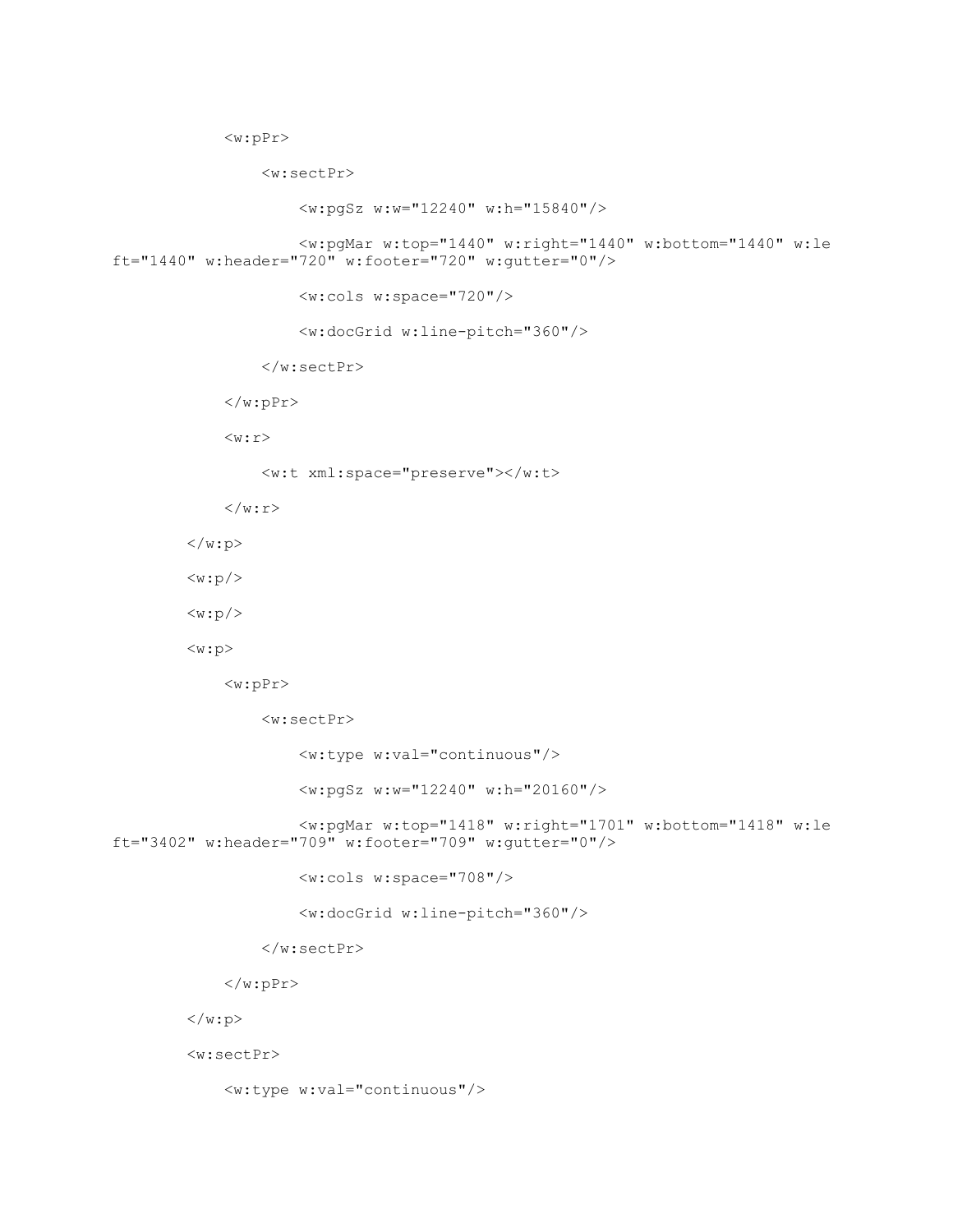```
 <w:pgSz w:w="12240" w:h="15840"/>
             <w:pgMar w:top="1418" w:right="1701" w:bottom="1418" w:left="3402
" w:header="709" w:footer="709" w:gutter="0"/>
             <w:cols w:space="720"/>
             <w:docGrid w:line-pitch="360"/>
         </w:sectPr>
     </w:body>
</w:wordDocument>
```
2. The OOXML of the document that needs to be accommodated in those margins. (the section definition must match the previous one), on this example is called ooXmlDocument

3. Optionally the headers.xml OOXML in case your document has headers and again they must match the margins definitions as well, otherwise the document will look "moved". In this sample, it's called ooXmlHeader.

Now that you have the needed OOXMLs, you just need to insert them in the right order, doing exactly as the sample below.

```
function insertDocWithNewMargins() {
          //first, we clear the document. (if needed)
          Word.run(function (context) {
              context.document.body.clear();
              var mySections = context.document.sections;
              context.load(mySections);
              return context.sync()
              .then(function () {
                 for (var i = 0; i < mySections.items.length; i++) {
                      mySections.items[i].getHeader("primary").clear();
                     mySections.items[i].getFooter("primary").clear();
  }
                  return context.sync()
                 .then(function () {
                      //then we insert the margins.xml (OOXML including margin 
definitions. )
                     Office.context.document.setSelectedDataAsync(ooXmlMargins
, { coercionType: 'ooxml' }, function (result) {
                          if (result.status == "succeeded") {
                              //deletes the first paragraph, so the margins 
adjust to the last paragraph definition.
                              Word.run(function (context) {
                                  var myPars = 
context.document.body.paragraphs;
                                 context.load(myPars);
```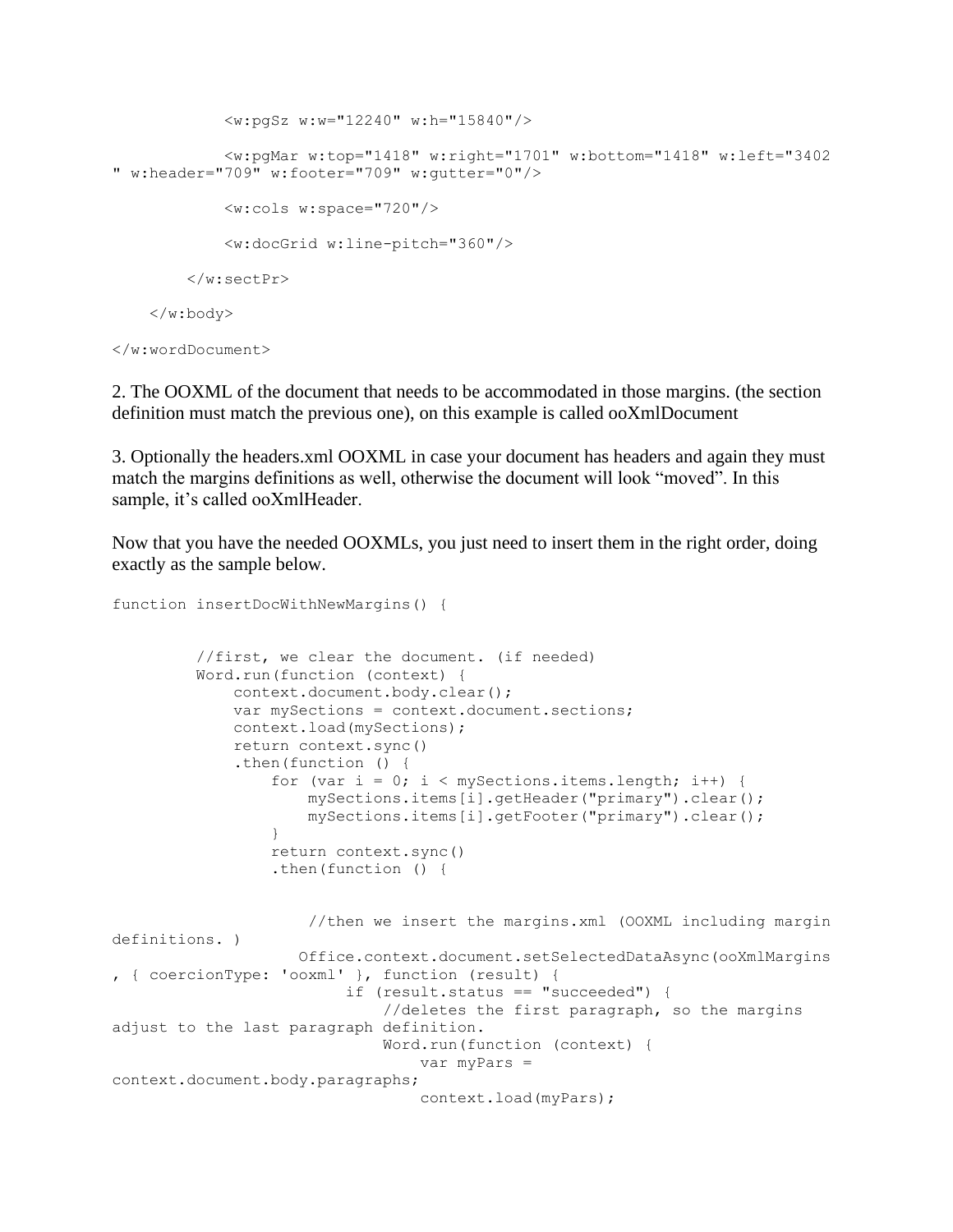```
 return context.sync()
                              .then(function () {
                                 var last = myPars.items.length;
                                myPars.items[0].delete();
                                return context.sync()
                                     .then(function () {
                                        // the marings OOXML includes a 
carriage return indicating the exact position where we need to
                                        //insert the document.xml, via 
search we find this position.
                                       var results = 
context.document.body.search(String.fromCharCode(13, 12, 13));
                                        context.load(results, 
{expand:'font'});
                                        return context.sync()
                                       .then(function () {
                                            results.items[0].delete();
                                           return context.sync()
                                           .then(function () {
                                               //time to insert the 
document.
                                               Office.context.document.
setSelectedDataAsync(ooXmlDocument, { coercionType: 'ooxml' }, function 
(result) {
                                                   if (result.status == 
"succeeded") {
                                                      //if you have 
headers, insert the headers
                                                      Word.run(functio
n (context) {
 var 
mySections = context.document.sections;
                                                         context.load
(mySections);
                                                         return 
context.sync()
                                                          .then(functi
on () {
mySection and the mySection and the mySection and the mySection and the mySection and the mySection and the mySection and the mySection and the mySection and the mySection and the mySection and the mySection and the mySect
ns.items[0].getHeader("primary").insertOoxml(ooXmlHeader, "replace");
                                                             return 
context.sync()
                                                           .then(funct
ion () {
console and the console of the console console \sim.log("Success!!");
 })
 })
                                                       }).catch(functio
n (e) {
                                                          console.log(
e.message);
 })
 }
 });
```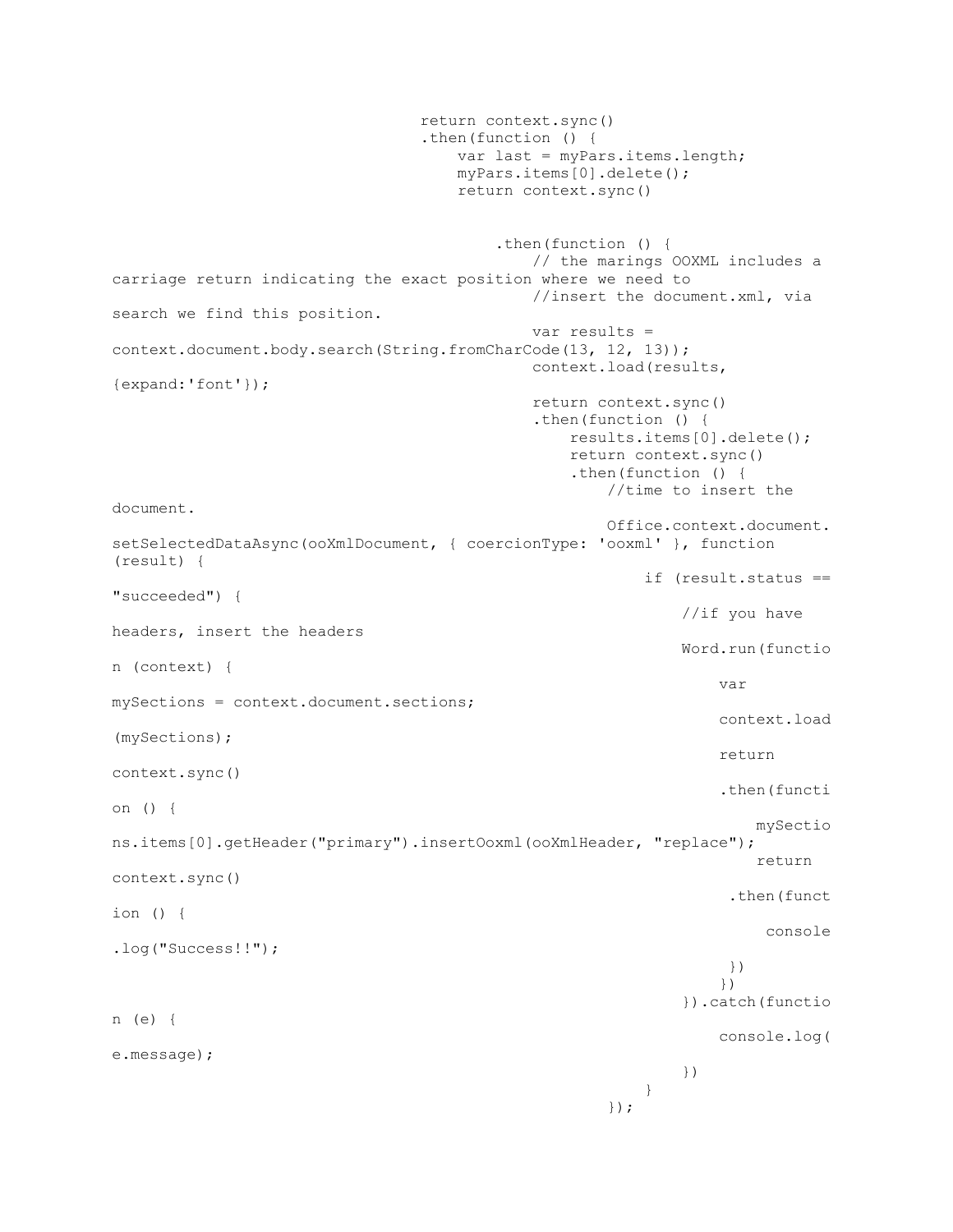}) }) }) }) }) .catch(function (e) { console.log(e.message); }) } }) }) }) }) .catch(function (e) { console.log(e.message); })

}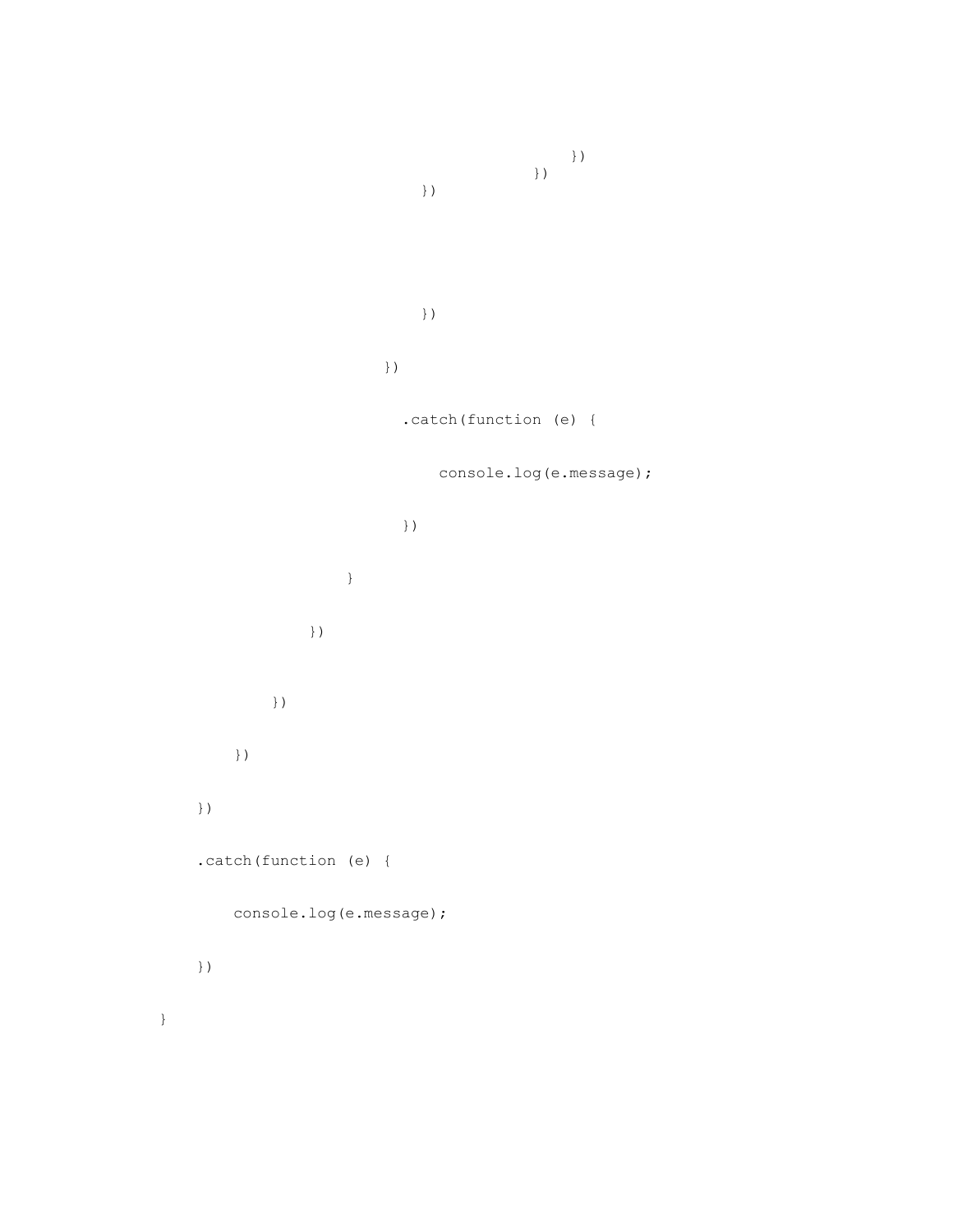### Resources

### From August's call

- [Office Developer Satisfaction survey](https://aka.ms/officedevsatisfaction)
- [SSO Quick Start](https://docs.microsoft.com/office/dev/add-ins/quickstarts/sso-quickstart)
- [Jedox's Excel Add](https://www.jedox.com/en/blog/jedox-planner-add-in-for-excel/)-in

### Office Add-ins community call

- [Recurring, monthly community call calendar invite](https://aka.ms/officeaddinscommunitycall)
- [Community call topic requests and questions](https://aka.ms/officeaddinsform)
- Community call recordings on the [YouTube Office Dev channel](https://aka.ms/OfficeDevYouTube)

### Office Add-ins feedback

- Technical questions [Stack Overflow](https://stackoverflow.com/questions/tagged/office-js)
- Issues [GitHub](https://github.com/OfficeDev/office-js/issues)
- Recommendations and suggestions [Office Developer Platform UserVoice](https://officespdev.uservoice.com/)

The next Office Add-ins community call is on **Wednesday, September 9, 2020** at 8:00AM PDT. You can download the calendar invite at [https://aka.ms/officeaddinscommunitycall.](https://aka.ms/officeaddinscommunitycall)

### **Engage with us**

## **Are you interested in delivering a presentation during an upcoming Office Add-ins**

**community call? Or** would you be willing to provide feedback aimed at helping to improve the [Office Add-ins documentation?](https://docs.microsoft.com/office/dev/add-ins/) If you answered yes to either (or both!) of these questions, please connect with us by completing this short [survey form.](https://aka.ms/office-add-ins-engage)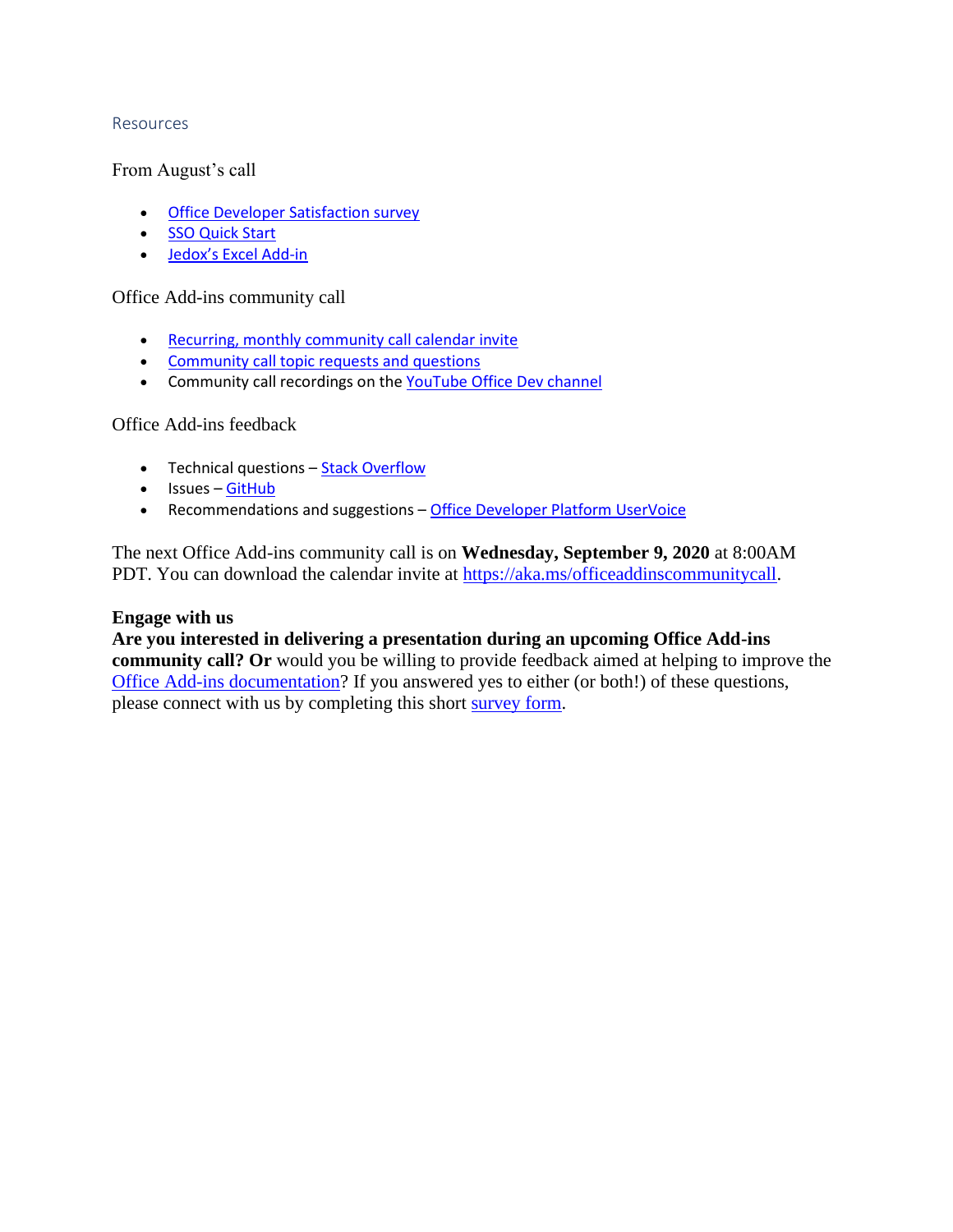# Office Add-ins community call–July 8, 2020

July's call, hosted by **Alex Jerabek**, featured the following presenters and topics:

- **Artur Tarasenko**, Software Engineer, presented a new developer tool: the Web View Switcher for Office Add-ins.
- **Sudhi Ramamurthy**, Program Manager, shared the API improvements that have arrived in Office Scripts.
- **Michelle Scharlock**, Dev Writer, fielded a survey about the programming languages and frameworks our developers use.

Watch the call [here.](https://www.youtube.com/embed/TLNWq6YC6nU)

## Q&A

We welcome you to submit questions and topic suggestions in advance of each call by using our short [survey form.](https://aka.ms/officeaddinsform)

## **When are you planning on switching the browser engine to the Chromium version of Edge for Office Add-ins?**

Office add-ins are already using the Chromium based Edge Webview2 control in the Insiders [Fast] channel. We are planning to GA this integration later this Fall. The exact monthly fork which will make this available to all users is still TBD. Please continue to dial into our monthly community call for the most up-to-date info.

# **Why does the Shared Runtime only support IE 11 and not Edge? That is based on the Browsers used [by Office Add-ins](https://docs.microsoft.com/office/dev/add-ins/concepts/browsers-used-by-office-web-add-ins) page. Is this going to change to Edge as well?**

This is a platform limitation in the current release of Shared Runtime. We are planning to support Edge in a future update.

## **When will there be a newer version of the PowerPoint JavaScript API?**

We are actively working on new PowerPoint APIs, but do not have a release date for the next PowerPoint API requirement set at this time.

## **Can I disable mail editing mode without displaying a dialog using Office.context.ui.displayDialogAsync() after the ItemSend event is triggered by the On-Send feature?**

No, this is not possible to do today.

# **Can an Office script be called from an Office Add-in? Or could it work the other way round, calling functions of an add-in from the script?**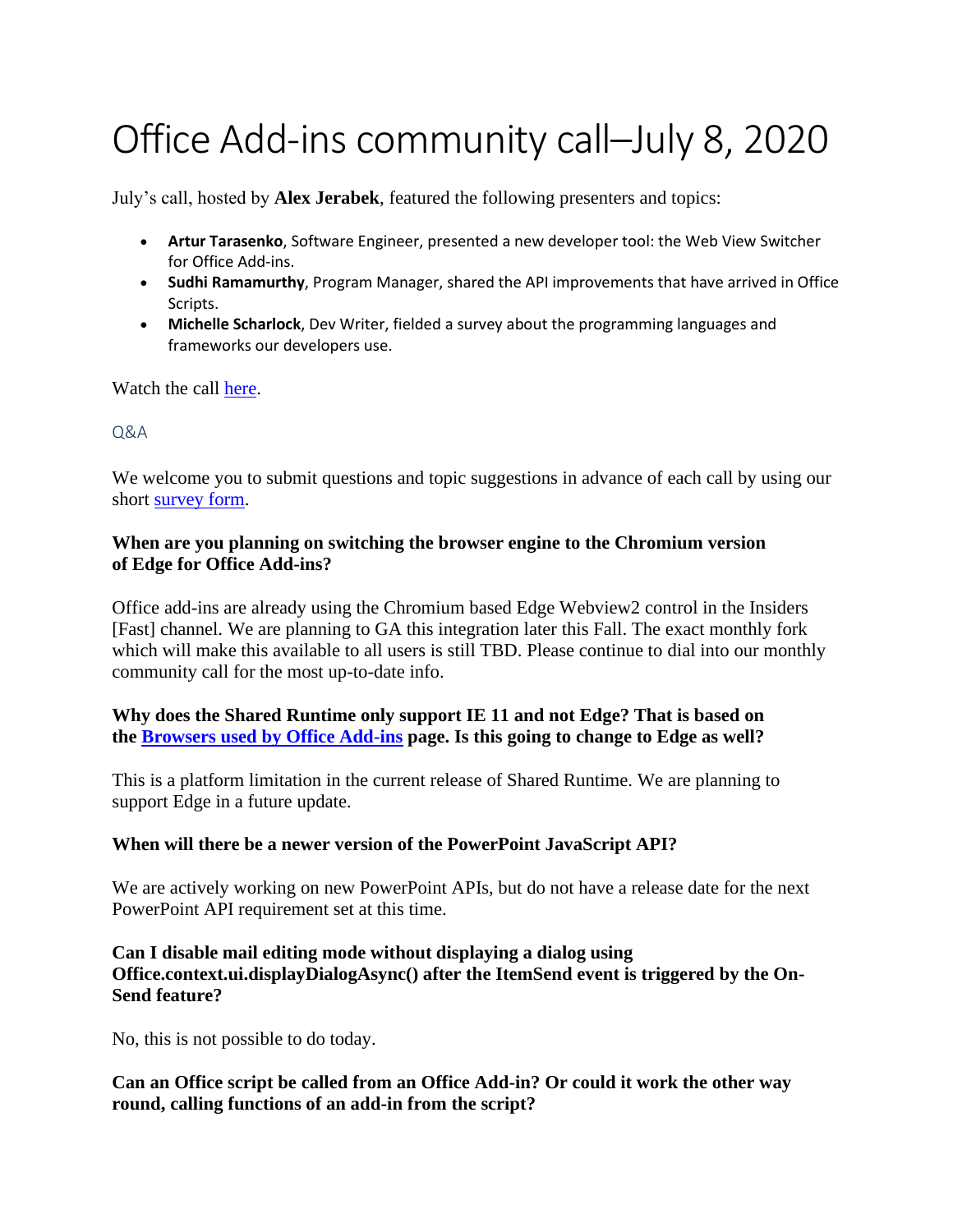Neither is possible today, but those are interesting feature ideas. You can call a script through Power Automate. We're exploring the ability to record a broader set of actions for scripts.

## **Are Office Scripts part of the Workbook object, separate, both?**

Your scripts are stored on your OneDrive. You can access your own scripts with any workbook in Excel on the web. You can also [share a script](https://support.microsoft.com/en-us/office/sharing-office-scripts-in-excel-for-the-web-226eddbc-3a44-4540-acfe-fccda3d1122b?storagetype=live&ui=en-US&rs=en-US&ad=US) with a workbook or others to use.

## **Is there any UI or Form element for Office Scripts?**

No. If you need a UI, that would be the domain of Office Add-ins

## **Is it possible to call Rest API like Microsoft Graph API from Office Add In scripts?**

[We are working on proper, secure support for external REST calls.](https://docs.microsoft.com/en-us/office/dev/scripts/develop/external-calls)

## **Can Excel be setup to automatically start an add-in for any workbook (even if that workbook has never opened that add-in before) based on user group?**

You can deploy an add-in with an autoopen taskpane feature to a particular user group. There are 3 topics I'd recommend checking out: [\(https://docs.microsoft.com/en-us/office/dev/add](https://docs.microsoft.com/en-us/office/dev/add-ins/develop/automatically-open-a-task-pane-with-a-document)[ins/develop/automatically-open-a-task-pane-with-a](https://docs.microsoft.com/en-us/office/dev/add-ins/develop/automatically-open-a-task-pane-with-a-document)[document](https://docs.microsoft.com/en-us/office/dev/add-ins/develop/automatically-open-a-task-pane-with-a-document) OR [https://docs.microsoft.com/en-us/office/dev/add-ins/excel/run-code-on](https://docs.microsoft.com/en-us/office/dev/add-ins/excel/run-code-on-document-open)[document-open\)](https://docs.microsoft.com/en-us/office/dev/add-ins/excel/run-code-on-document-open) AND [\(https://docs.microsoft.com/en-us/office/dev/add-ins/publish/centralized](https://docs.microsoft.com/en-us/office/dev/add-ins/publish/centralized-deployment)[deployment\)](https://docs.microsoft.com/en-us/office/dev/add-ins/publish/centralized-deployment).

## **Can multiple manifests be deployed dependent on user group with one code location?**

Yup, that is possible today. That said, if you're looking to build a contextual ribbon based on the user who opens the add-in, we will have contextual Ribbon APIs in development which we'd recommend as a model to follow (so you don't have to manage multiple manifests).

# **Can multiple add-ins be deployed to one site in sub sites? e.g., addin1.site.com, addin2.site.com, site.com/addin1, site.com/addin2**

Yes! Each tenant will have its own centralized deployment instance and within each instance you can target specific users. all of those could be different manifests.

### Resources

From July's call

- [Community Call Developer Survey](https://aka.ms/oadevsurvey)
- [Office Add-in WebView Switcher Tool](https://github.com/OfficeDev/Office-Addin-Scripts/blob/master/packages/office-addin-dev-settings/README.md#webview)
- [Office Scripts: Announcing a simplified API, Power Automate support, and sharing](https://techcommunity.microsoft.com/t5/excel-blog/office-scripts-announcing-a-simplified-api-power-automate/ba-p/1502119)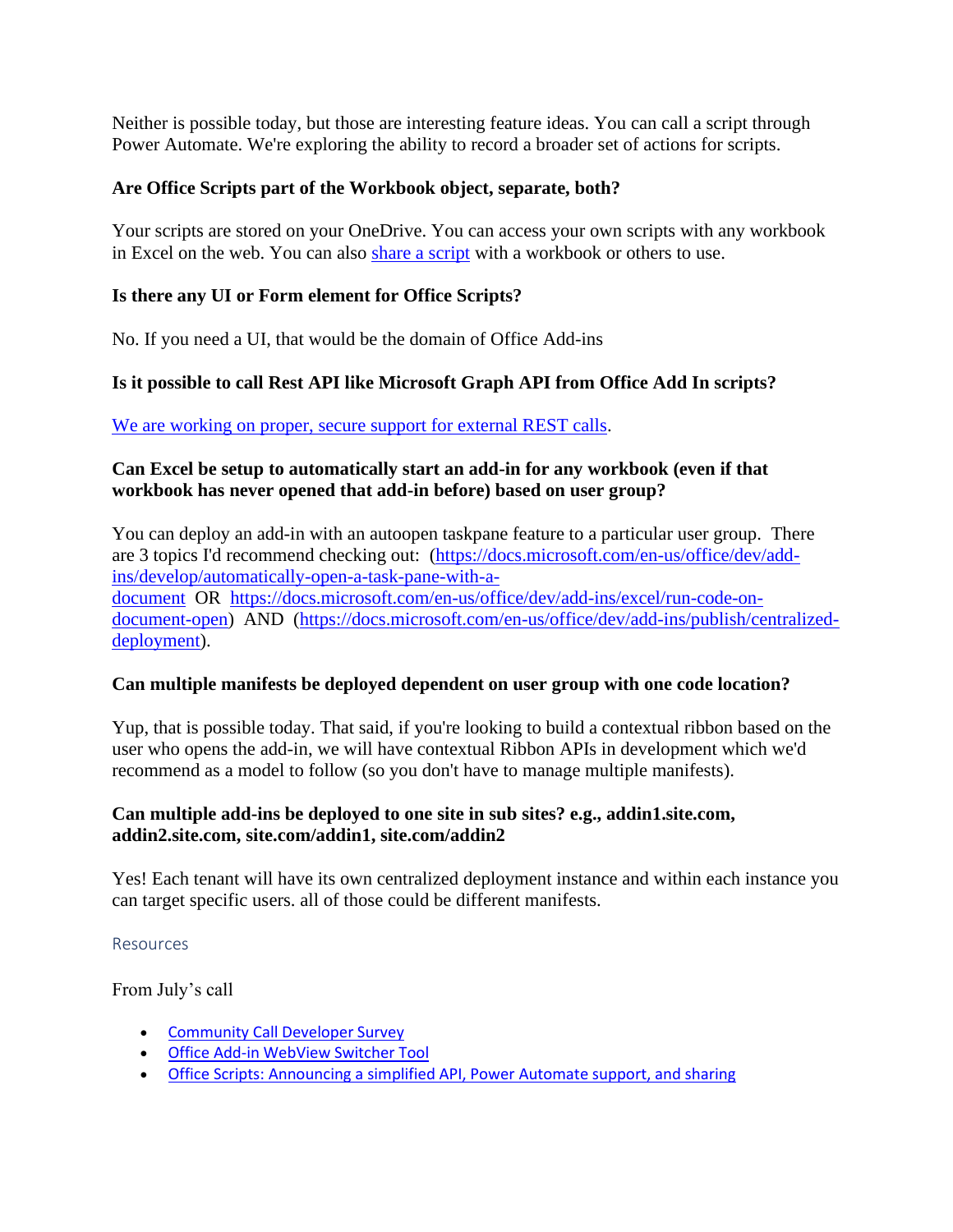## Office Add-ins community call

- [Recurring, monthly community call calendar invite](https://aka.ms/officeaddinscommunitycall)
- [Community call topic requests and questions](https://aka.ms/officeaddinsform)
- Community call recordings on the [YouTube Office Dev channel](https://aka.ms/OfficeDevYouTube)

## Office Add-ins feedback

- Technical questions [Stack Overflow](https://stackoverflow.com/questions/tagged/office-js)
- Issues [GitHub](https://github.com/OfficeDev/office-js/issues)
- Recommendations and suggestions [Office Developer Platform UserVoice](https://officespdev.uservoice.com/)

The next Office Add-ins community call is on **Wednesday, August 12, 2020** at 8:00AM PDT. You can download the calendar invite at [https://aka.ms/officeaddinscommunitycall.](https://aka.ms/officeaddinscommunitycall)

### **Engage with us**

## **Are you interested in delivering a presentation during an upcoming Office Add-ins community call? Or** would you be willing to provide feedback aimed at helping to improve the [Office Add-ins documentation?](https://docs.microsoft.com/office/dev/add-ins/) If you answered yes to either (or both!) of these questions, please connect with us by completing this short [survey form.](https://aka.ms/office-add-ins-engage)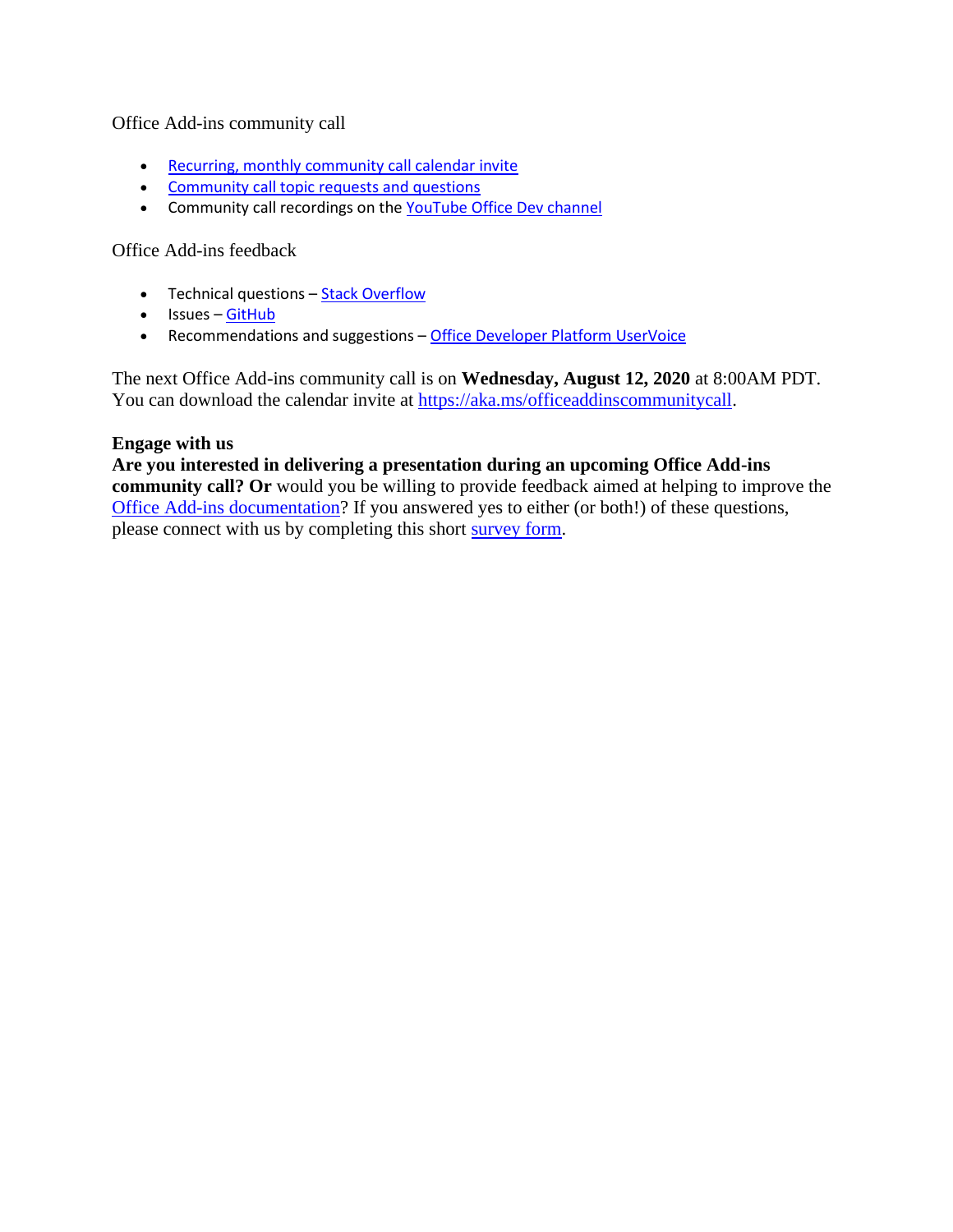# Office Add-ins community call–June 10, 2020

June's call, hosted by **Alex Jerabek**, featured the following presenters and topics:

- **Courtney Owen**, Software Engineer, presented two new developer tools: the VS Code debugger extension for Office Add-ins and Script Lab for Outlook.
- **Sudheer Maremanda**, Program Manager, discussed the new Chromium-based Edge WebView2 controller, coming to Office.
- **Daniel Wilson**, Program Manager, demoed the new integrations between Power Automate and Office Scripts.

Watch the call [here.](https://www.youtube.com/embed/RGSAYrQB89M)

## $O&A$

We welcome you to submit questions and topic suggestions in advance of each call by using our short [survey form.](https://aka.ms/officeaddinsform)

## **Can the messageChild API (for Dialogs) be used in older Office versions?**

KP: No, the messageChild API won't be able to be used in older versions. For those you will have to depend on message passing through storage to to communicate from the add-in to the dialog.

## **Is s/mime encryption in your roadmap for Outlook office web add-ins?**

Not in the short term. Please use [UserVoice](https://officespdev.uservoice.com/) to request or upvote other events.

## **Is there better way to trigger a new meeting than the OnSend event?**

The OnSend event is not triggering a new meeting, but it's more an event that gets triggered when a user clicks "send" to an email or an appointment. You can use Microsoft Graph to create a new meeting, but that will slow the sending and you might get timed-out

## **How can I trigger a send event only in appointments, not in other mail items?**

This is not possible today. We are working on a new feature that will allow such filter.

**For my Word (2016) Task Pane Add-in, how do I add a keypress event handler to the Word body object so I get access to every character, one at a time, that is typed in the main part of the document?**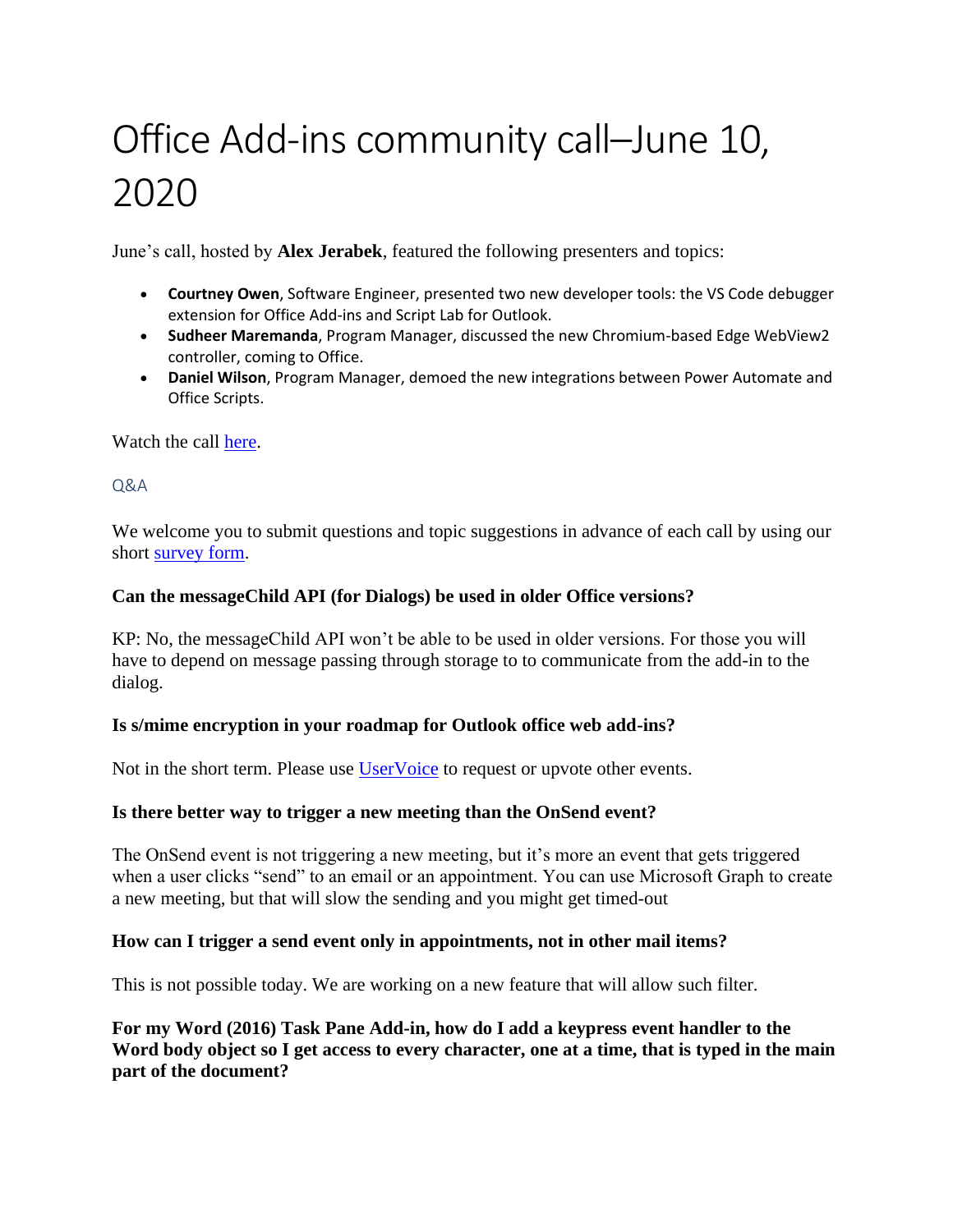In Word programmability history, there has never been a keypress event due to the fact that it would significantly degrade the main experience of typing a document in Word. There is also no API in Word.js to get character by character. There are many APIs for range that can give you similar capabilities. You can also try the Search API with wildcards and use a search string like "?{9}" that will give you, for instance, the next 9 characters in the range. Please note that you need to be careful when using this API since you might not get what you expect depending on the content (ie: if it includes hyperlinks, tables, footnotes or other invisible characters).

## **Is it possible to start an add-in panel automatically when any Excel workbook is opened?**

Yes! You can review the document in our docs page [here.](https://docs.microsoft.com/en-us/office/dev/add-ins/develop/automatically-open-a-task-pane-with-a-document)

## **Can we control the position in the ribbon of the add-in tab?**

Unfortunately, no. Currently we do not allow changing the order of tabs. Please request this feature on [UserVoice](https://officespdev.uservoice.com/) to help prioritize it.

## **Can you make the ribbon dynamic?**

The capabilities we're enabling include enabling/disabling ribbon buttons (preview) and allowing an add-in to add contextual tabs (preview). We're also investigating moving the default position of the tab right now, although this is in the early stages. If this is enabled, this will be a static placement that is defined, there will be no API to programmatically move this.

We don't allow dynamic show/hide of add-in buttons, dynamic movement of tabs and dynamic changes to icons/labels of add-in buttons

## **Is SSO with SAML2?**

SSO in Office Add-ins is not SAML2. You can find additional information on how to enable SSO for an add-in here in our [documentation](https://nam06.safelinks.protection.outlook.com/?url=https%3A%2F%2Fdocs.microsoft.com%2Fen-us%2Foffice%2Fdev%2Fadd-ins%2Fdevelop%2Fregister-sso-add-in-aad-v2&data=04%7C01%7CAlexander.Jerabek%40microsoft.com%7Cd869a893878748454fc808d7fb81e2a9%7C72f988bf86f141af91ab2d7cd011db47%7C0%7C0%7C637254407581493085%7CUnknown%7CTWFpbGZsb3d8eyJWIjoiMC4wLjAwMDAiLCJQIjoiV2luMzIiLCJBTiI6Ik1haWwiLCJXVCI6Mn0%3D%7C-1&sdata=iueVA6pHuasl4ECb1xvdkU4%2FpZB9VT%2BKIeE9Qod9TF8%3D&reserved=0) which also details some of the flows used.

## **Are there application-level (Excel, Word, Outlook) events, such as onWorkbookOpen, beforeWorkbookClose?**

Events based on open and close behavior are not yet in the product. Outlook has some events related to event-based activation, as described [here.](https://docs.microsoft.com/en-us/office/dev/add-ins/outlook/autolaunch) There is a complete list of Excel events [here.](https://docs.microsoft.com/en-us/office/dev/add-ins/excel/excel-add-ins-events) Please head to [UserVoice](https://officespdev.uservoice.com/) to request or upvote other events.

## **Is there an ETA on Office Add-ins debugger extensions for Mac Office apps?**

Not currently. The current debugging solutions are Windows-centric.

## **Will the Office Add-ins VS Code debugging extension support debugging projects built with bundlers like Webpack for React/Vue based apps?**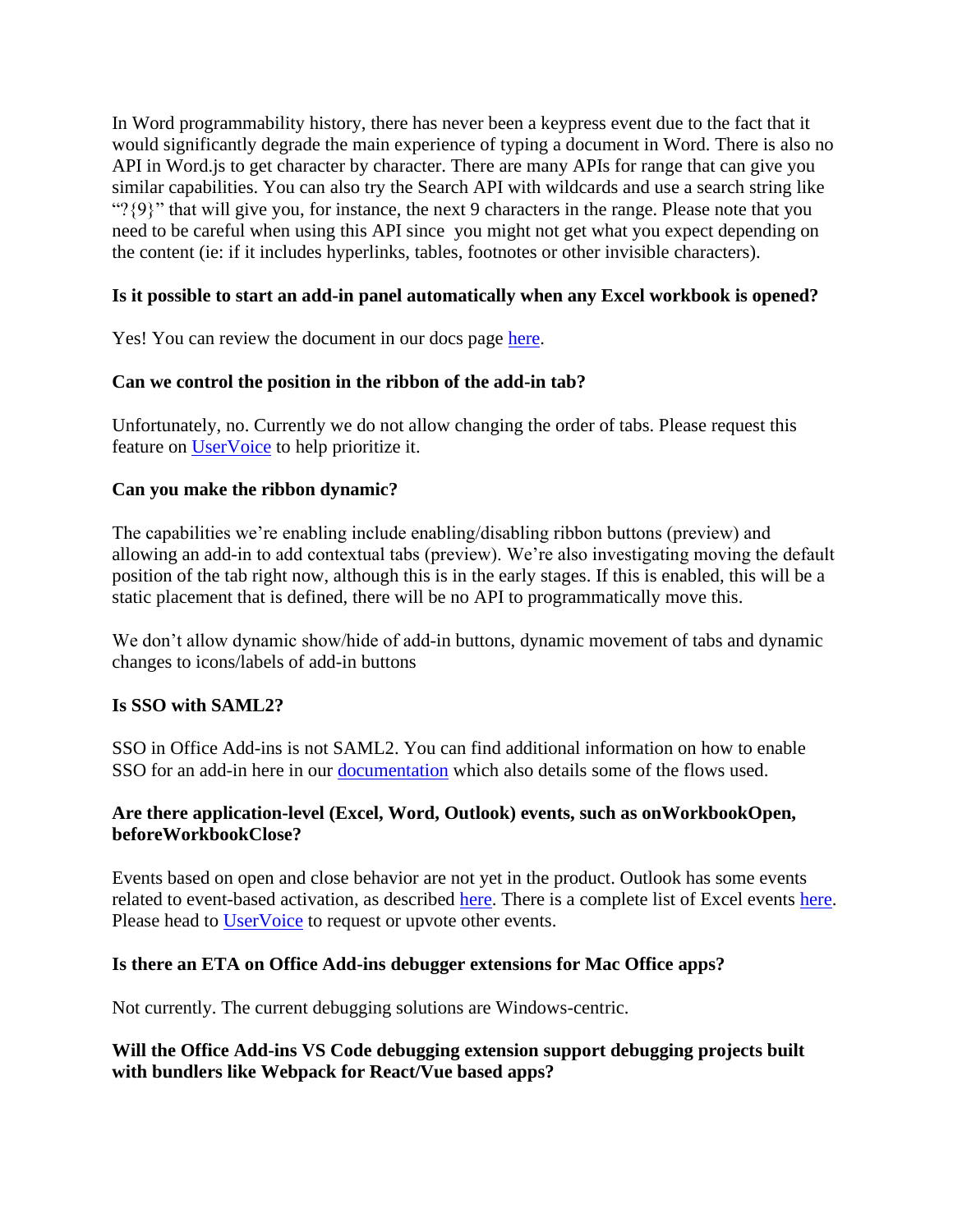Yes.

# **Are there any plans on making the Office Add-ins debugger available in other IDE's?**

Not currently, but additional platform requests can be made on [UserVoice.](https://officespdev.uservoice.com/)

# **This VS Code Add-In is awesome. Was waiting for it long time. You recommend using a runtime lifetime long for Excel Add-Ins. This results in Office on Windows using IE. When will this change and when can I debug a runtime with lifetime long in VS Code?**

For the long running/shared runtime, it does currently depend on the IE runtime so you won't be able to use the VS Code debugger quite yet, but we are focused on the Chromium version and providing VS Code debugging support.

# **Is it possible to get the version of the manifest through Office.js?**

We don't have an API for getting manifest version, but it's an interesting idea. Please request this feature on [UserVoice.](https://officespdev.uservoice.com/)

# **Is there a way to evaluate a formula in a cell without triggering a worksheet recalculation?**

Not yet, we do have adding an office.js API for this on the backlog.

# **What are the current plans for additional PowerPoint and Word APIs?**

We're starting to investigate PowerPoint APIs and capabilities need it and will have some information to share in a few months. We aren't working on any new Word APIs in the short-term. In either case, please head to [UserVoice](https://officespdev.uservoice.com/) and create or upvote feature requests to help us prioritize API development.

# **Is the Script Lab problem with Firefox at all related to my experience with it taking an exceedingly long time to load a taskpane in Excel from a dev-server under Mac OS X?**

We have seen many issues while using Firefox and script lab that we are investigating. While we look and fix, we recommend you to use Edge or Chrome. If you see issues, please submit it to [our GitHub repo.](https://github.com/officedev/office-js/issues)

# **Is it possible to start an add-in panel automatically when any Excel workbook is opened?**

Yes! [Here's the documentation.](https://docs.microsoft.com/en-us/office/dev/add-ins/develop/automatically-open-a-task-pane-with-a-document) I'd also recommend combing that with a [long running runtime,](https://ppc-word-edit.officeapps.live.com/we/o%09https:/docs.microsoft.com/en-us/office/dev/add-ins/excel/configure-your-add-in-to-use-a-shared-runtime) so your add-in can continue to respond to events when the taskpane is closed.

# **Can power automate make an external call to an external web service?**

Yes! Check out the HTTP Request connector.